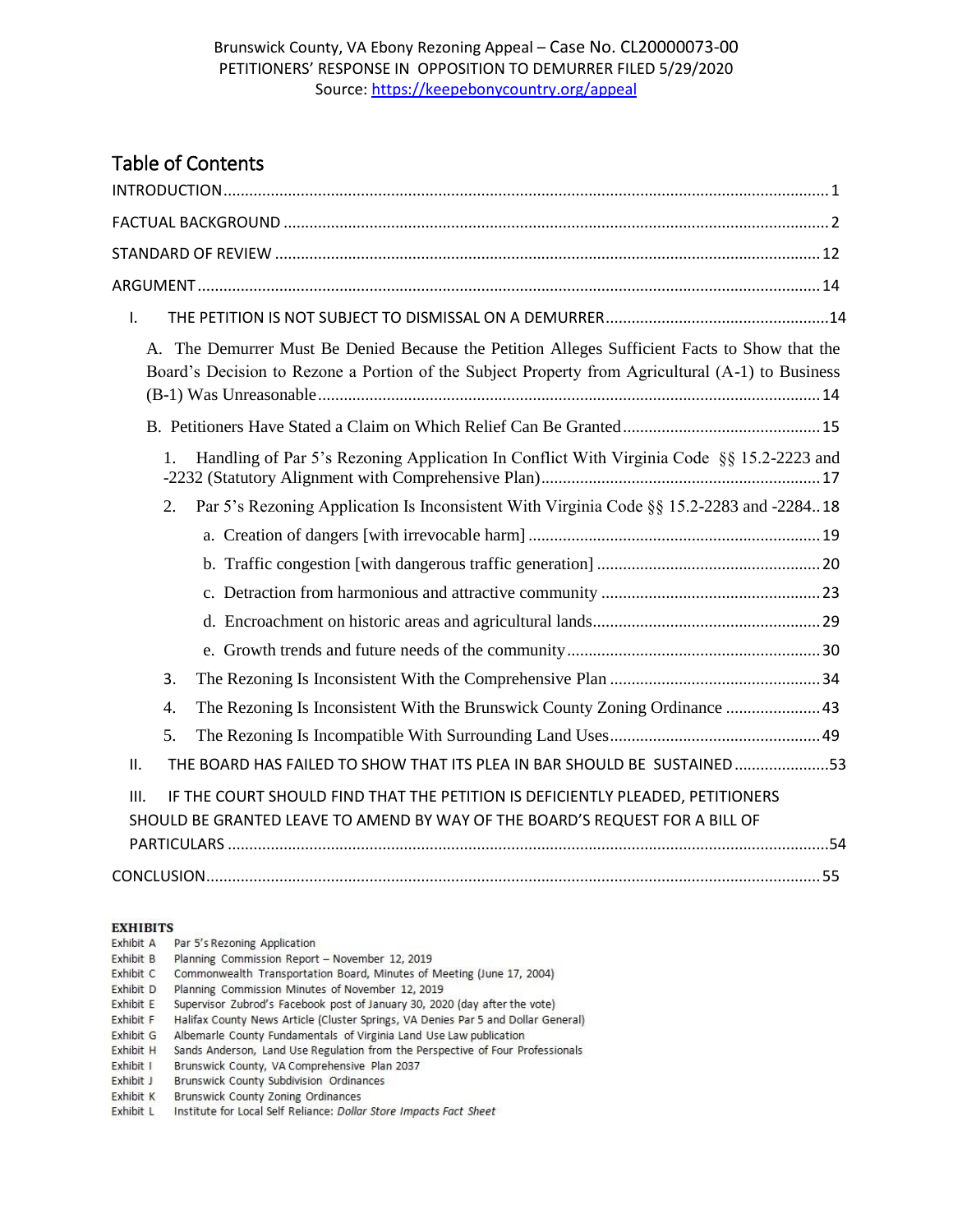# **VIRGINIA: IN THE CIRCUIT COURT FOR THE COUNTY OF BRUNSWICK**

| ANNE EDWARD HARTLEY, et al.,   |  |
|--------------------------------|--|
|                                |  |
| Petitioners,                   |  |
|                                |  |
| v.                             |  |
|                                |  |
| <b>BOARD OF SUPERVISORS OF</b> |  |
| <b>BRUNSWICK COUNTY,</b>       |  |
| VIRGINIA,                      |  |
|                                |  |
| Respondent.                    |  |

**) Case No. CL20000073-00**

# **PETITIONERS' RESPONSE IN OPPOSITION TO RESPONDENT'S DEMURRER OR, IN THE ALTERNATIVE, PLEA IN BAR**

COME NOW Petitioners Anne Edward Hartley ("Hartley") and the Prospect Cemetery Association (the "Cemetery"), by counsel, and hereby submit their Response in Opposition to the Demurrer or, in the Alternative, Plea in Bar filed by Respondent, Board of Supervisors of Brunswick County, Virginia (the "Board").

# **INTRODUCTION**

<span id="page-1-0"></span>This case concerns the validity of the Board's decision to approve an application to rezone a portion of an agricultural parcel, that has yet to be subdivided and legally described, located in the center of the historic and picturesque community of Ebony from an Agricultural (A-1) to a Business (B-1) classification. Following the Board's controversial 3-2 approval of the rezoning application, Petitioners filed a Petition for relief with this Court. In response, the Board filed its Demurrer or, in the Alternative, Plea in Bar. For the reasons detailed below, the Board's filing should be denied as unmeritorious.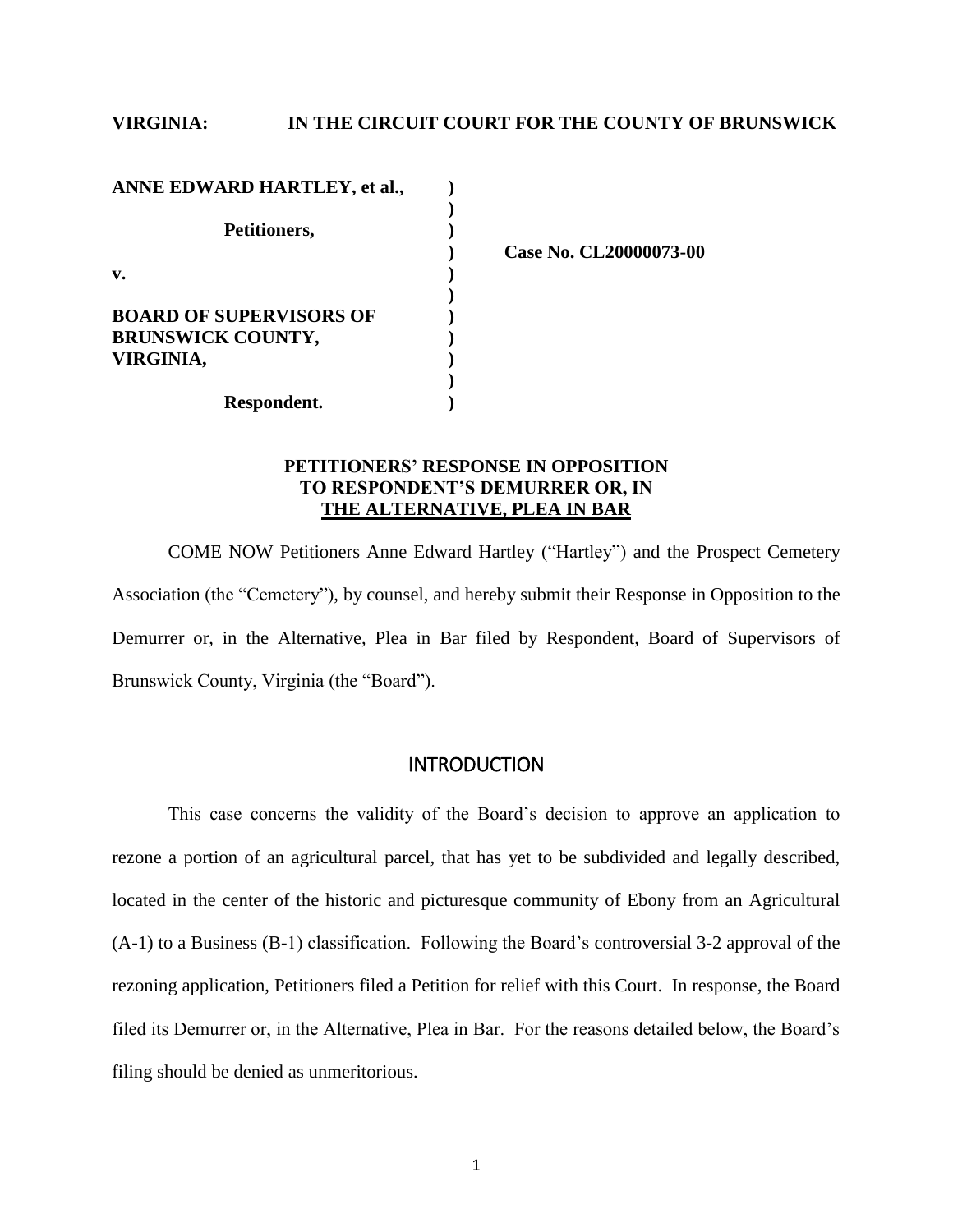### FACTUAL BACKGROUND<sup>1</sup>

<span id="page-2-0"></span>Ebony is a historic and scenic Rural Residential / Agricultural community in Brunswick County, Virginia that has largely retained its authenticity and character since it was first named in 1882 – the community itself is actually older. The predominant landowners of the community have made an effort to preserve as much of the historic integrity and charm as possible. There is much community pride associated with Ebony and efforts to preserve its history and authentic setting. This Agricultural (A-1) community includes two local stores that represent the role of the locally owned, community-based country store of yesteryear that have evolved over time with the food and services they offer. They coexist nicely, preserve the character of the community, and do not overpower the essence of this Rural Residential / Agricultural setting.

Ebony is known for its rare authenticity, quaintness, and local charm. Not only is it a special place for residents and a site of historic significance, it is a treasured destination for Lake Gaston communities and an attraction for the tourism-related business that the Brunswick County Comprehensive Plan ("Comprehensive Plan") desires. (Petition, at ¶¶ 3, 4, 7.) The Board's own vision statement, entitled "VISION FOR 2035," emphasizes Ebony's reputation for scenic landscapes, including "scenic rivers and lakes, serene rural landscapes and beautiful farmlands." (*Id*. at ¶¶ 7, 8.) Similarly, the Comprehensive Plan, which was last updated on September 20, 2017 and applies through the year 2037, states that "[d]eveloping outdoor

l

<sup>&</sup>lt;sup>1</sup> A court generally will not consider documents that are not referenced in the Petition when ruling on a demurrer. *TC MidAtlantic Dev., Inc. v. Commonwealth, Dep't of Gen. Servs*., 280 Va. 204, 212, 695 S.E.2d 543, 548 (2010). In this case, however, the Board's Demurrer raises several issues outside the four corners of the Petition and refers to documents that were not referenced in the Petition. To address these extraneous matters, and out of an abundance of caution, Petitioners likewise allege several counter-facts and refer to documents that are not referenced in the Petition. In ruling on the Demurrer, the Court may consider the documents presented by both parties. *See Mansfield v. Bernabei*, 284 Va. 116, 121, 727 S.E.2d 69, 72 (2012).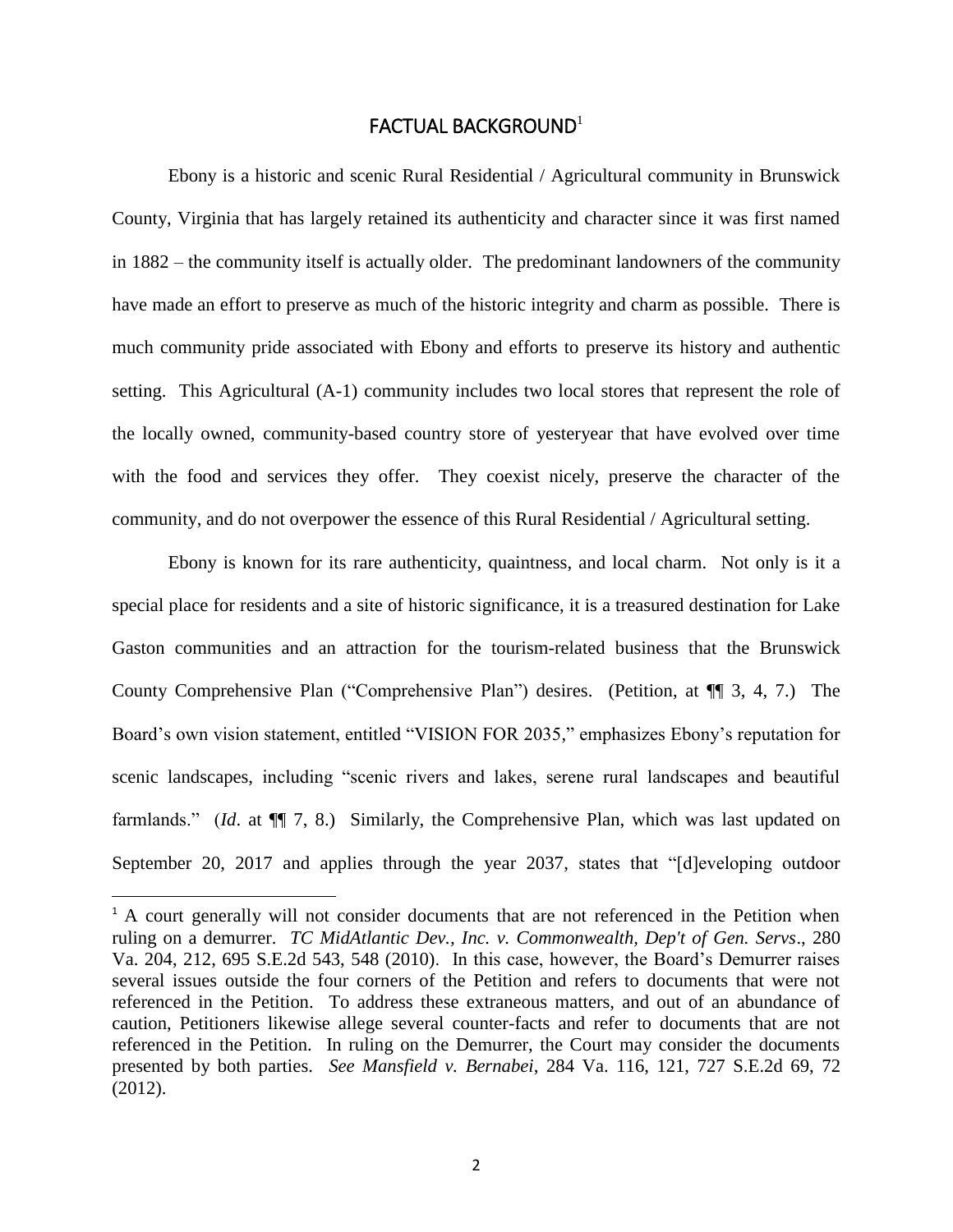recreation attractions and marketing of the natural assets of Brunswick County are key economic strategies for both the County and the Commonwealth of Virginia." (Comprehensive Plan, at p. 42.)

The Comprehensive Plan provides for nine zoning districts. The Agricultural (A-1) District is described as generally permitting "[a]griculture, forests, lakes, rural residential (1 acre or more)." (Comprehensive Plan, at p. 87.) Zoning Ordinances specify that A-1 Districts control business use via a Conditional Use Permit to protect the integrity of the community. The Business (B-1) District generally permits "[r]etail and service businesses, highway commercial uses[.]"  $(Id.)$ 

The Comprehensive Plan states that Ebony, Gasburg, and Lake Gaston are located in the South County Planning Area. (*Id.* at p. 90.) The Comprehensive Plan further states that through the year 2037, "[m]uch of Brunswick County is expected to remain in agriculture and lowdensity rural residential. Growth areas for commerce and industry are in strategic areas along the primary road corridors." (*Id.*) However, Ebony lies on a Virginia Scenic Byway and is not a strategic area designated for growth. The Comprehensive Plan's current and future land use maps show that Ebony is to remain classified as Agricultural (A-1) lands, with no commercialization or businesses larger than a country general store (permitted via a Conditional Use Permit). (*Id.* at p. 91.) This Agricultural (A-1) designation is intended to ensure that what is special and rare about Ebony's history and unique country setting is preserved. (*Id.*)

On October 7, 2019, Par 5 Development Group, LLC ("Par 5") submitted a Rezoning Application in Case #19-032. (Petition ¶ 12.) A copy of Par 5's Rezoning Petition is attached hereto as Exhibit A. A copy of the Brunswick County Planning Commission's Report of November 12, 2019 is attached hereto as Exhibit B.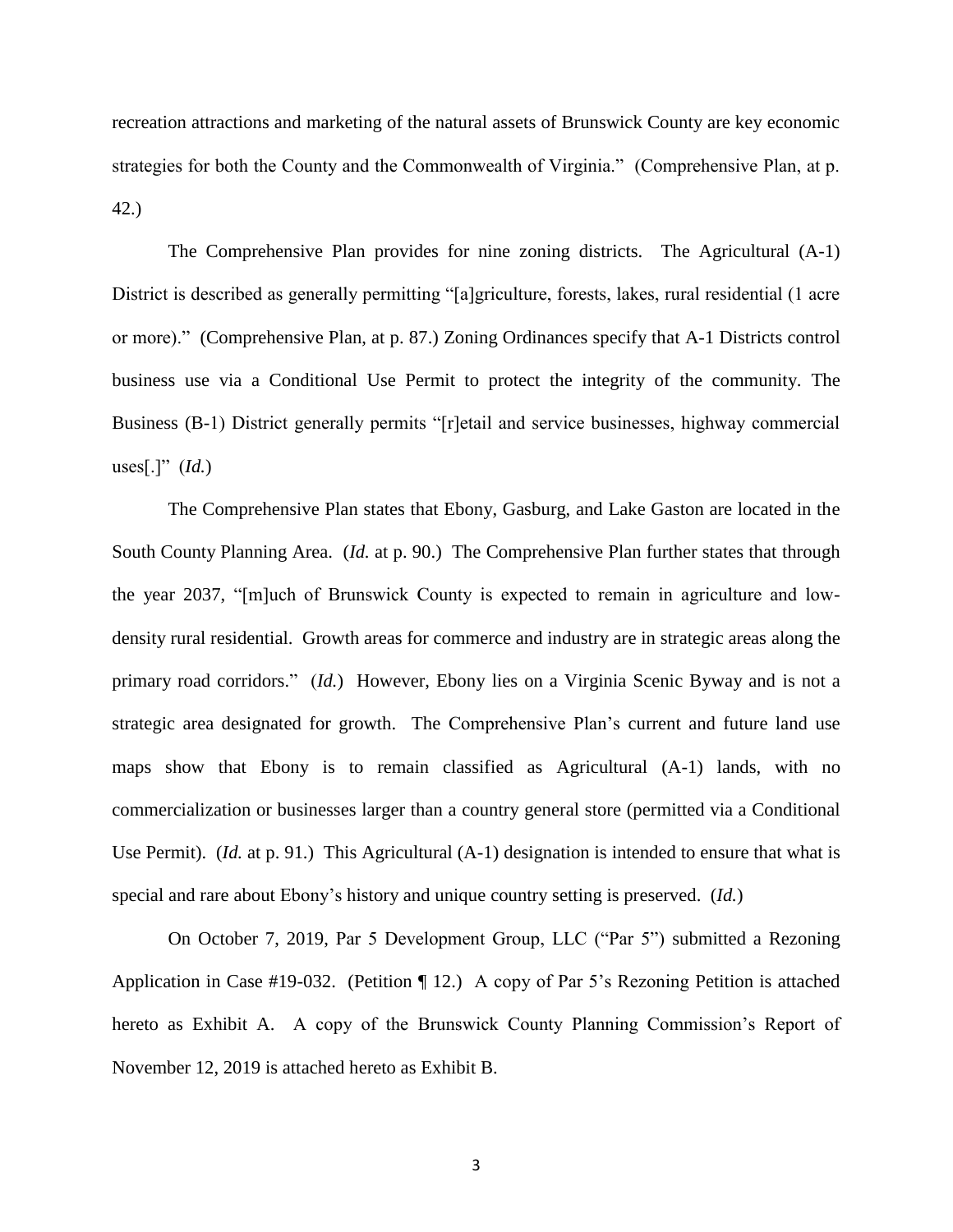Par 5's Rezoning Application concerns 2.04 acres of an 8.36-acre parcel owned by Jerry Michael and Susan Royster Jones. (Exhibit B, Planning Commission Report, at p. 1.) The property is located on the east side of Ebony Road (State Route 903), across from the intersection of Hendricks Mill Road (State Route 903) and Robinson Ferry Road (State Route 626), and the two existing local general stores, Ebony General and 903 Race-In. (*Id.*) The land is currently used for active farming, timberland, and a residential setting for a home, scenic open space, and buffer for Prospect Cemetery and Church. (Petition, at ¶ 13; Exhibit B, Planning Commission Report, at p. 1.) Par 5's Rezoning Application requests that the Board rezone the subject 2.04 acres from A-1 (Agricultural) to B-1 (Business.) (Petition, at  $\P$  12.)

Par 5 did not acquire title to the subject 2.04 acres prior to its submission of the Rezoning Application and, indeed, no title transfer has occurred to date. Further, in contravention to Brunswick County Code, App'x A - Subdivisions, no formal subdivision application for the division of the 8.36-acre tract was made in conjunction with Par 5's Rezoning Application.<sup>2</sup> Because no Subdivision Application was submitted on the subject 2.04 acres, Par 5's Rezoning Application was facially deficient and should have been denied. (Petition at ¶ 15.)

Similarly, Par 5's Rezoning Application was facially deficient and was required to be denied because it requested a form of rezoning that is not authorized by the Brunswick County

 $\overline{a}$ 

<sup>&</sup>lt;sup>2</sup>It has become commonplace for the Board to engage in the recurring -- but procedurally incorrect -- practice of rezoning a portion of a tract of land before it is subdivided and given its own unique property identifier. (Petition, at ¶ 14.) Per the application for this case, the Board's rezoning decision was intended to be linked to the actual subdivision of the property and transfer of ownership from the landowners to Par 5. However the vote included no such provisional verbiage and the subject 2.04 acres has been effectively rezoned from Agricultural (A-1) to Business (B-1), independent of Par 5's acquisition and its approved site plan for the Dollar General store to be built. This rezoning change has been improperly memorialized in writing and on the Zoning Map that has also been updated prior to any actual transfer of title or subdivision of the land – even though the intended land use and transfer that sponsored this rezoning may never take place.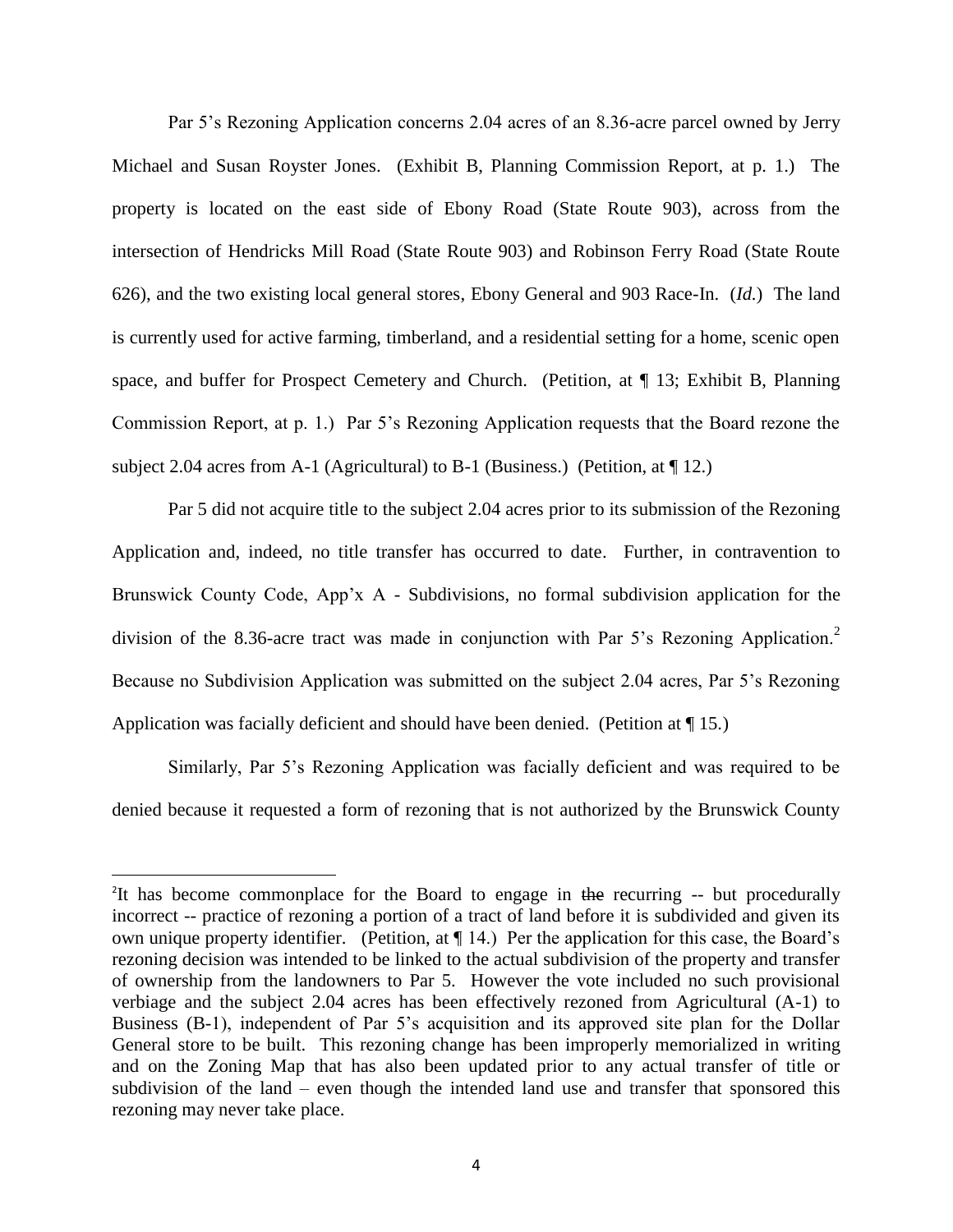Zoning Ordinance ("Zoning Ordinance"). (*Id.* at  $\P$  18, 21.) The Zoning Ordinance required that Par 5 submit an application for a conditional use permit to operate a small store within the bounds of approved uses of Agricultural (A-1) properties. *See* Brunswick County Code, App'x B - Zoning, Articles 2-1, 4, 4-1-18, 9, 9-1-1. The Planning Commission and Board lacked the statutory authority to approve the complete rezoning of the acreage to a Business (B-1) classification. (Petition, at  $\P$  21.)

The proposed rezoning is intended to allow for the erection of a 9,100 square-foot metal building wherein a nationally branded, retail Dollar General store would operate. (*Id.*, at ¶ 13; Exhibit B, Planning Commission Report, at p. 1.) The proposed building would have a total of 7,422 square feet of retail floor space and would require a minimum of 37 parking spaces. (*Id.* at p. 6.) The store's water and sewer system call for the construction of a new private well and private septic system. (Exhibit A, Rezoning Application, at p. 3.) The store would utilize a "standard lighting" system. (*Id.*, at p. 7.)

The Dollar General store would be located in the heart of Ebony's historic area and beautiful country setting and would completely overpower the neighborhood and harm the character of the community, while also putting the existing local businesses at risk. (Petition, at ¶¶ 7-9, 13, 24-26.) These are the exact harms that zoning management statutes are designed to prevent. (*Id.*)

Further, the proposed Dollar General store would not provide a convenience store needed in the Ebony community. (*Id.* at  $\P$  13.) The aggressive proliferation of the Dollar General chain<sup>3</sup> has already established nearby presence in commercially designated locations: Bracey, Virginia (10 miles away) and Gasburg, Virginia (6.5 miles away). (*Id.*) In addition, just 6.5 miles away

l

<sup>&</sup>lt;sup>3</sup> Learn more about Dollar store proliferation and impact. See Institute for Local Self-Reliance, *Dollar Store Impacts*, attached hereto as Exhibit L.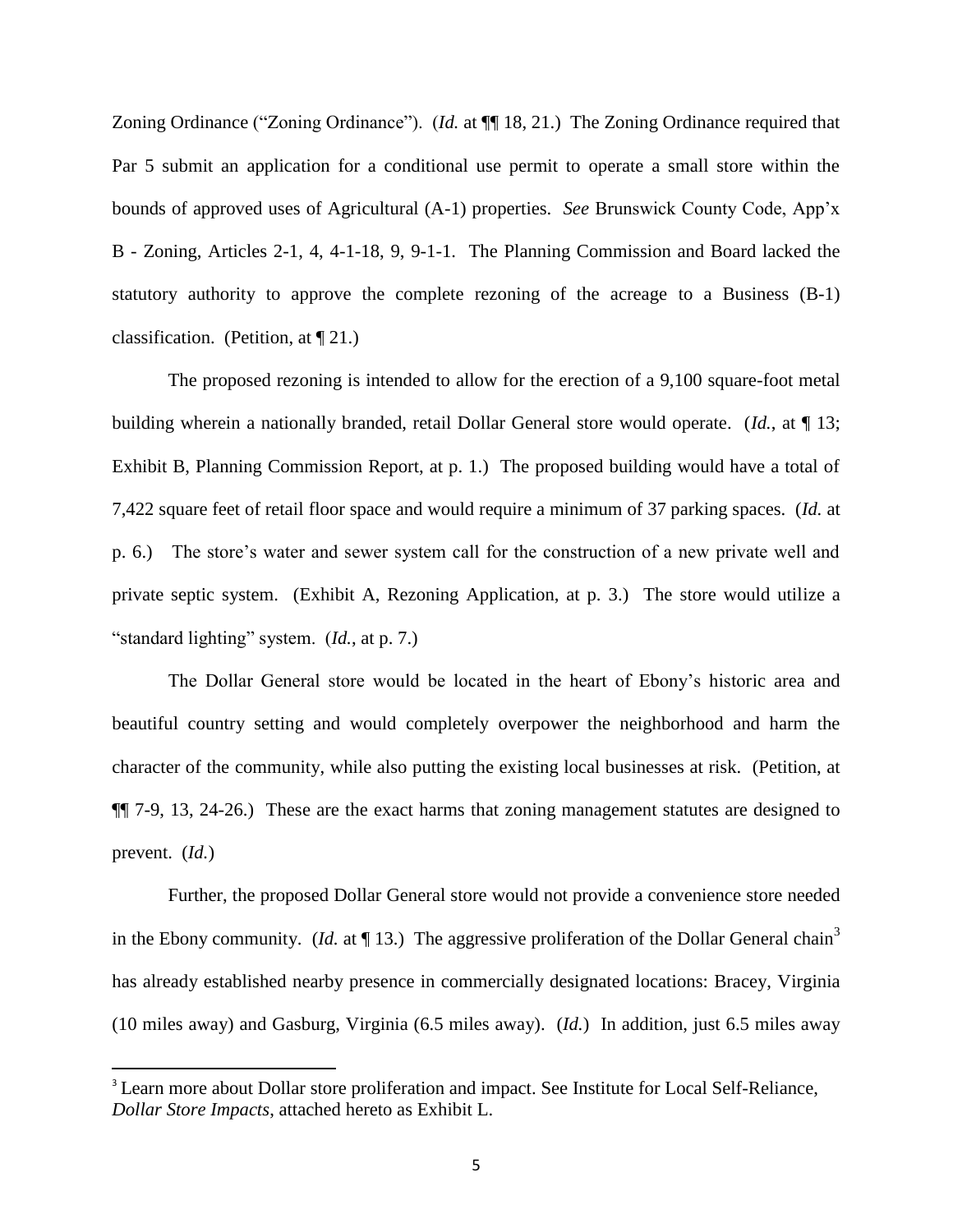in a different direction are Family Dollar, a full-service grocery and other stores, such as Food Lion, Ace Hardware, and DrugCo. (*Id.*) Plus there are two local stores literally across the road that provide community-based goods and services. (*Id.*) Forcing another Dollar General into the sparsely populated Ebony area solely based on speculative tax base development for the County and under the guise of "competition is good" will be a setup for colossal failure. Dollar General eliminates competition and discourages businesses that may be well-suited for the community.

The soul of a very special place will be destroyed and rebranded as yet another Dollar General invasion and potentially one that fails financially. Ebony, as we know it, and multiple generations of lives will be irrevocably harmed with no turning back. There may be appropriate locations for another Dollar General within Brunswick County. Ebony is simply not one.

State Route 903 (Hendricks Mill Road) and State Route 626 (Robinson Ferry Road), the roadways that converge at the skewed T-intersection adjacent to the Dollar General site, are designated Virginia Byways. (*Id.* at ¶ 6; Commonwealth Transportation Board ("CTB"), Minutes of Meeting (June 17, 2004), at p. 7, attached hereto as Exhibit C.) Virginia's State Scenic Highway and Virginia Byway Act ("Scenic Highway Act") defines a "Virginia byway" as "a highway, designated as such by the [CTB], having relatively high aesthetic or cultural value, leading to or within areas of historical, natural, or recreational significance." Virginia Code § 33.2-400.

Hartley is an adjacent property owner to the proposed Dollar General site. (Petition, at ¶ 1.) Her property is a historic family farm and home place situated in a bucolic setting on a parcel of approximately 69 acres with an active organic farming operation. (*Id.* at ¶ 3.) The farming operation on her property would be located just feet from the proposed Dollar General's septic system and drain field. (*See* Exhibit A, Rezoning Application.)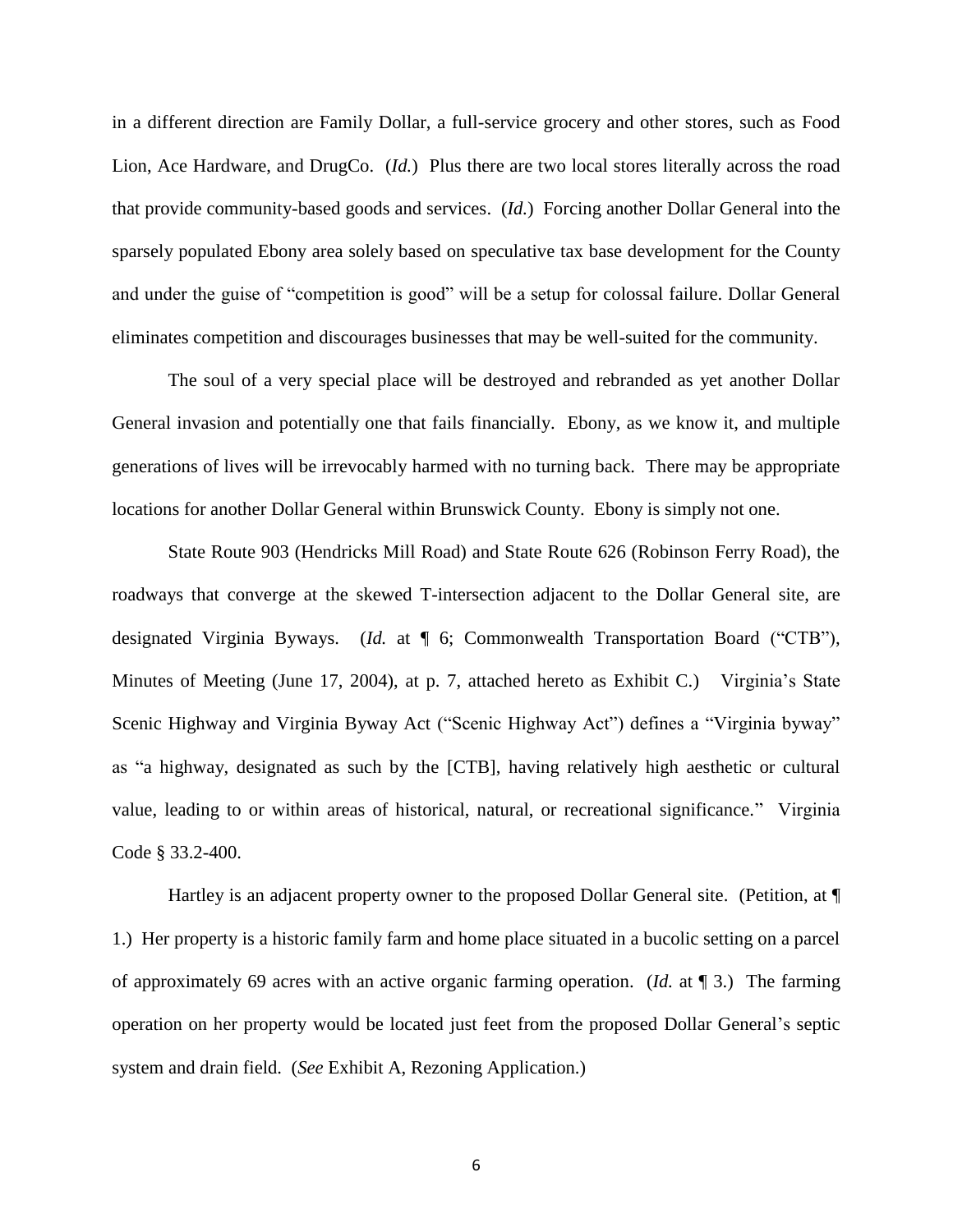Hartley's residential-agricultural property, its presence, coexistence with communityaligned business, and quiet enjoyment that is preserved by the Agricultural (A-1) zoning is representative of other neighbors in the community. (Petition, at ¶¶ 5, 7.) These landowners have all been irrevocably harmed by the Board's support of Dollar General's aggressive proliferation model into the Ebony location, and they stand in opposition to the rezoning decision. (*Id.* at ¶¶ 3-26.)

The Cemetery is another adjacent property owner. (*Id.* at ¶ 4.) The historic Prospect United Methodist Church (the "Church") is located adjacent to the Cemetery. (*Id*.) The Cemetery and Church are historic Landmarks, and the Church is a cultural and historic anchor of the Ebony community dating back to 1882. (*Id*.) The Church was established in that location in 1887; however, its roots date back to the 1700s. Numerous multi-generational families from the area, including Veterans spanning more than 150 years of several wars, Virginia Senators, and other prominent local residents have been buried in the Cemetery. (*Id*.) Current and future generations of local family connections planned to be buried there. The Cemetery is a respected, sacred ground and a spiritual destination for visitors of loved ones who have passed on. The idea of introducing a commercial presence that will absolutely erode the reverence of the Cemetery is heartbreaking to many who have voiced their opposition to the rezoning and Dollar General. (*Id.* at  $\P$ [ 5, 24-26.)

In a letter dated November 7, 2019 C. Todd Cage, Land Development Engineer, Southern Regional Land Development, Richmond District, said, "The [Dollar General] commercial site and entrance will be required to meet Access Management Regulations due to Rte. 903, Ebony Road being classified as a rural major collector. The commercial entrance will be required to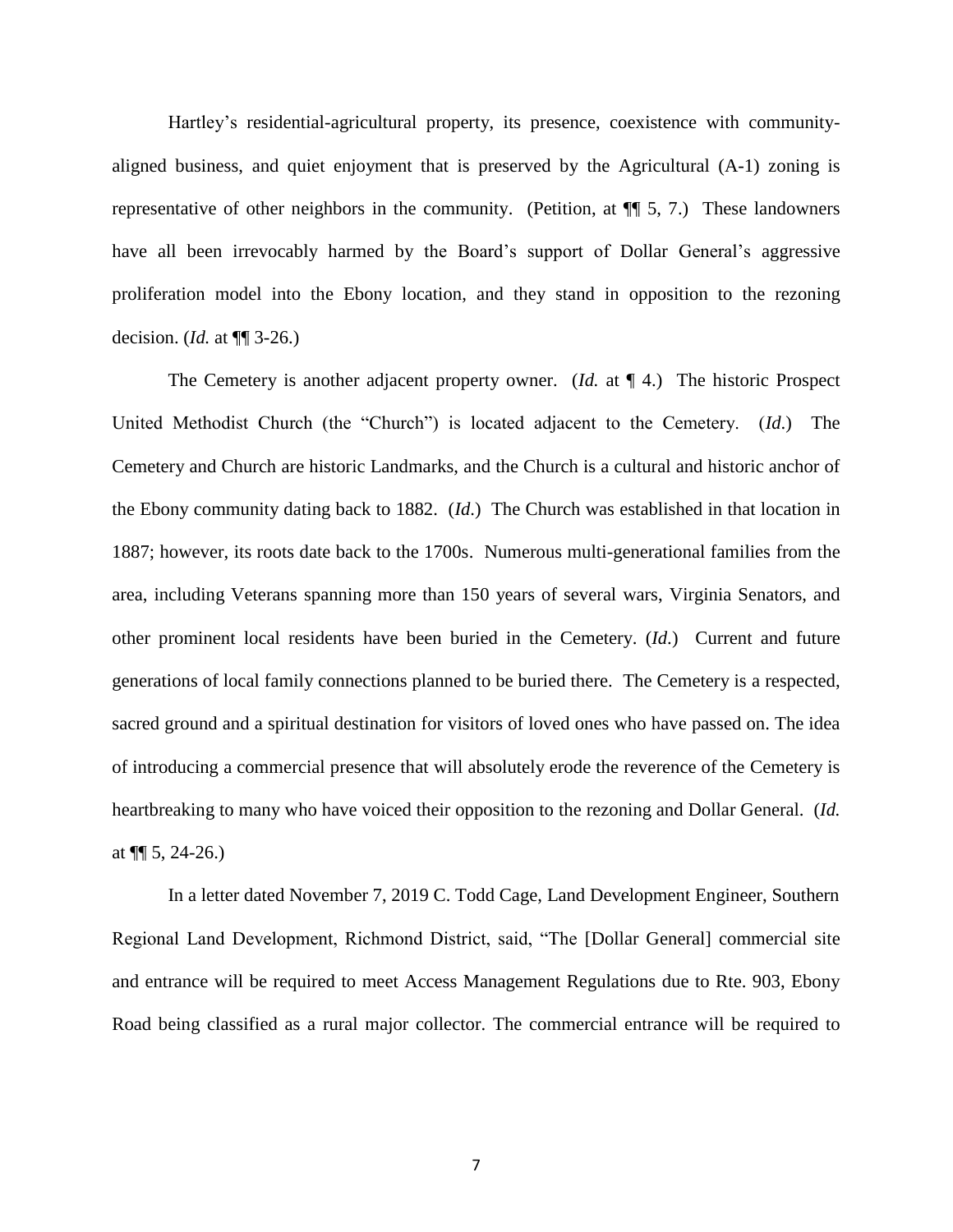have 335 feet of intersection spacing and 500 feet of sight distance in both directions. We highly recommend the applicant make sure he can meet these regulations before proceeding."

A public hearing on Par 5's Rezoning Application was held before the Brunswick County Planning Commission ("Planning Commission") on November 12, 2019. The Planning Commission Minutes of that date are attached hereto as Exhibit D. Sixteen individuals, including Hartley, spoke against Par 5's Rezoning Application. (Exhibit D, Planning Commission Minutes, at p. 2.) Three people spoke in favor of the Application. (*Id.*). They were the landowner, his brother-in-law, and Par 5.

In the November 12th Planning Commission meeting, the Board's Vice-Chair, John W. Zubrod, eloquently summed up the safety concerns surrounding Par 5's Rezoning Application when he said: " My first issue with this rezoning proposal is safety. The intersection of Hendricks Mill Road, Robinson Ferry Road and Ebony Road is way overdue for rebuilding, however VDOT keeps putting it off due to the relocation expense with the existing businesses. The existing traffic hazards are bad enough, without adding another parking lot entrance within 75 yards of it to increase the dangers." In fact, VDOT identified this location as a hazard 20 years ago and suggested the relocation of the intersection to be moved to the south side of Ebony General Store very close to the commercial entrance of the proposed Dollar General.

A motion was made and seconded at the November 12th Planning Commission meeting to deny Par 5's Rezoning Application on the grounds that the Application did not align with the Comprehensive Plan. However, the vote on the motion did not carry. Those in attendance including, Hartley, thought it was a tie. The Chair chose not to vote and break the tie. The vote was tabled by a procedural disruption. It was suddenly proposed that the vote be deferred to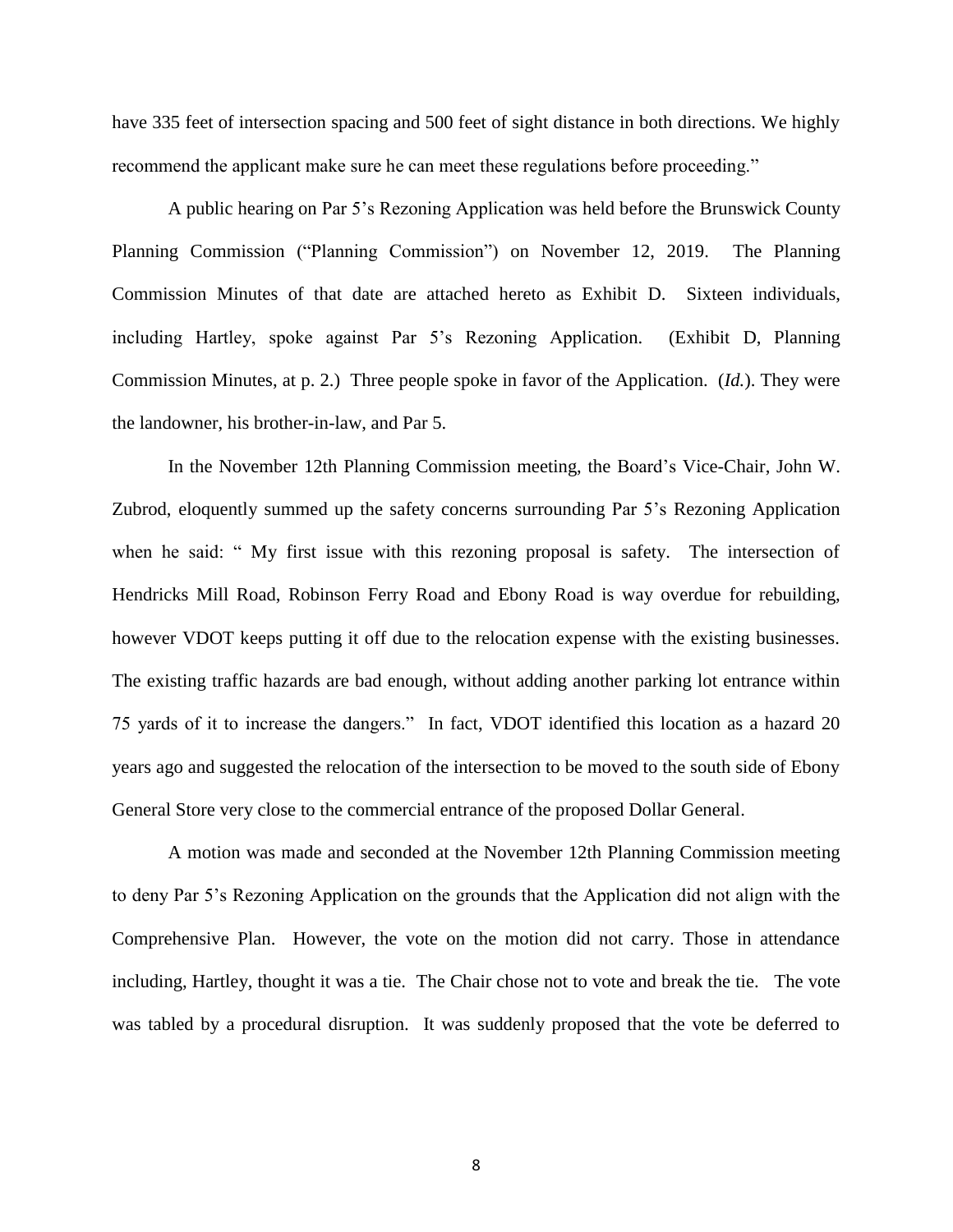address the alleged need to obtain information from the Virginia Department of Transportation ("VDOT") regarding sight distance requirements. $4$ 

On November 21, 2019, a mere nine days later, the VDOT Southern Region Land Development Office sent a letter that stated they "had reviewed the revised sketch received on November 19, 2019 by email at the South Hill office. At this time we have completed our review and find the entrance location meeting access management regulations. Entrance geometrics and drainage will be addressed during the site plan review stage."

Apparently, this cursory approval was sufficient, ignoring existing problems. All traffic concerns were glossed over and forgotten in the December 10, 2019 Planning Commission meeting. This was in spite of the fact that VDOT's "Guidelines for Traffic Analysis" ("VDOT Guidelines")<sup>5</sup> states that in conducting a VDOT Traffic Impact Analysis, specified methodology and assumptions are to be utilized. The section "Summary of the Methodology and Standard Assumptions for a VDOT Traffic Impact Analysis" states, in part: "Preparers shall collect traffic data in accordance with the identified study area. The count data shall include at a minimum, weekday 24-hour counts, and directional turning movement counts during AM and PM peak times of the day." VDOT Guidelines, at p. 51. It further states: "For some land use types, variations from the standard collection times and methodology may be necessary. For example, traffic information for most areas should be collected during "average" months and days (usually in the fall or spring), **but when dealing with a development that mostly** 

 $\overline{a}$ 

<sup>&</sup>lt;sup>4</sup> Although the Planning Commission was in receipt of the VDOT letter prior to the November 12th meeting, the letter was not brought up at the meeting until it was suddenly raised as a reason to prevent the Planning Commission from taking a vote at the meeting.

<sup>&</sup>lt;sup>5</sup> The VDOT Guidelines may be accessed online through the following link: [http://www.virginiadot.org/projects/resources/chapter527/Administrative\\_Guidelines\\_TIA\\_Regs](about:blank) [\\_7.2012.pd](about:blank)f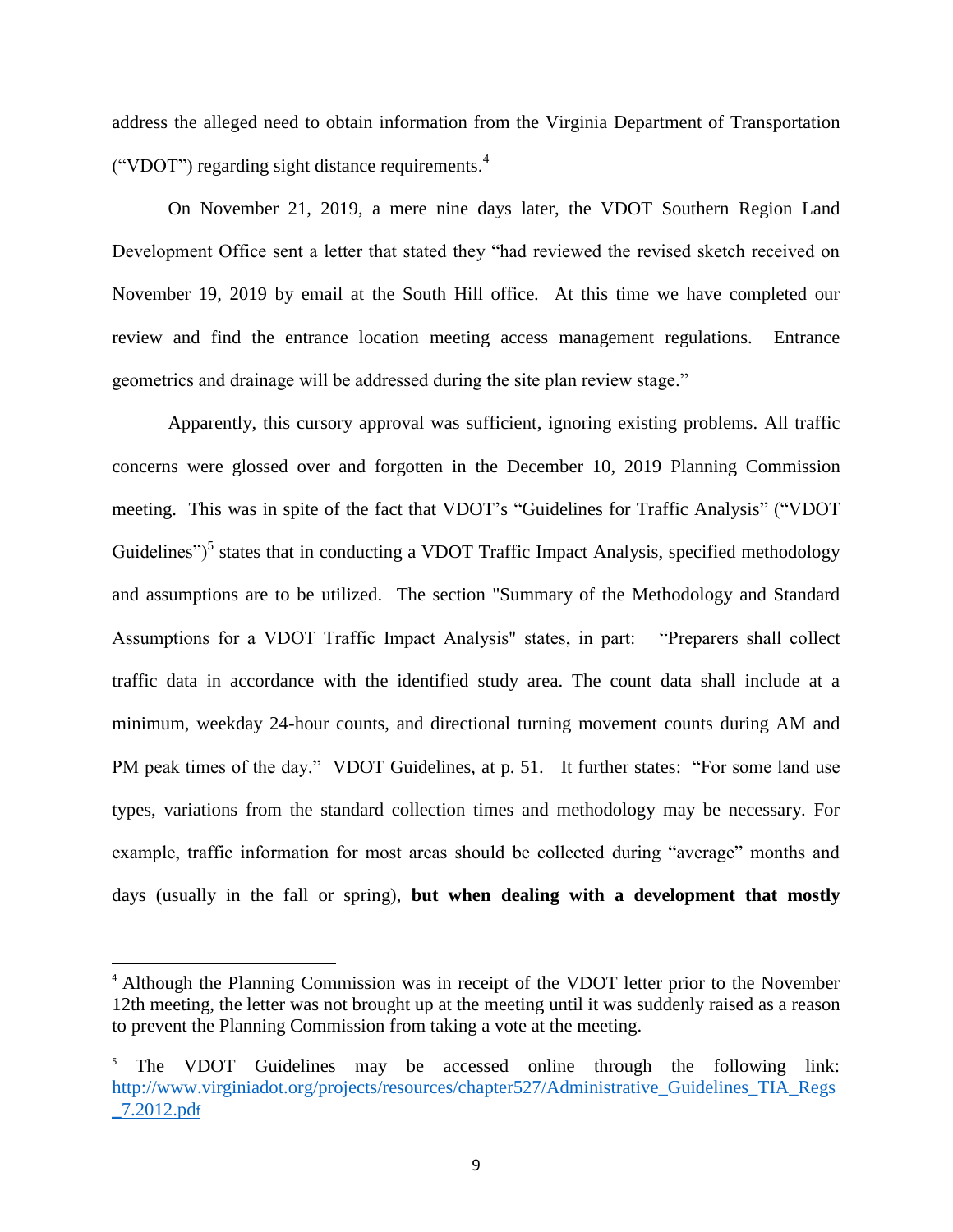**generates summer trips, summer traffic counts should be used**." *Id.* (emphasis added.) This was never done.

The Planning Commission nevertheless ignored these valid concerns and voted to recommend approval of Par 5's Rezoning Application to the Board. However, the Planning Commission failed to adhere to the procedural requirements set forth in Virginia Code § 15.2- 2232 when it tabled any decision on Par 5's Rezoning Application in its November 12, 2019 meeting and then simply referred the Application to the Board on December 10, 2019. (Petition, at ¶ 16.) In addition, the Planning Commission did not comply with its statutory obligation to determine whether the proposed Dollar General store was substantially in accord with the Comprehensive Plan before it recommended that the Board approve Par 5's Rezoning Application. (*Id.* at ¶ 10.) *See* Virginia Code § 15.2-2232(A).

The Planning Director stated that the Comprehensive Plan did not matter and the County could do whatever it wanted to do. (*Id.* at ¶ 10.) He clarified that was because the Plan was a suggestion and had no legal binding. As evidenced by this statement, the Planning Commission **did not comply with its statutory obligation** to determine whether the proposed Dollar General store was substantially in accord with the Comprehensive Plan before it recommended that the Board approve Par 5's Rezoning Application. *See* Virginia Code § 15.2-2232(A). Instead they chose to claim alignment with one aspect of the Comprehensive Plan – business development – and ignored or devalued the many negative impacts to other strategic elements of the Comprehensive Plan. **Therefore, the recommendation was not in substantial accord with the Plan.**

On January 29, 2020, the Board held a public meeting that addressed Par 5's Rezoning Application. Of those in attendance with a full house, the vast majority which aligned with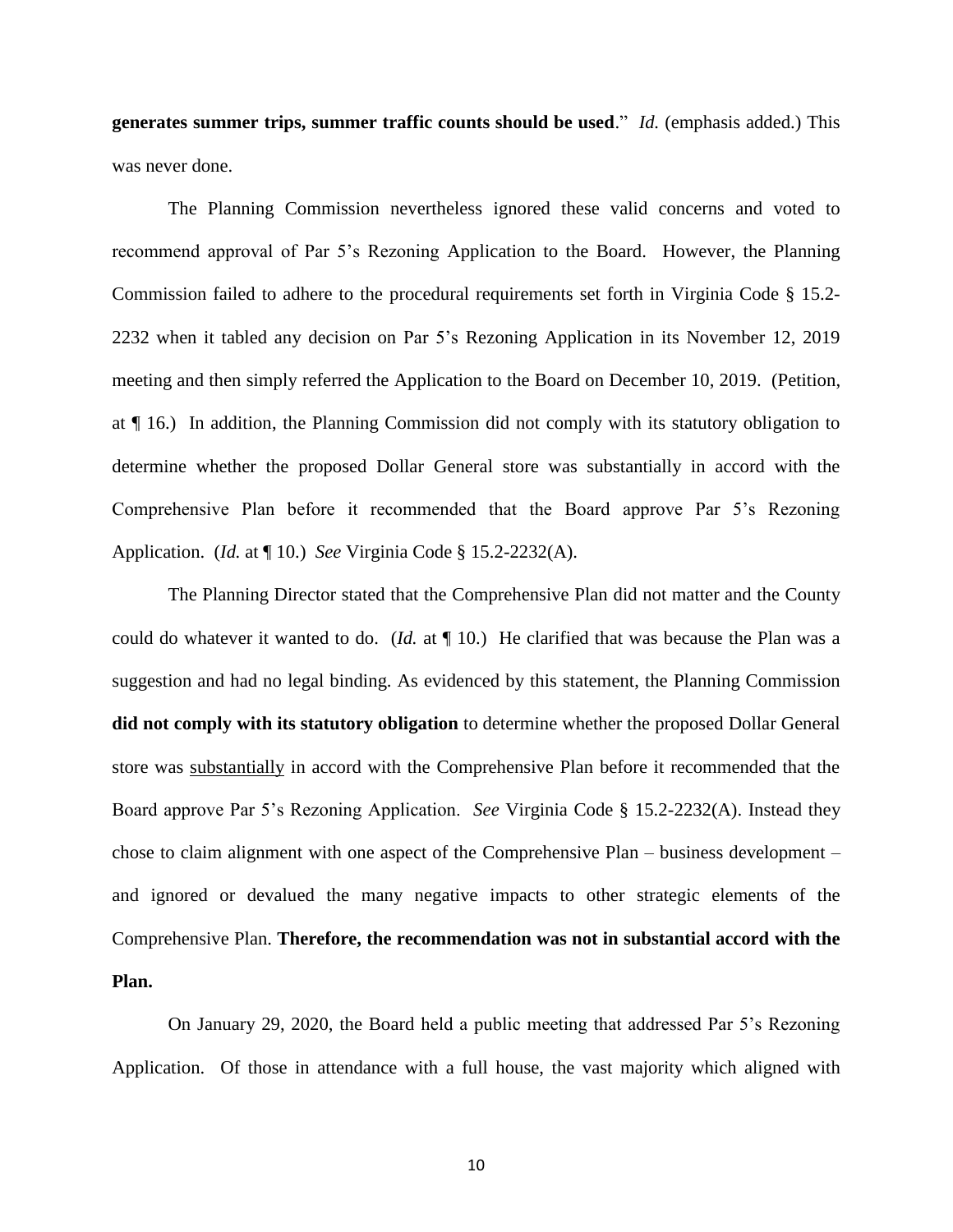public sentiment were against the proposed Dollar General rezoning. Despite the strenuous local opposition, the Board controversially voted 3-2 to grant Par 5's Rezoning Application and to rezone the subject 2.04-acre parcel from Agricultural (A-1) to Business (B-1). (*Id.* at ¶ 12.) The three supervisors (which included the Chair breaking the tie) who voted to approve the Rezoning Application overrode the position and vote of the Vice Chair and home district supervisor, John Zubrod, and one other supervisor.

In a Facebook post made on January 30, 2020, Vice-Chair Zubrod stated: "Very disappointed in last night's [sic] 3-2 vote, especially given the location and with an overwhelmingly visible community against this. Apparently the almighty dollar is more important than maintaining the charm of a dedicated rural community." A copy of this Facebook post is attached hereto as Exhibit E.

As these comments indicate, the Board's single-minded pursuit of speculative business development benefits without addressing the negative side effects is not aligned with the purpose of the Comprehensive Plan or with state and local zoning laws. (Petition, at  $\P$  12, 19-21.) It has resulted in a vote that completely ignored and devalued all concerns expressed by those in opposition, including nearby landowners and other residents, who repeatedly articulated the negative side effects as part of their opposition platform. (*Id.* at ¶¶ 24-26.) Also articulated in various communication channels was that blatant misalignment with the Comprehensive Plan, Virginia Code, and Zoning Ordinances.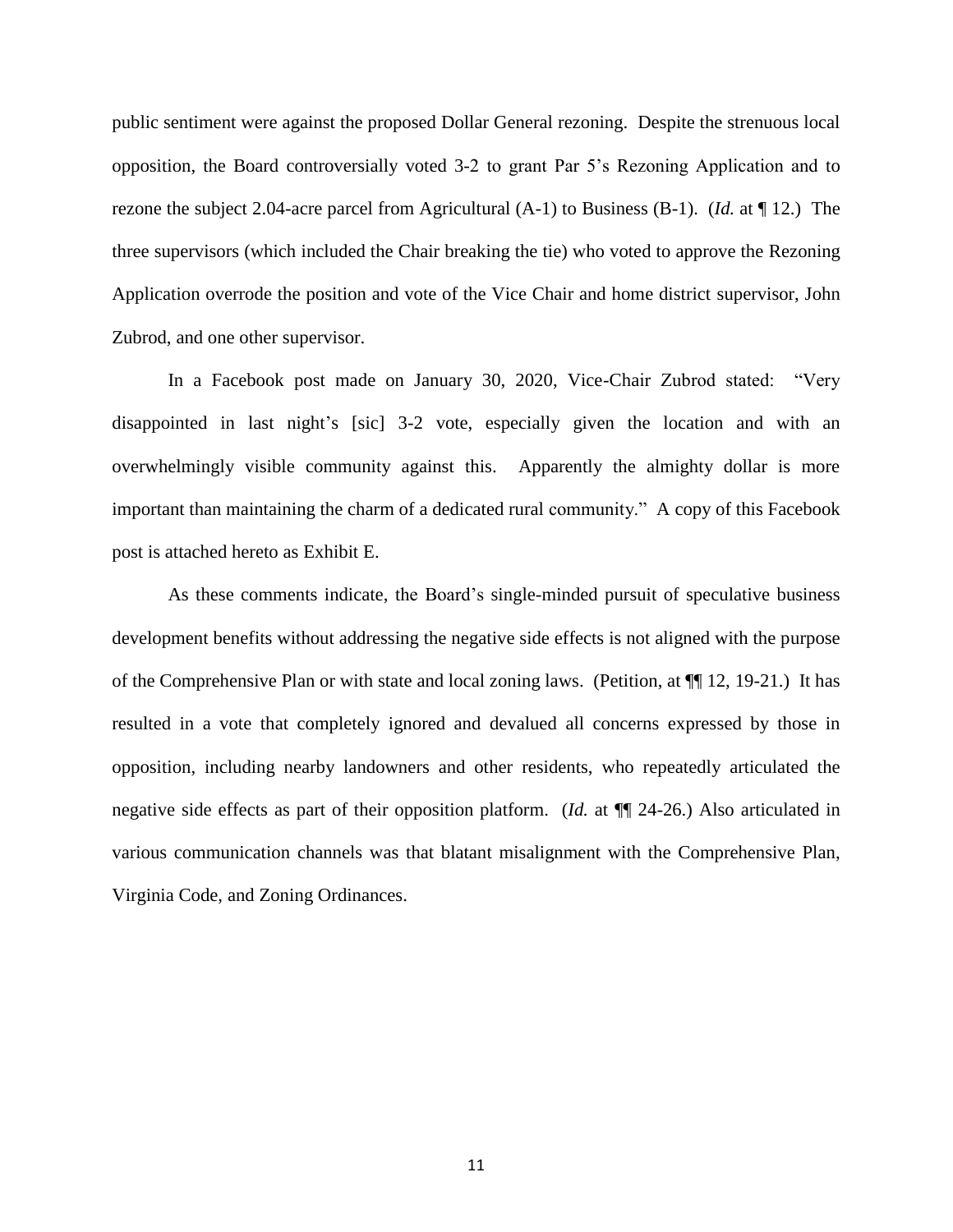### STANDARD OF REVIEW

#### <span id="page-12-0"></span>**I.** DEMURRER

A demurrer is used to determine whether a complaint states a cause of action upon which the requested relief may be granted. *Terry v. Irish Fleet, Inc.*, 296 Va. 129, 135, 818 S.E.2d 788, 791 (2018). A demurrer "tests the legal sufficiency of facts alleged in pleadings, not the strength of proof. [The court] accept[s] as true all facts properly pleaded in the bill of complaint and all reasonable and fair inferences that may be drawn from those facts." *Glazebrook v. Bd. of Sup'rs of Spotsylvania County*, 266 Va. 550, 554, 587 S.E.2d 589, 591 (2003).

"At the demurrer stage, it is not the function of the trial court to decide the merits of the allegations set forth in a complaint[.]" *Friends of the Rappahannock v. Caroline County Bd. of Sup'rs*, 286 Va. 38, 44, 743 S.E.2d 132, 135 (2013); *see also Riverview Farm Assocs. Va. Gen. P'ship v. Bd. of Supervisors of Charles County*, 259 Va. 419, 427, 528 S.E.2d 99, 103 (2000). If the complaint is made "with sufficient definiteness to enable the court to find the existence of a legal basis for its judgment," the demurrer must be denied. *Friends of the Rappahannock*, 286 Va. at 44, 743 S.E.2d at 135 (internal quotation marks omitted).

### **II.** PLEA IN BAR

"The standards of review for a defensive plea in bar and a demurrer are substantially similar." *Sullivan v. Jones*, 42 Va. App. 794, 802, 595 S.E.2d 36, 40 (2004). "The defensive plea in bar shortens the litigation by reducing it to a distinct issue of fact which, if proven, creates a bar to the plaintiff's right of recovery. The moving party carries the burden of proof on that issue of fact." *Tomlin v. McKenzie*, 251 Va. 478, 480, 468 S.E.2d 882, 884 (1996). In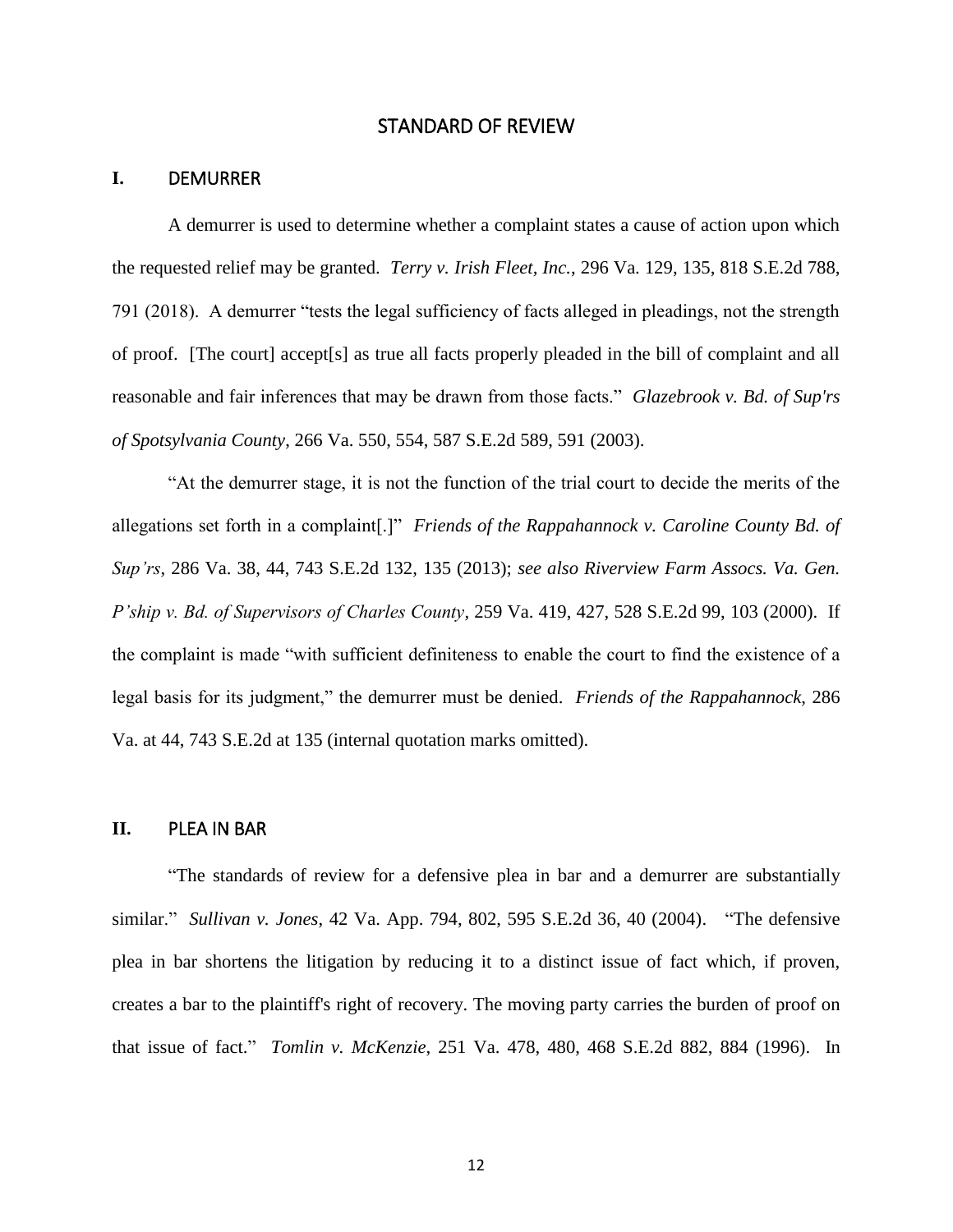considering a plea in bar, the court is to consider the facts stated in the pleadings in the plaintiff/petitioner's favor. *Sullivan*, 42 Va. App. at 803, 595 S.E.2d at 40.

### **III.** ZONING DECISIONS

A board of supervisors' decision on a rezoning application is classified as a legislative act that is presumptively reasonable. *Gregory v. Bd. of Sup'rs of Chesterfield Cty*., 257 Va. 530, 537, 514 S.E.2d 350, 354 (1999). "The presumption, while not conclusive, stands until surmounted by evidence that the legislative action was unreasonable. The litigant attacking the legislative act has the burden to establish unreasonableness." *City Council of City of Salem v. Wendy's of W. Virginia, Inc*., 252 Va. 12, 14-15, 471 S.E.2d 469, 470 (1996).

If the petitioner objecting to the board's rezoning decision meets his/her burden of establishing unreasonableness, the petition cannot legitimately be dismissed upon a demurrer. *Concerned Taxpayers of Brunswick Cty. v. Cty. of Brunswick*, 249 Va. 320, 327-28, 455 S.E.2d 712, 716 (1995). The determination as to whether the board's rezoning decision was sufficiently reasonable presents issues of material fact that cannot be definitively resolved at the demurrer stage. *Id.*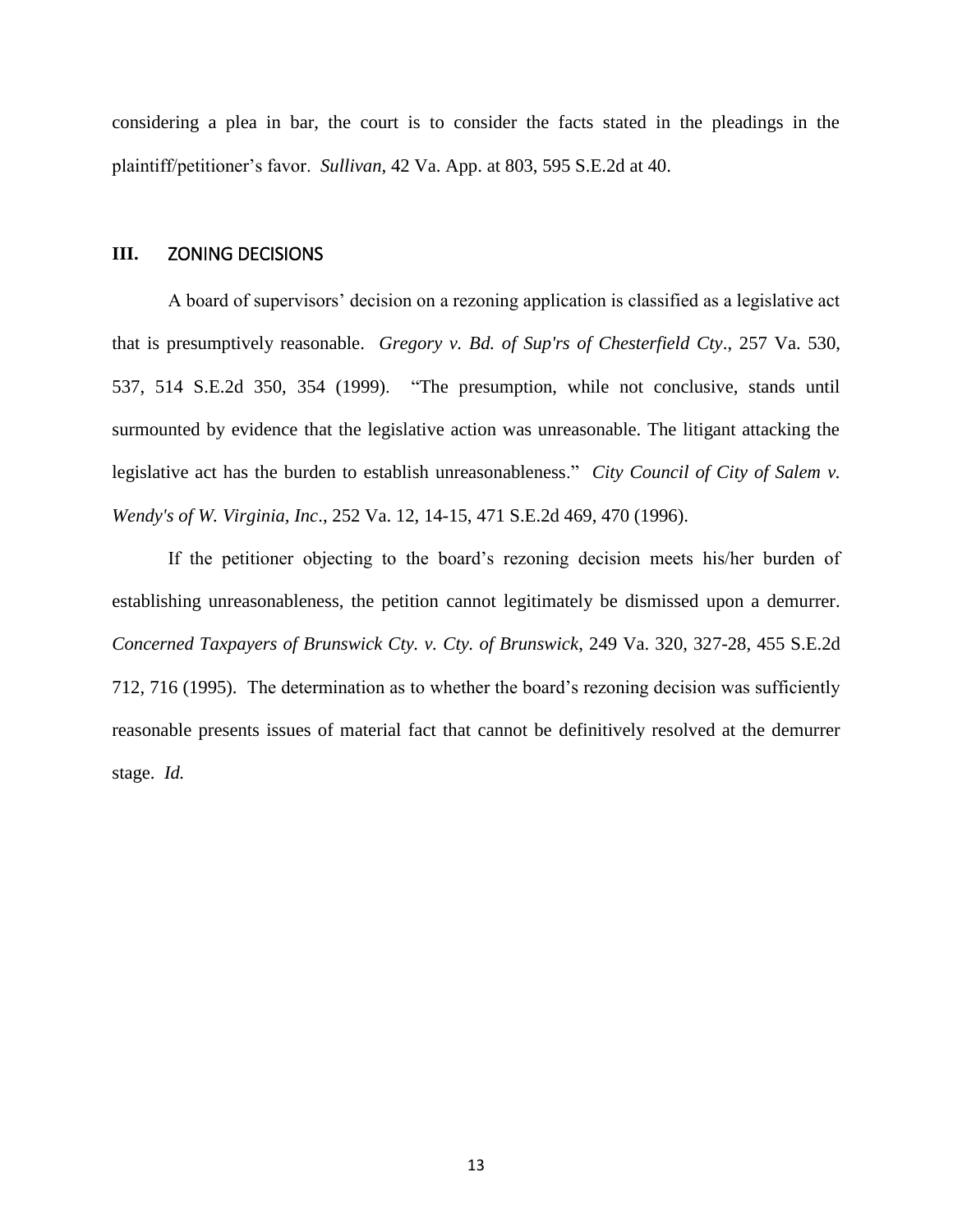### ARGUMENT

#### <span id="page-14-1"></span><span id="page-14-0"></span>I. THE PETITION IS NOT SUBJECT TO DISMISSAL ON A DEMURRER

### <span id="page-14-2"></span>**A. The Demurrer Must Be Denied Because the Petition Alleges Sufficient Facts to Show that the Board's Decision to Rezone a Portion of the Subject Property from Agricultural (A-1) to Business (B-1) Was Unreasonable**

The Demurrer is fatally defective because it relies on an incorrect legal standard and attempts to prematurely resolve factual disputes. The Board cannot so easily avoid judicial review of its decision on the subject Rezoning Application.

To begin with, it must be recognized that the Demurrer submits an incorrect standard of review. Contrary to the Demurrer's representations, the only question that the Court should consider in ruling on the Demurrer is whether Petitioners have "allege[d] facts which, if true, would be probative evidence that ... [the Board's] consent [to the Rezoning Application] was unreasonable." *Helmick v. Town of Warrenton ("Helmick I"),* 254 Va. 225, 230, 492 S.E.2d 113, 115 (1997). If Petitioners have successfully alleged such facts, "the demurrer cannot be sustained[.]" *Id.* 

This is so because a demurrer "does not permit the trial court to evaluate and decide the merits of the claim set forth in a bill of complaint or a motion for judgment, but only tests the sufficiency of the factual allegations to determine whether the pleading states a cause of action." *Concerned Taxpayers*, 249 Va. at 327-28, 455 S.E.2d at 716. If, as occurred here, a petitioner alleges facts sufficient to meet that standard in a rezoning case, he/she "is entitled to present such evidence to challenge the presumptive reasonableness of the legislative action. Until it has heard evidence in this case, the trial court cannot determine whether the Board's decision is 'fairly debatable[]'" and, therefore, is reasonable. *Id.* at 328, 455 S.E.2d at 716.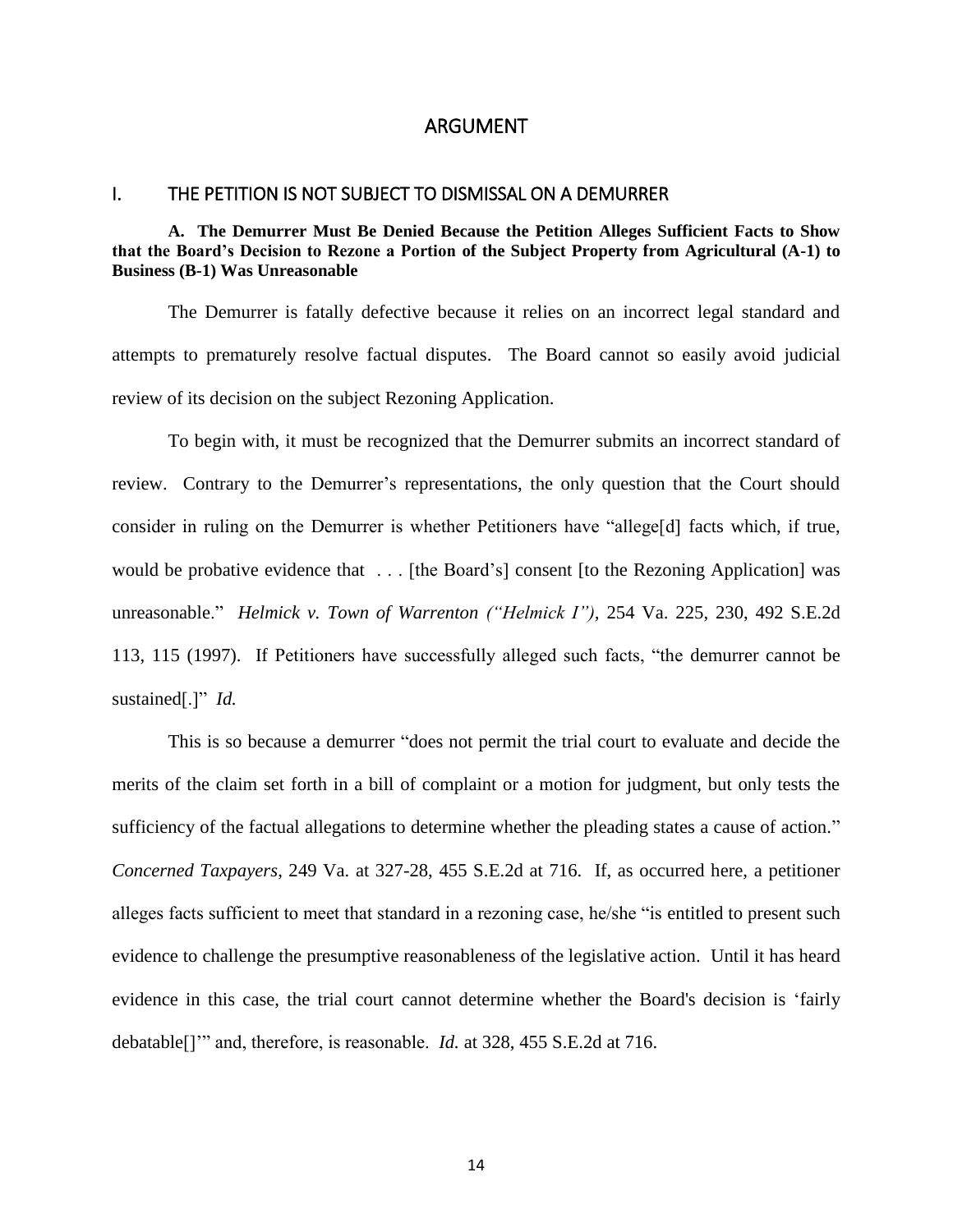For the reasons detailed below, Petitioners have met their burden of proof in this case. As a result, the Demurrer must be denied. The question as to whether the Board's decision to grant Par 5's Rezoning Application was, in fact, reasonable under the circumstances cannot be definitively resolved by the Court at this early juncture. *See id.*

In an effort to avoid this conclusion, the Board attempts to show that its rezoning decision was, in fact, reasonable. However, Virginia case law has clearly established that a board's factual assertions of reasonableness cannot be weighed or resolved upon a demurrer. *See Helmick I,* 254 Va. at 230, 492 S.E.2d at 115; *Concerned Taxpayers*, 249 Va. at 328, 455 S.E.2d at 716. Instead, Petitioners must be permitted a fair opportunity to challenge the reasonableness of the Board's decision through continued judicial proceedings in this Court. *See Helmick I,* 254 Va. at 230, 492 S.E.2d at 115; *Concerned Taxpayers*, 249 Va. at 328, 455 S.E.2d at 716. Accordingly, the Demurrer must be denied.

#### **B. Petitioners Have Stated a Claim on Which Relief Can Be Granted**

<span id="page-15-0"></span>The Virginia Supreme Court has stated that zoning has a two-fold purpose: "to preserve the existing character of an area by excluding prejudicial uses, and to provide for the development of the several areas in a manner consistent with the uses for which they are suited." *Bd. of Cty. Sup'rs of Fairfax Cty. v. Carper*, 200 Va. 653, 660, 107 S.E.2d 390, 395 (1959); *see also Bd. of Sup'rs of Fairfax Cty. v. DeGroff Enterprises, Inc*., 214 Va. 235, 238, 198 S.E.2d 600, 602 (1973). Accordingly, zoning regulations "should be related to the character of the district which they affect; and should be designed to serve the welfare of those who own and occupy land in those districts." *Carper*, 200 Va. at 660, 107 S.E.2d at 395; *see also DeGroff Enterprises*, 214 Va. at 238, 198 S.E.2d at 602.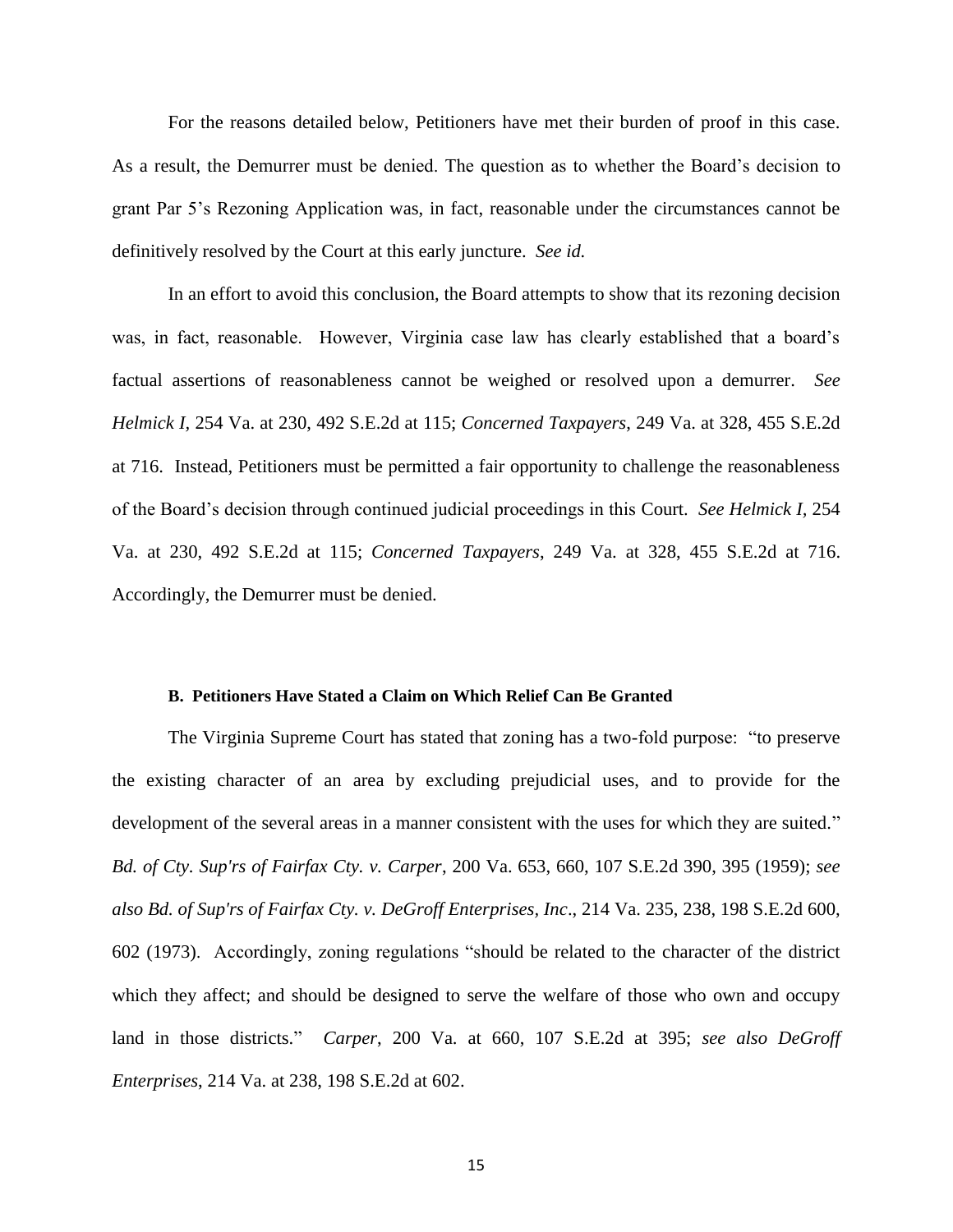As a matter of public policy, "permissible land use should be reasonably predictable.]" *Cole v. City Council of City of Waynesboro*, 218 Va. 827, 834, 241 S.E.2d 765, 770 (1978). Hence, a board of supervisors should not make zoning changes "suddenly, arbitrarily or capriciously, but only after a period of investigation and community planning, and only where circumstances substantially affecting the public interest have changed." *Id.*

Toward this end, in making local zoning and rezoning decisions, a board of supervisors,

including the Board herein, is subject to the dictates of Virginia Code §§ 15.2-2283 and -2284.

### Section 2283 provides, in relevant part:

Zoning ordinances shall be for the general purpose of promoting the health, safety or general welfare of the public and of further accomplishing the objectives of § 15.2-2200. To these ends, such ordinances shall be designed to give reasonable consideration to each of the following purposes, where applicable: (i) to provide for adequate light, air, convenience of access, and safety from fire, flood, impounding structure failure, crime and other dangers; (ii) to reduce or prevent congestion in the public streets; (iii) to facilitate the creation of a convenient, attractive and harmonious community; . . . (v) to protect against destruction of or encroachment upon historic areas . . .; (vi) to protect against one or more of the following: overcrowding of land, undue density of population in relation to the community facilities existing or available, obstruction of light and air, danger and congestion in travel and transportation, or loss of life, health, or property from fire, flood, impounding structure failure, panic or other dangers; . . . (viii) to provide for the preservation of agricultural and forestal lands and other lands of significance for the protection of the natural environment . . . .

# Virginia Code § 15.2-2283.

### Section 15.2-2284 concerns the drawing and applying of zoning ordinances and districts:

Zoning ordinances and districts shall be drawn and applied with reasonable consideration for the existing use and character of property, the comprehensive plan, the suitability of property for various uses, the trends of growth or change, the current and future requirements of the community as to land for various purposes as determined by population and economic studies and other studies, the transportation requirements of the community, the requirements for airports, housing, schools, parks, playgrounds, recreation areas and other public services, the conservation of natural resources, the preservation of flood plains, the protection of life and property from impounding structure failures, the preservation of agricultural and forestal land, the conservation of properties and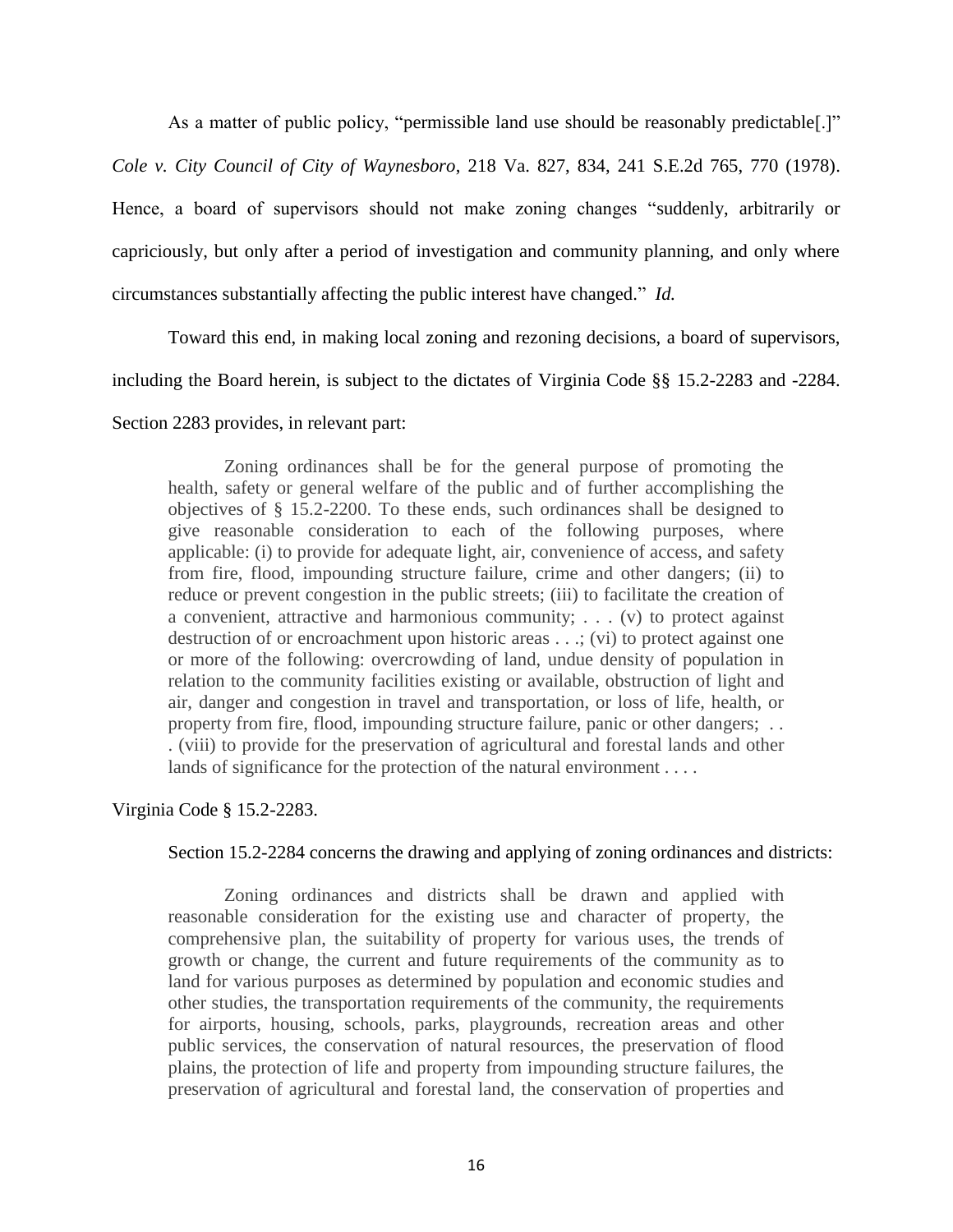their values and the encouragement of the most appropriate use of land throughout the locality.

These statutes "set out the purpose of the zoning ordinances and a number of factors which a zoning authority must consider when taking zoning actions." *Bd. of Sup'rs of Fairfax Cty. v. Miller & Smith, Inc*., 242 Va. 382, 384, 410 S.E.2d 648, 650 (1991) (discussing prior statutes).

Where, as here, a petition alleges that the board of supervisors' approval of a rezoning application is inconsistent with Virginia Code §§ 15.2-2283 and -2284, is inconsistent with the locality's comprehensive plan and zoning ordinance, and is incompatible with surrounding land uses, the petition shows on its face that the rezoning is unreasonable. *Riverview Farm*, 259 Va. at 428-29, 528 S.E.2d at 104; *Miller & Smith*, 242 Va. at 384, 410 S.E.2d at 650; *Barrick v. Bd. of Sup'rs of Mathews Cty*., 239 Va. 628, 632-33, 391 S.E.2d 318, 320 (1990). This is all that is required for the petition to state a viable cause of action against the board of supervisors and, therefore, to survive a demurrer. *Riverview Farm*, 259 Va. at 428-29, 528 S.E.2d at 104.

As detailed below, the Petition sufficiently meets the forgoing requirements. As a result, it must be concluded that Petitioners have stated a valid cause of action, and the Demurrer must be denied.

# <span id="page-17-0"></span>**1.****Handling of Par 5's Rezoning Application In Conflict With Virginia Code §§ 15.2-2223 and -2232 (Statutory Alignment with Comprehensive Plan)**

The Virginia Code provides that a locality's comprehensive plan is a guide "for the physical development of the territory within its jurisdiction." Virginia Code § 15.2-2223(A). The Comprehensive Plan "shall designate the general or approximate location, character, and extent of each feature, including any road improvement and any transportation improvement, shown on the plan and shall indicate where existing lands or facilities are proposed to be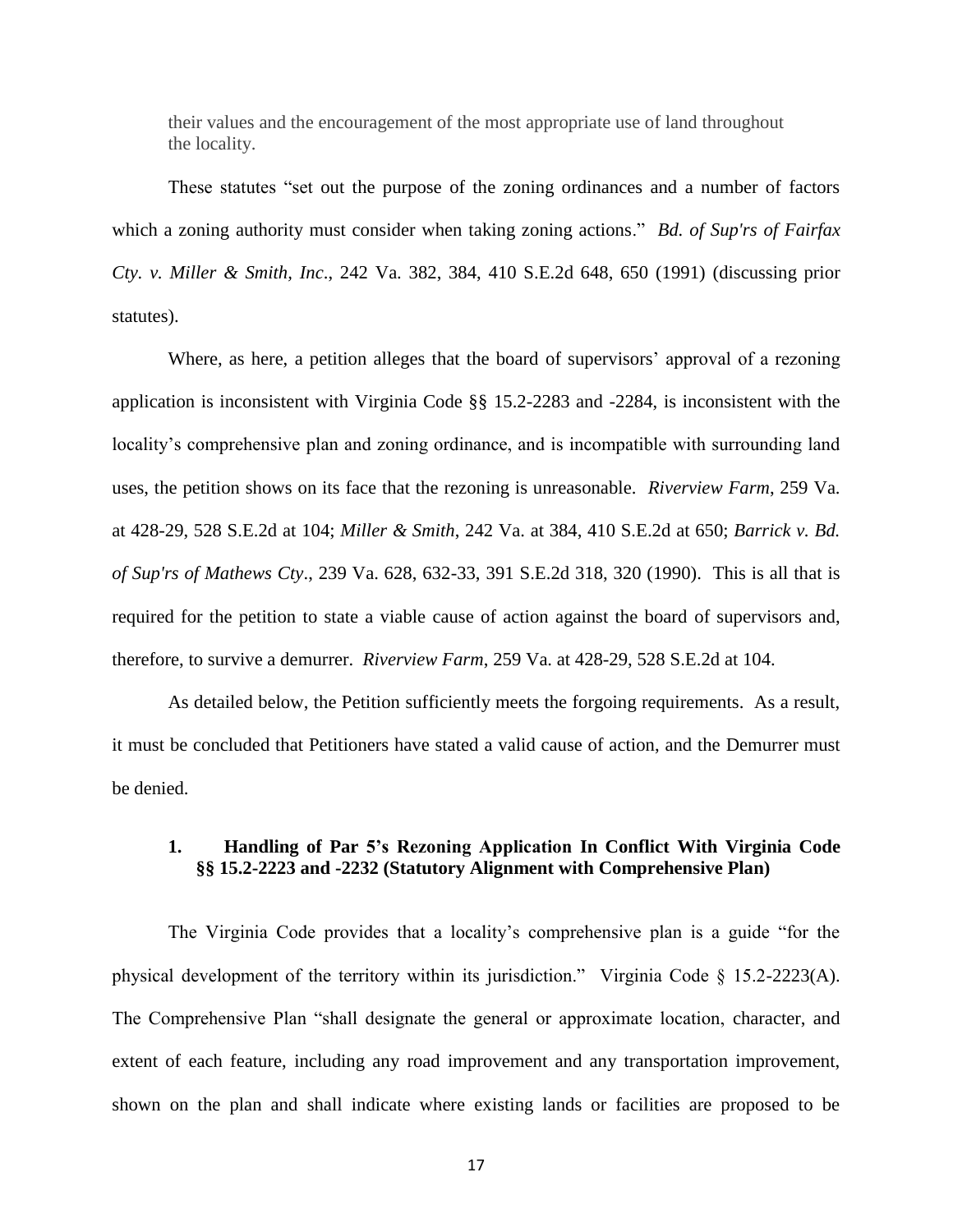extended, widened, removed, relocated, vacated, narrowed, abandoned, or changed in use as the case may be." Id.

The Code further provides that the comprehensive plan "**shall control** the general or approximate location, character and extent of each feature shown on the plan." Id. at § 15.2- 2232(A) (emphasis added).

"Properly understood, a 'shall' command in a statute always means 'shall,' not 'may.' No litigant or court should willfully disregard such a legislative command." Rickman v. Commonwealth, 294 Va. 531, 537, 808 S.E.2d 395, 398 (2017). The phrase "shall control" is mandatory in nature and, therefore, requires a locality's compliance. See id. Thus, as expressly stated in Sands Anderson's own Presentation, a locality's comprehensive plan is "[b]oth a guide . . [a]nd a control to development."<sup>6</sup> (Exhibit H, Sands Anderson Presentation.)

# <span id="page-18-0"></span>**2. Par 5's Rezoning Application Is Inconsistent With Virginia Code §§ 15.2-2283 and -2284**

In granting Par 5's Rezoning Application, the Board wholly failed to consider the factors set forth in Virginia Code §§ 15.2-2283 and -2284, as listed above. However, the facts clearly show that the rezoning is inconsistent with these statutes. "Zoning ordinances and districts shall be drawn and applied with reasonable consideration for the existing use and character of property [and] the comprehensive plan[.]" Id. at  $\S 15.2-2284$ .

Specifically, the rezoning fails to ensure the intended purpose of several applicable zoning management directives among this list derived from the statutes (1) provide for adequate

 $\overline{a}$ 

<sup>6</sup> Counsel's allegations set forth in Demurrer ¶ 38 are disingenuous, as they are in direct conflict with the assertions made in their own law firm's Presentation attached hereto as Exhibit H. The Presentation shows that Counsel is well aware of the controlling effect the Virginia Legislature has given to a locality's comprehensive plan by way of Virginia Code § 15.2-2232. The contention set forth in Demurrer ¶ 38 that this statute is not one of general application and does not affect the present case is not made in good faith and is, at best, misleading.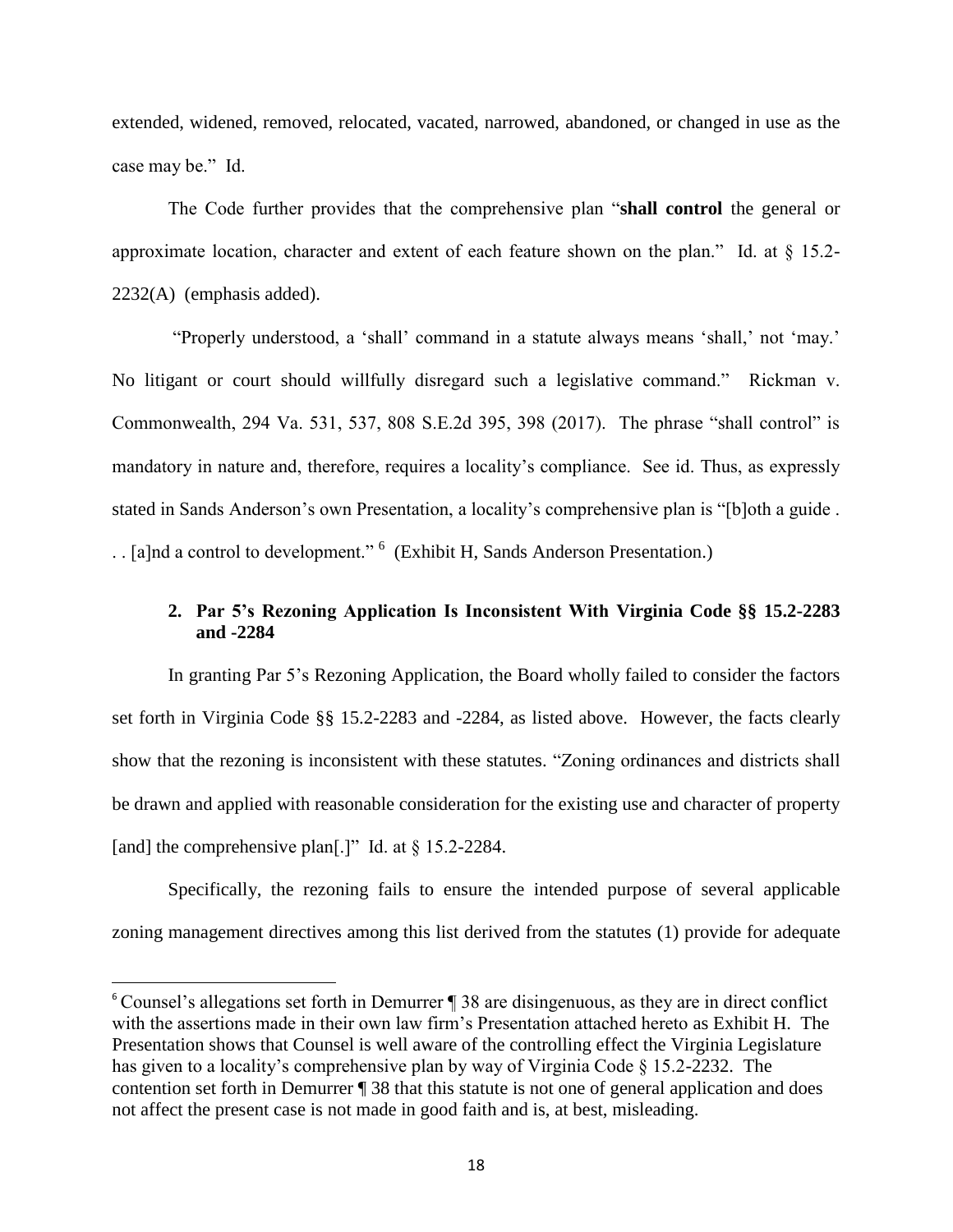light, air, convenience of access, and safety from fire, flood, impounding structure failure, crime and other dangers; (2) reduce or prevent congestion in the public streets; (3) facilitate the creation of a convenient, attractive and harmonious community; (4) protect against destruction of or encroachment upon historic areas; (5) protect against danger and congestion in travel and transportation; (6) provide for the preservation of agricultural and forestal lands and other lands of significance for the protection of the natural environment; and (7) consider the growth trends and future needs of the community. These points are discussed in detail below.

#### <span id="page-19-0"></span>**a. Creation of dangers [with irrevocable harm]**

The proposed Dollar General box store would create undue dangers to the Ebony community. As discussed throughout this Response, the store's location significantly exacerbates an existing traffic hazard due to insufficient roadway infrastructure, particularly in the summer and early fall seasons when there is seasonal increase in traffic flow that must navigate a confusing T-intersection configuration and ambiguous entrances to existing businesses across from the site and the proliferation of motorists driving to Lake Gaston. In addition, the fact that the Dollar General's septic system would be just feet from Hartley's active organic farming operation poses a significant health and safety risk.

Further, the close proximity of the proposed Dollar General store to the Church and Cemetery poses threats of crime and vandalism to these historic and relatively secluded properties, as well as to all nearby residences. The proposed Dollar General store will also subject the neighboring properties to noise, disturbances, bright 24-hour lighting, and garbage odors. (Petition, at ¶ 24.) It will result in the degradation in the value of the landowners' properties and will reduce the marketability of those lands. (*Id.*) Even the Par 5 application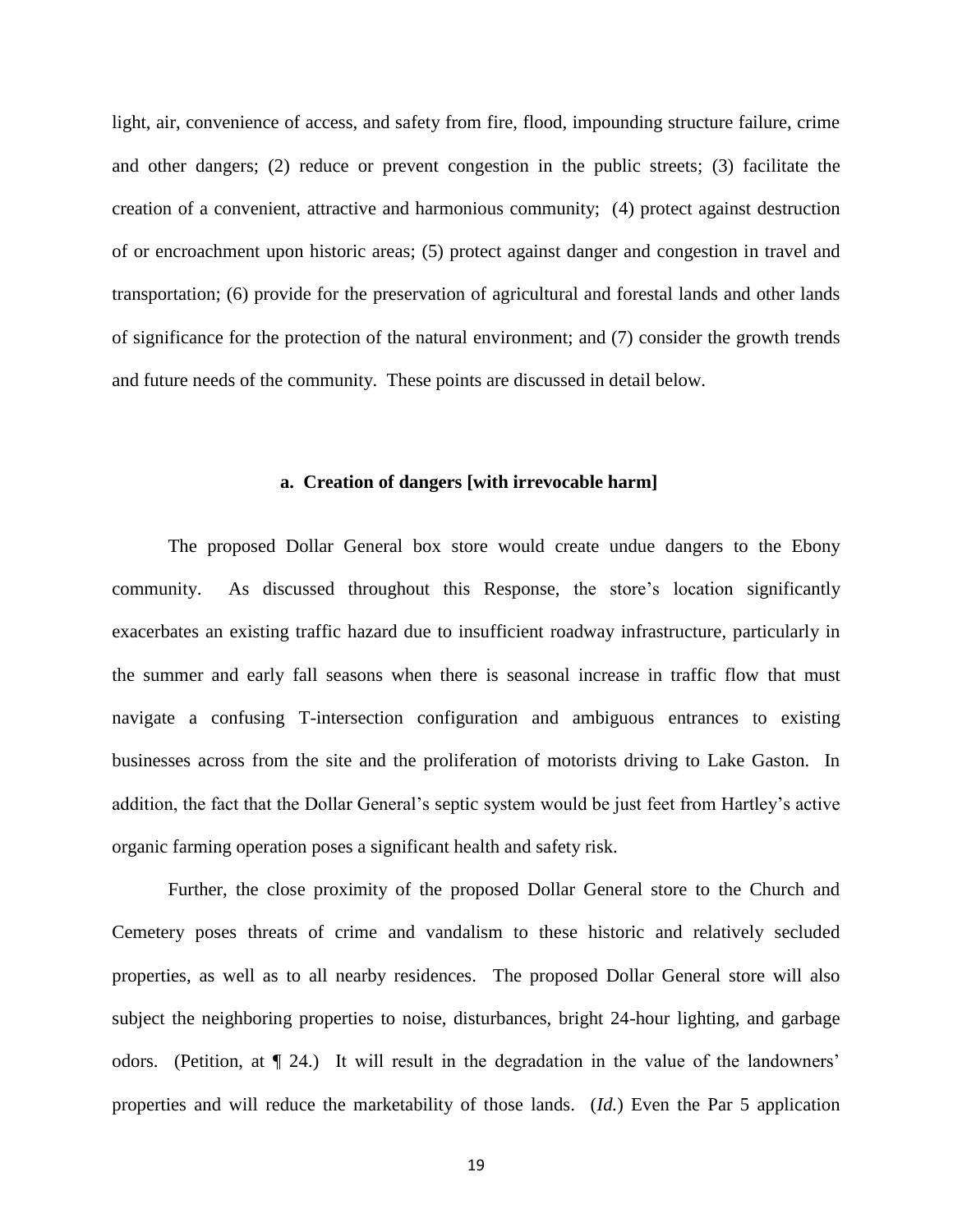Project Narrative acknowledges this point in the statement "…the rezoning will not…**substantially diminish and impair property values** within the surrounding neighborhood." However, the reality is that **it will be substantial** to those impacted.

Plaintiff Hartley's property, the setting of the Cemetery and Church, and respective peaceful enjoyment along with multiple generations of community families will be irrevocably harmed as this historic area of the Ebony community and sense of place will be destroyed and replaced with real threats from a level of commercialization NOT IN ACCORD WITH the Comprehensive Plan. Hartley's open view across agricultural land from her backdoor will be dominated with a Dollar General box store, traffic generation, and commercial activity all day from 8AM to 10PM, every day. This will be the impact from other neighboring residences as well. This **negative change** introduces real threats to safety and disruption to peaceful enjoyment – that impacts all neighboring properties and families.

#### <span id="page-20-0"></span>**b. Traffic congestion [with dangerous traffic generation]**

As part of a rezoning application, there are several analyses that should be undertaken to ensure that the proposed development is not only consistent with the surrounding land uses but can be supported by the adjacent roadway network. In order to answer these questions, local governments typically ask that a traffic study be performed to evaluate the existing and future traffic demands as well as assess potential roadway requirements.

This was not done even though all three roads -- Hendricks Mill Road (SR 903), Ebony Road (SR 903), and Robinson Ferry Road (SR 626) -- converge at a skewed "T" intersection near the Dollar General site in close proximity to the proposed access to the store. These roads are all relatively narrow two-lane roadways, with no shoulders or street lighting and a posted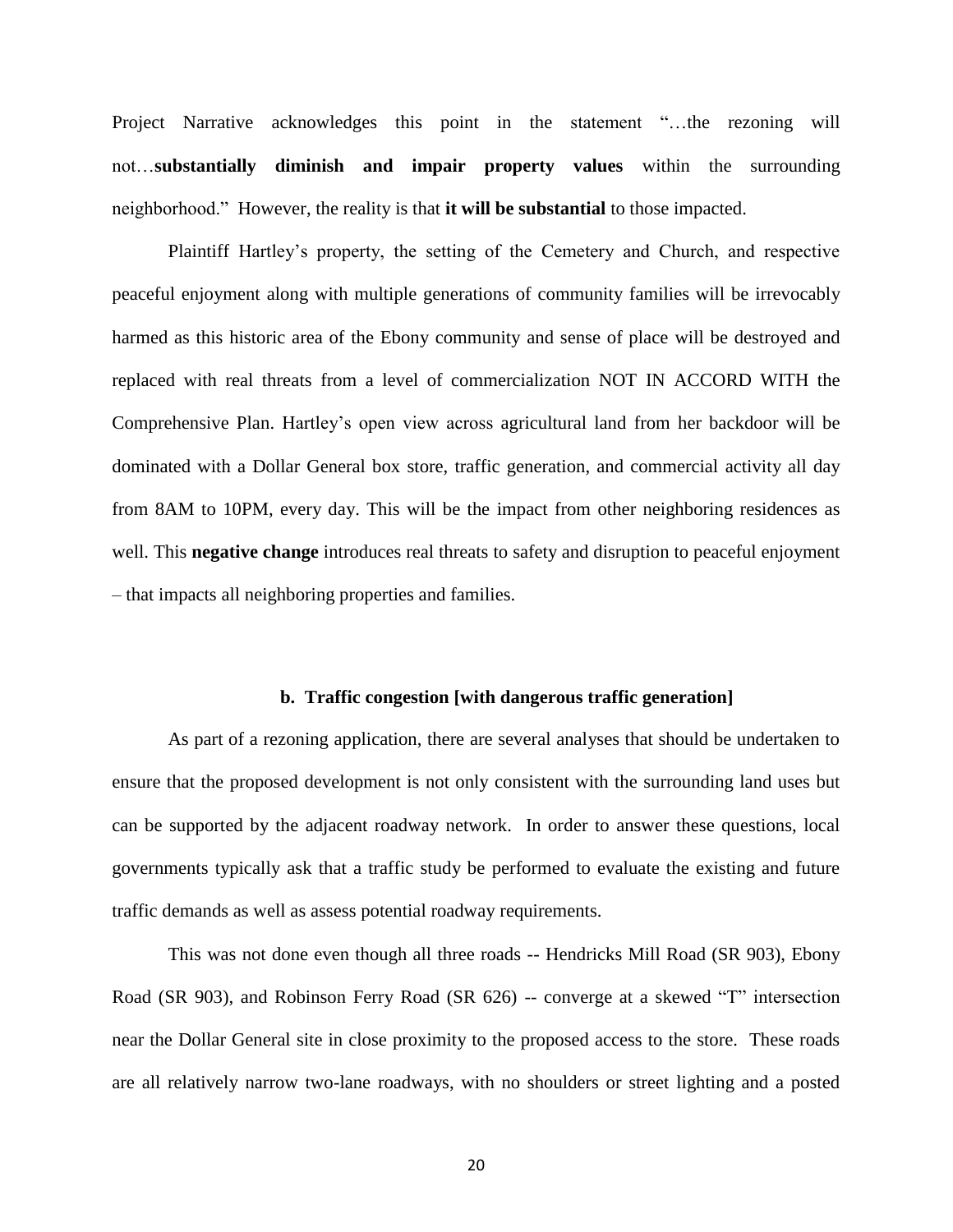speed limit zone of 45 mph that are often traveled well in excess of the 45 mph limit. Due to a hill there is also hidden traffic that approaches from the north on Robinson Ferry Road. There is one stop sign at the Hendricks Mill and Robinson Ferry intersection that is often ignored and treated like a yield sign. In addition, Ebony General Store has a parking lot that faces both roads without designated driveway. This creates a confusing mess of already dangerous patterns of traffic movement near the intersection and also in close proximity to the proposed Dollar General commercial entrance from Ebony Rd. The other store, 903 Race-In, has a designated entrance/exit that is also very close to the intersection. While "locals" may be familiar with this race track geometry inherently dangerous convergence of roads and parking lots, tourist and travelers are not. All three roads ― Robinson Ferry Road, Hendricks Mill Road, and Ebony Road ― also serve seasonal traffic for motorists destined to Lake Gaston who may not be familiar with these geometric constraints.

This traffic generation is concentrated in an area that VDOT identified 20 years ago as being hazardous exacerbated by increase in traffic. Any future development along Hendricks Mill Road, Robinson Ferry Road, and Ebony Road is anticipated to add traffic to this dangerous and confusing roadway already in need of significant improvements that could run into hundreds of thousands of dollars. The existing life and health safety issues as well as the lack of sufficient infrastructure were considered when the Comprehensive Plan designated this area as Agricultural (A-1). A current Ebony resident whose home is located right across the 2-lane road from the commercial entrance for the proposed Dollar General said it this way: "We have more traffic in an hour now than we had in a week ten years ago."

The haphazard placement of Dollar General and future commercial development in an area without sufficient traffic infrastructure creates numerous design problems and challenges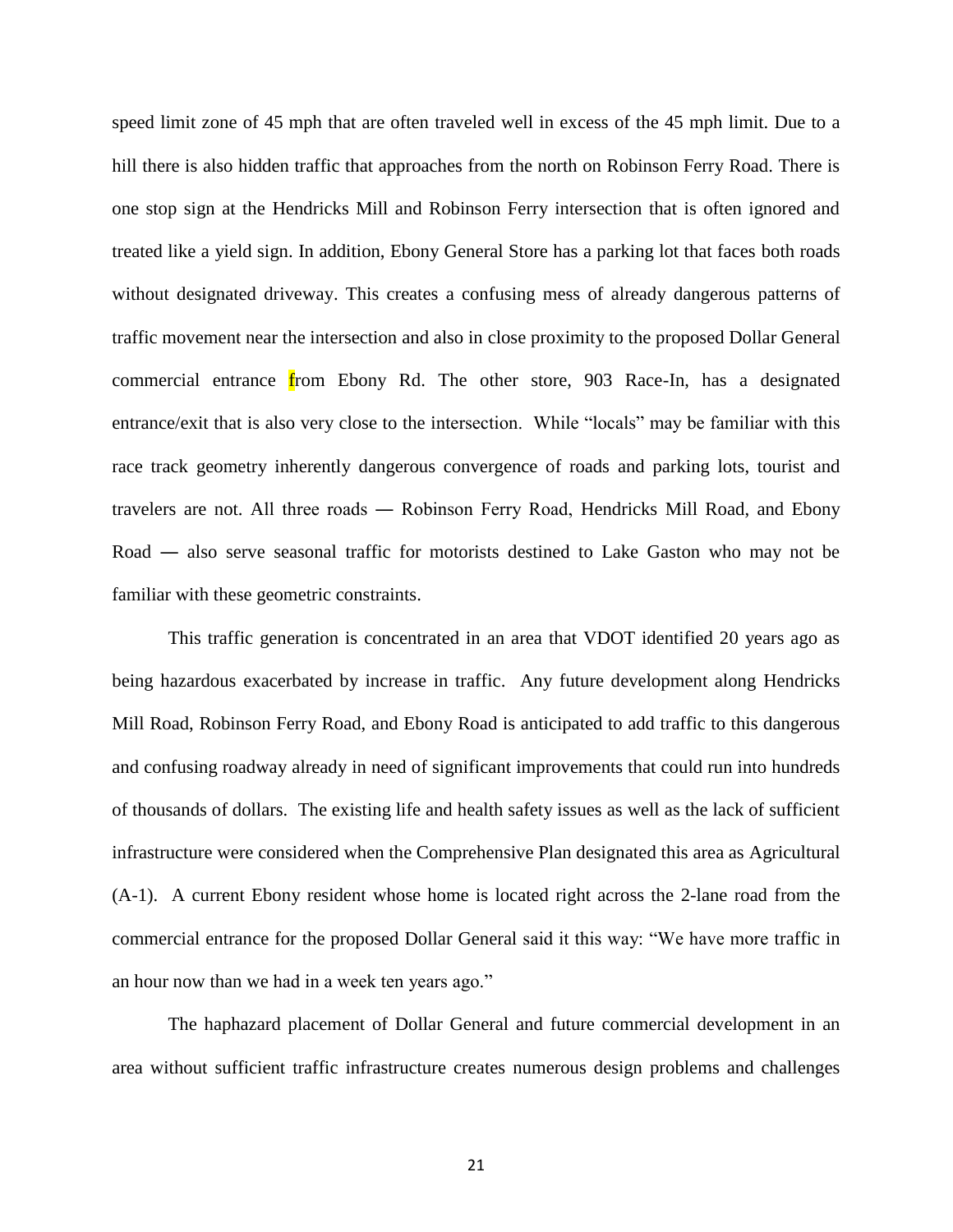that the Board failed to consider. These include, but are not limited to, the proposed location of commercial entrance, the random and unpredictable turning movements to and from the adjacent general stores and gas station, movements to and from Hendricks Mill Road and Ebony Road and the odd angle skew of the intersection. Further, the VDOT requires 500 ft line-of-sight at 3.5 feet from ground level at the commercial entrance. This is NOT met due to existing road geometry and elevation south of the entrance, based on our actual measurement and observation.

There are also numerous other geometric conditions within the study area that require a detailed traffic study be performed to assess the traffic impact and operation at this specific location before the Board could legitimately approve any retail business of Dollar General's size and significant daily trip generation that requires 37 parking spaces. A traffic study would ensure that the roadway network within the study area has the necessary turn lanes, signing, speed limit adjustments, widening of roads, installation of shoulders, leveling of terrain and increasing sight distances, pavement markings and other improvements needed to provide a safe transportation network to all users, now and for the foreseeable future.

The Board utterly failed to take the VDOT Guidelines<sup>7</sup> into account when it voted to approve Par 5's Rezoning Application. It failed to take into account the exponentially greater traffic that traverses Ebony Road (State Route 903), Robinson Ferry Road (State Route 626), and Hendricks Mills Road (State Route 903) during the summer and early fall months, as required by the VDOT Guidelines. (VDOT Guidelines, at p. 51.) In addition, the Board failed to recognize that, contrary to VDOT requirements, no 500 foot line-of-sight at 3.5 feet from ground level at store entrance exists

 $\overline{\phantom{a}}$ 

<sup>7</sup> The VDOT Guidelines may be accessed online through the following link: [http://www.virginiadot.org/projects/resources/chapter527/Administrative\\_Guidelines\\_TIA\\_Regs](http://www.virginiadot.org/projects/resources/chapter527/Administrative_Guidelines_TIA_Regs_7.2012.pdf) [\\_7.2012.pd](http://www.virginiadot.org/projects/resources/chapter527/Administrative_Guidelines_TIA_Regs_7.2012.pdf)f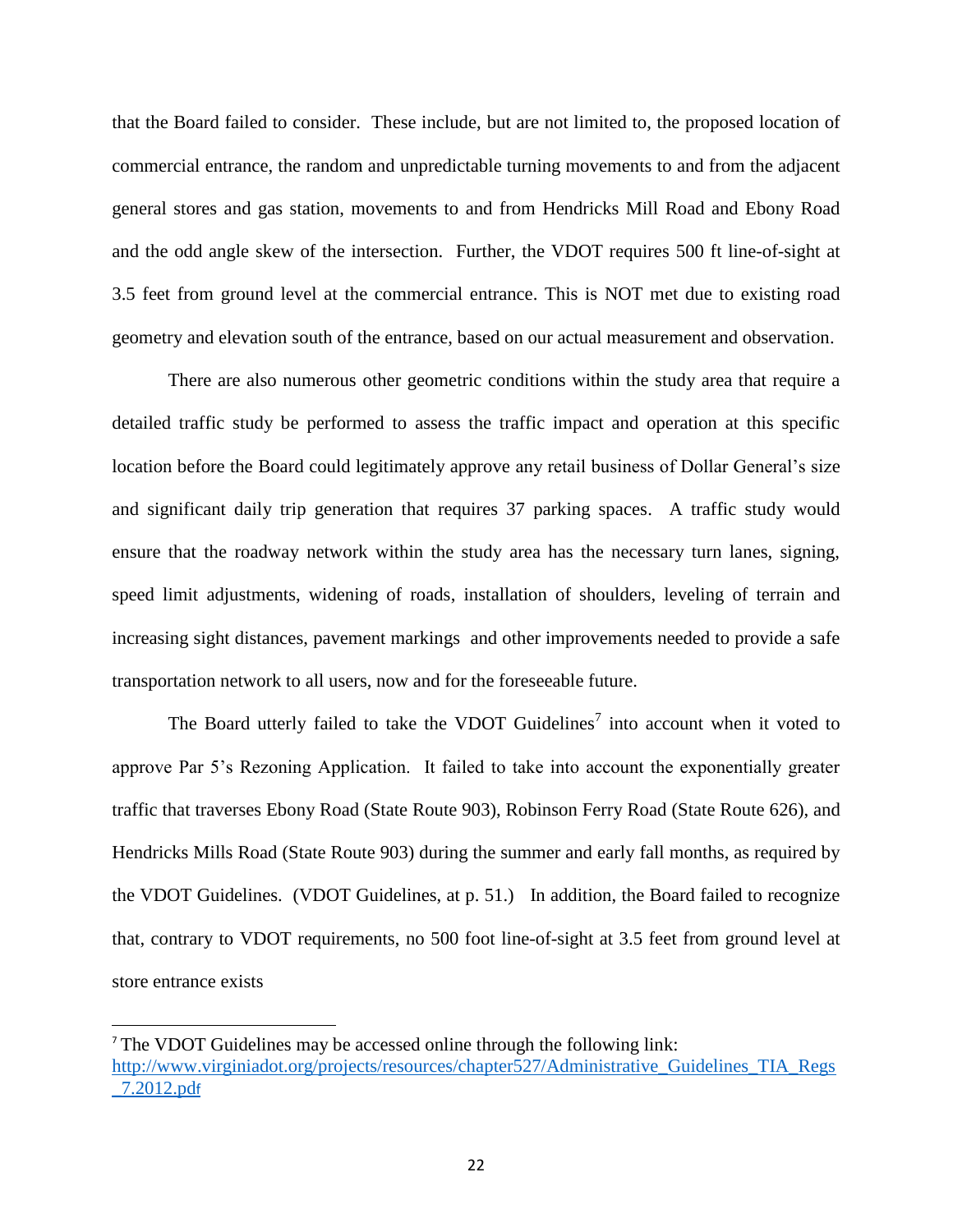The Planning Commission and the Board herein have ignored their Comprehensive Plan, common sense and proper procedure by making what is an already dangerous and potentially deadly traffic situation even worse. A high daily volume traffic generating Dollar General store being placed haphazardly in an already dangerous location without customary, necessary and proper professional evaluation of the adverse impacts and future infrastructure needs is a dereliction of their duty. It also creates a situation that could cost the county taxpayers more in right of way acquisitions and road improvements than the proposed facility could ever generate in revenue for the County. In addition, roadway improvements driven by the projected increase in traffic in this dangerous location would also destroy the charm and quaintness of the community, which is the reason the Ebony location is not designated for commercial development on the current legally-approved Comprehensive Plan land use map.<sup>8</sup>

#### <span id="page-23-0"></span>**c. Detraction from harmonious and attractive community**

Ebony is a rural, picturesque community whose history, appeal, character, and buildings have been intentionally preserved by landowners. The proposed Dollar General store would subject Ebony landowners and other residents to undue noise, disturbances, bright 24-hour lighting, garbage odors, litter, and a concentration of continuous increased traffic every day during business hours  $8AM - 10 PM$  (Petition, at  $\P$  24.) Projected traffic during peak morning

l

<sup>&</sup>lt;sup>8</sup> In the prior version of the Comprehensive Plan, the area on the east side of the intersection at Hendricks Mill Road (SR 903) and Robinson Ferry Road (SR 626) was designated commercial development as it was the location of the 2 existing stores. This designation, however, was intentionally removed in the 2017 revision of the Comprehensive Plan. Upon information and belief, that decision was based on the desire to preserve rural communities of the County as well as the known deficiencies in the existing traffic infrastructure.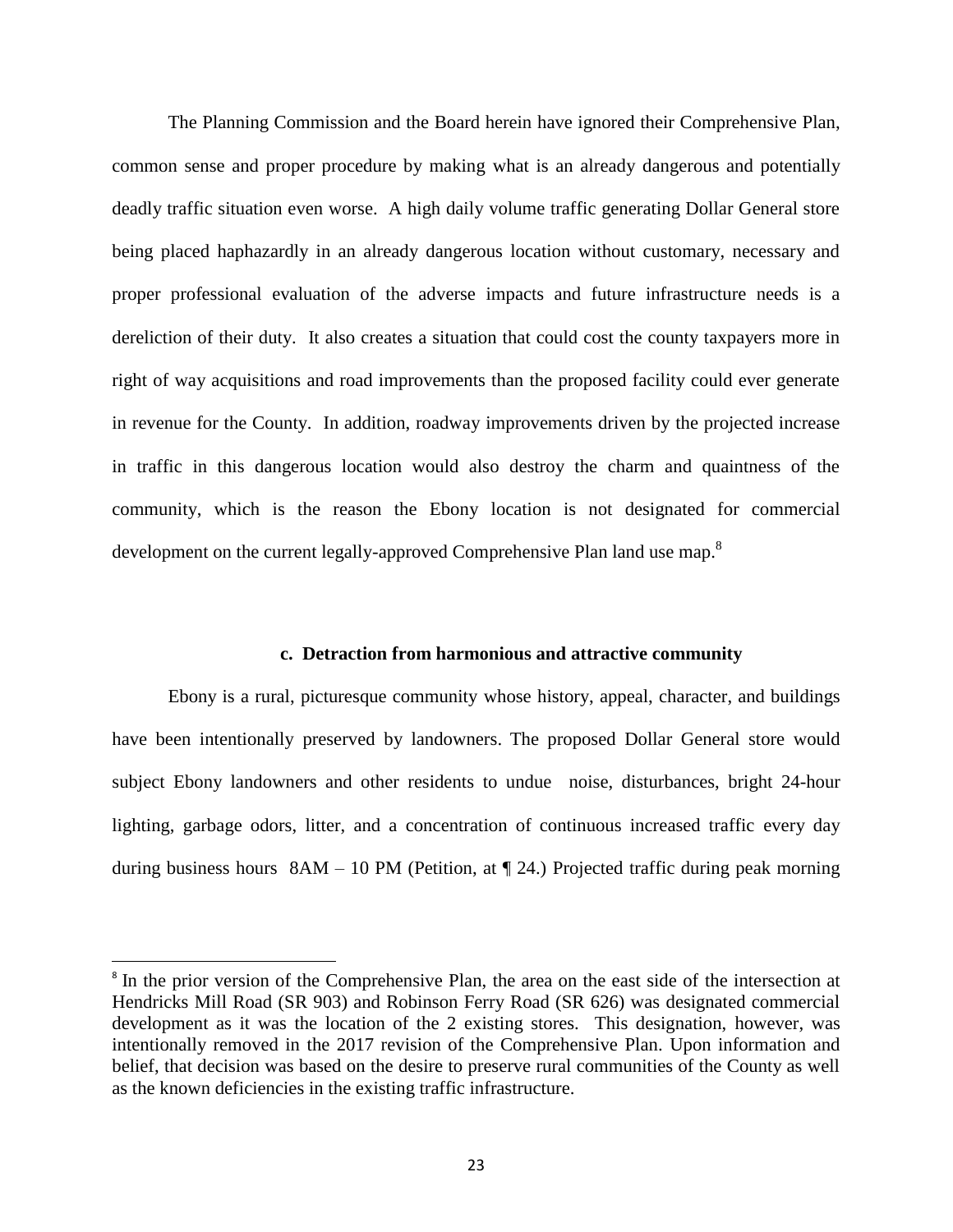and afternoon/evening hour is 45 Vehicle Per Hour. It would result in the degradation in the value of all parcels of real property and will reduce the marketability of those lands. (*Id*.)

Ebony's main roads, Hendricks Mill (SR 903) and Robinson Ferry (SR 626) are designated Virginia Byways.<sup>9</sup> (Petition, at ¶ 6; Exhibit C, CTB Minutes, at p. 7.) The Scenic Highway Act defines Virginia Byway as "a highway, designated as such by the [CTB], having relatively high aesthetic or cultural value, leading to or within areas of historical, natural, or recreational significance." Virginia Code § 33.2-400.

The Virginia Code provides that "[i]n selecting a Virginia byway, the [CTB] and the Director of the Department of Conservation and Recreation shall give preference to corridors controlled by zoning or otherwise, so as to reasonably protect the aesthetic or cultural value of the highway." Virginia Code § 33.2-406. When the CTB voted to designate State Routes 626 and 903 in Ebony as Virginia Byways, the Comprehensive Plan provided for the entire Ebony community to be zoned as Agricultural (A-1) lands. Thus, at the time it designated these roads as Virginia Byways, the CTB recognized that the Ebony area had high aesthetic or cultural value due to its scenic rural landscapes, as viewed from the designated roadways. *See id.*

VDOT regulations governing Virginia's scenic highways and byways "establish the policies and procedures which the [CTB], the department, local governing bodies, and the Department of Conservation and Recreation will follow in adding or deleting a route from the lists of scenic highways or Virginia byways. The policy includes a list of criteria which proposed road segments must meet before they can be considered for addition. These include aesthetic, cultural and safety factors." 24 Va. Admin. Code 30-390-10.

 $\overline{\phantom{a}}$ 

<sup>&</sup>lt;sup>9</sup> In addition, Ebony Rd (the continuation of State Route 903 from the intersection that would be in front of the proposed Dollar General location) has already been noted as a candidate for future Virginia Byway distinction.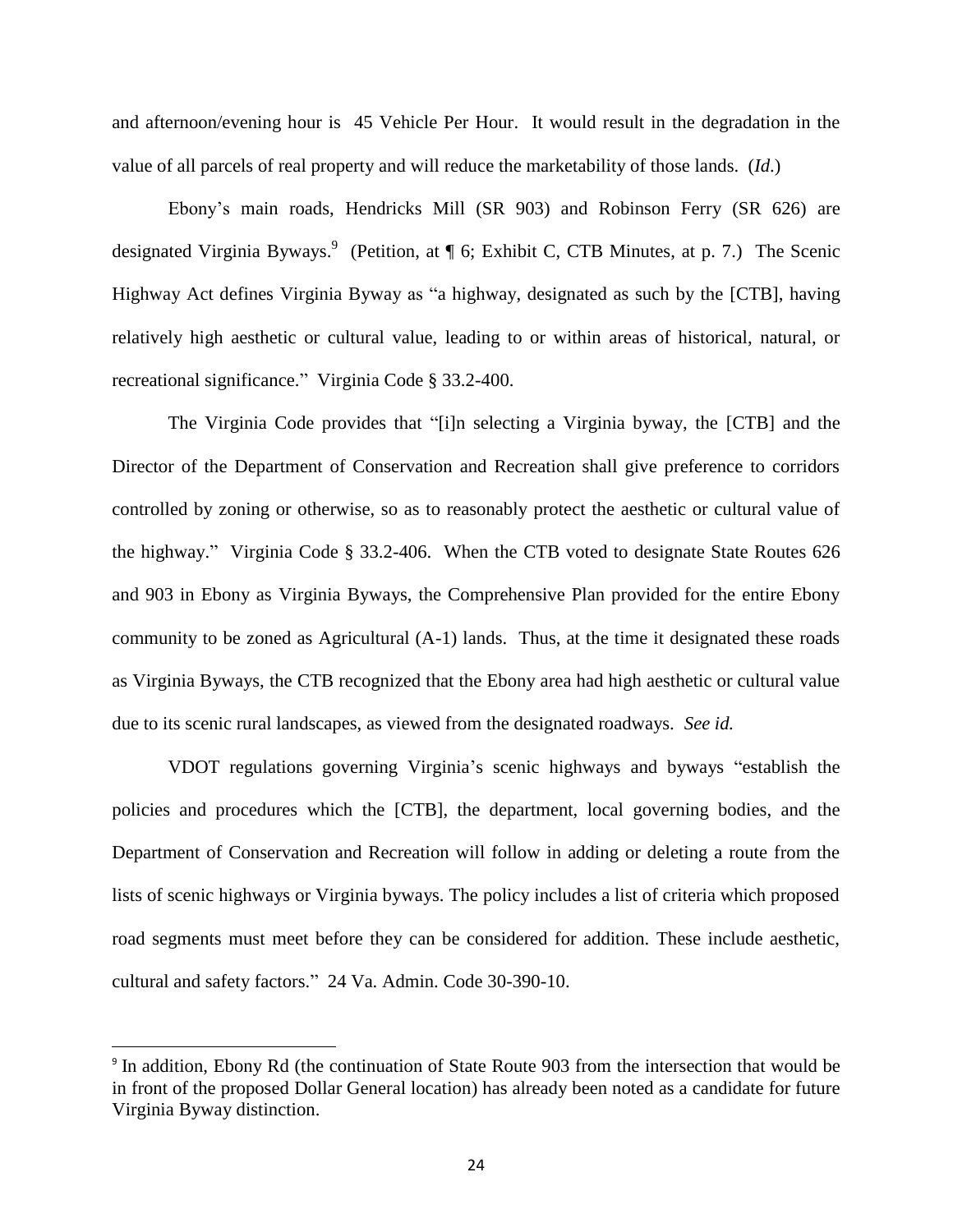To be considered for designation as a Virginia Byway, a road segment must substantially meet the following criteria:

- The route provides important scenic values and experiences.
- There is a diversity of experiences, as in transition from one landscape scene to another.
- The route links together or provides access to scenic, historic, recreational, cultural, natural and archeological elements.
- The route bypasses major roads or provides opportunities to leave high-speed routes for variety and leisure in motoring.
- Landscape control or management along the route is feasible.
- The route allows for additional features that will enhance the motorist's experience and improve safety.
- Local government(s) has/have initiated zoning or other land-use controls, so as to reasonably protect the aesthetic and cultural value of the highway.

These criteria are set forth on VDOT's website and may be accessed through the following internet link: [http://www.virginiadot.org/programs/faq-byways.asp.](about:blank)

Because Hendricks Mill Road (portion of State Route 903) and Robinson Ferry Road (State Route 626), the roadways that converge at the skewed T-intersection across from the proposed Dollar General site, are designated Virginia Byways, the landscape surrounding the site has been deemed by state governmental agencies, including VDOT and the CTB, as having tremendous aesthetic and cultural value. The Board has an obligation to maintain the area's natural beauty in order to conform with the underlying purpose of the Scenic Highway Act and the corollary regulations.

The Board abused its authority in approving Par 5's Rezoning Application to ultimately accommodate the erection of a massive Dollar General box store, with no consideration for the scenic byway designation. In contravention to the express purposes of the Scenic Highway Act,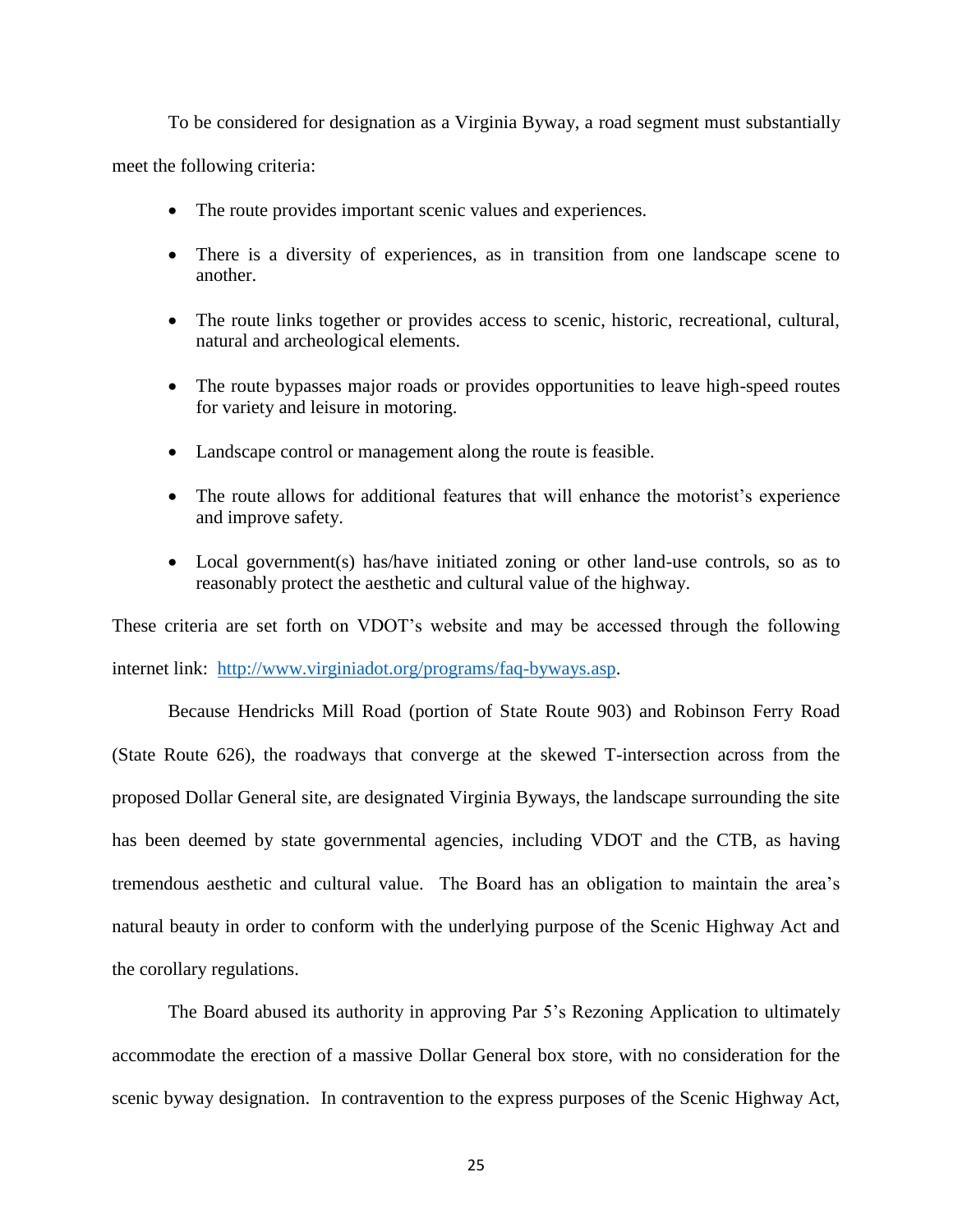the rezoning will significantly detract from the existing beauty of the rural scenery, as viewed from the designated scenic byways, State Routes 626 and 903. This is particularly true given the fact that the Dollar General store will dominate the landscape, will increase traffic congestion at the already-complicated, skewed T-intersection, and will thereby significantly compromise byway motorists' safety and their leisurely driving experiences.

Case law has established that the negative visual impact a proposed facility will have on a scenic byway provides a legitimate basis for a board of supervisors to deny a rezoning application. *T-Mobile Ne. LLC v. Fairfax Cty. Bd. of Sup'rs*, 759 F. Supp. 2d 756, 764-65 (E.D. Va. 2010), *aff'd*, 672 F.3d 259 (4th Cir. 2012). In fact, this recently occurred when the Mecklenburg County Board of Supervisors voted in April 2019 to deny a special use permit that would have allowed construction of a proposed solar farm (known as Lady Bug) on land abutting State Route 903, the same scenic byway that traverses through the intersection across from the proposed Dollar General site.

As a corollary matter, when determining whether to grant a rezoning application, a board of supervisors should take into "serious consideration" the "aesthetic concerns" raised by local residents about "the new adverse visual impact of the Proposed Facilities on the residential neighborhood[.]" *Id.* at 764-65; *see also AT & T Wireless PCS, Inc. v. Winston-Salem Zoning Bd. of Adjustment*, 172 F.3d 307, 315 (4th Cir. 1999). When local residents testify that the proposed structure would have a "negative impact on the aesthetics and overall integrity of the neighborhood" and "express[] their legitimate concern that the neighborhood would become less desirable with the [proposed structure] and that there would be a detrimental impact on local homeowners," substantial evidence exists that the board should deny the rezoning application. *AT & T Wireless PCS*, 172 F.3d at 315.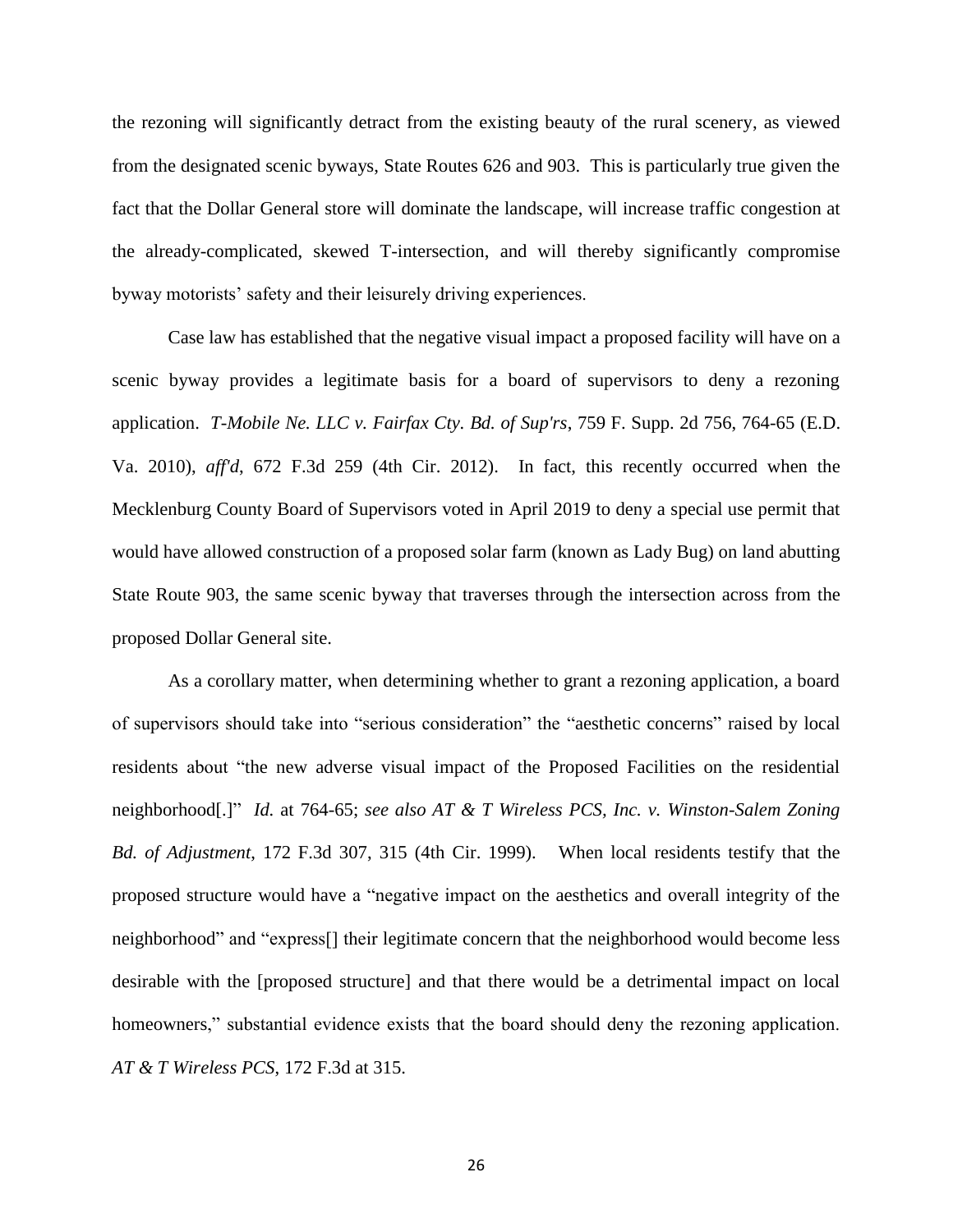In the present case, Ebony residents and/or landowners overwhelmingly testified before both the Planning Commission and the Board that the proposed Dollar General store would have a major detrimental impact on the aesthetics of the neighborhood and would essentially destroy Ebony's tranquil rural setting. This would occur through the noise, bright 24-hour lighting, and garbage odors that would necessarily accompany the store's operation. (Petition, at ¶ 24.) In addition, the placement of a Dollar General store in Ebony would lower neighborhood property values and reduce the marketability of the lands. (*Id.*) In short, the proposed rezoning would greatly reduce the quality of life that Ebony residents currently enjoy.

In the words of one local resident: "Some of the things they enjoy [about living in Ebony] are hunting, fishing and the ability to have cows, riding horses and things such as gardens and trees. It has always been a quiet community and people that live there hope that it will stay that way. Rezoning this property will change the uniqueness of our country community." (Patricia B. Conner, Amicus Curiae Brief, at p. 1.)

Notably, plans for the proposed Dollar General store call for the installation of a "standard lighting system." (Exhibit A, Rezoning Application.) The bright lights emanating from such a system will significantly erode the integrity of the rural Ebony neighborhood and will severely decrease nearby residents' enjoyment of their properties. *See AT & T Wireless PCS*, 172 F.3d at 315.

This point is demonstrated by the fact that in January 2017, the Halifax County Board of Supervisors rejected a rezoning application for a Dollar General store in the Cluster Springs area, "after hearing from a resident who complained about the retailer's plans to mount a large illuminated sign and outdoor lighting at the site across from his Route 501-S home." (News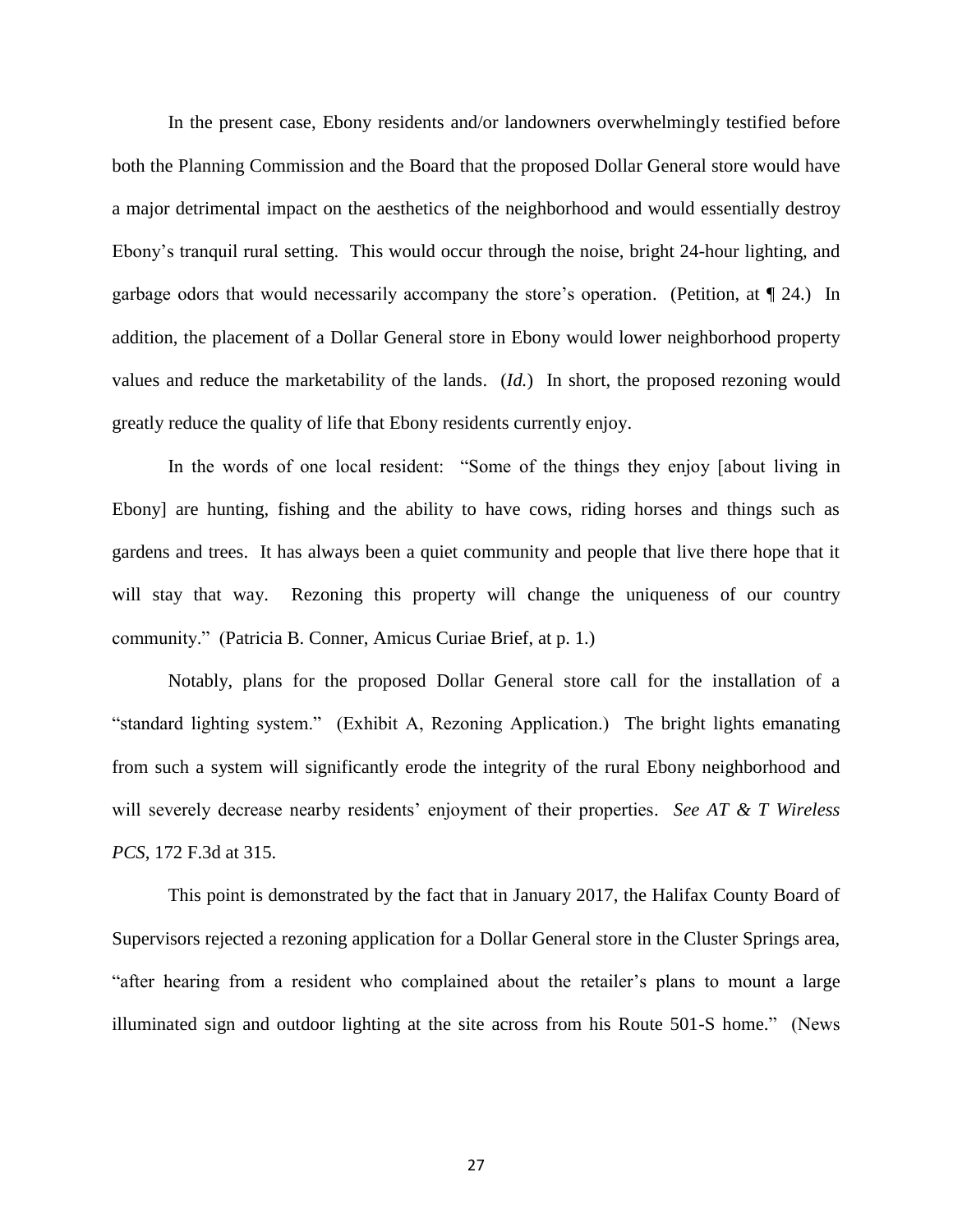Article attached as Exhibit  $F^{10}$ .) In that case, Par 5 -- the same corporate applicant involved in the present dispute -- refused to agree to a conditional use permit in lieu of "wholesale rezoning" because a conditional use permit would not give it full control over the property, including control over the type of signage and lighting to be installed. (*Id.*)

The adverse impact that the proposed Dollar General store would have upon the aesthetic

quality of the landscape should not be underemphasized. *See* Virginia Code § 15.2-2283.

As explained by the Virginia Supreme Court:

'It seems to us that aesthetic considerations are relative in their nature. With the passing of time, social standards conform to new ideals. As a race, our sensibilities are becoming more refined, and that which formerly did not offend cannot now be endured. That which the common law did not condemn as a nuisance is now frequently outlawed as such by the written law. This is not because the subject outlawed is of a different nature, but because our sensibilities have become more refined and our ideals more exacting. Nauseous smells have always come under the ban of the law, but ugly sights and discordant surroundings may be just as distressing to keener sensibilities. The rights of property should not be sacrificed to the pleasure of an ultra-aesthetic taste. But whether they should be permitted to plague the average or dominant human sensibilities well may be pondered . . . .It might be hard to prove that a city dump was hurtful to health, but plainly it should not be located in a residential district. The days of kitchen middens are gone.

*W. Bros. Brick Co. v. City of Alexandria*, 169 Va. 271, 282-83, 192 S.E. 881, 885-86 (internal

citation & quotation marks omitted), *appeal dismissed*, 302 U.S. 658, 58 S. Ct. 369 82 L. Ed. 508

(1937).

 $\overline{\phantom{a}}$ 

<sup>&</sup>lt;sup>10</sup> News Article by SoVaNow.com, published on Jan. 17, 2017, and accessible through the following internet link:

[http://www.sovanow.com/index.php?/news/article/halifax\\_county\\_supes\\_nix\\_rezoning\\_for\\_dollar\\_gen](http://www.sovanow.com/index.php?/news/article/halifax_county_supes_nix_rezoning_for_dollar_general/)\_ [eral/](http://www.sovanow.com/index.php?/news/article/halifax_county_supes_nix_rezoning_for_dollar_general/)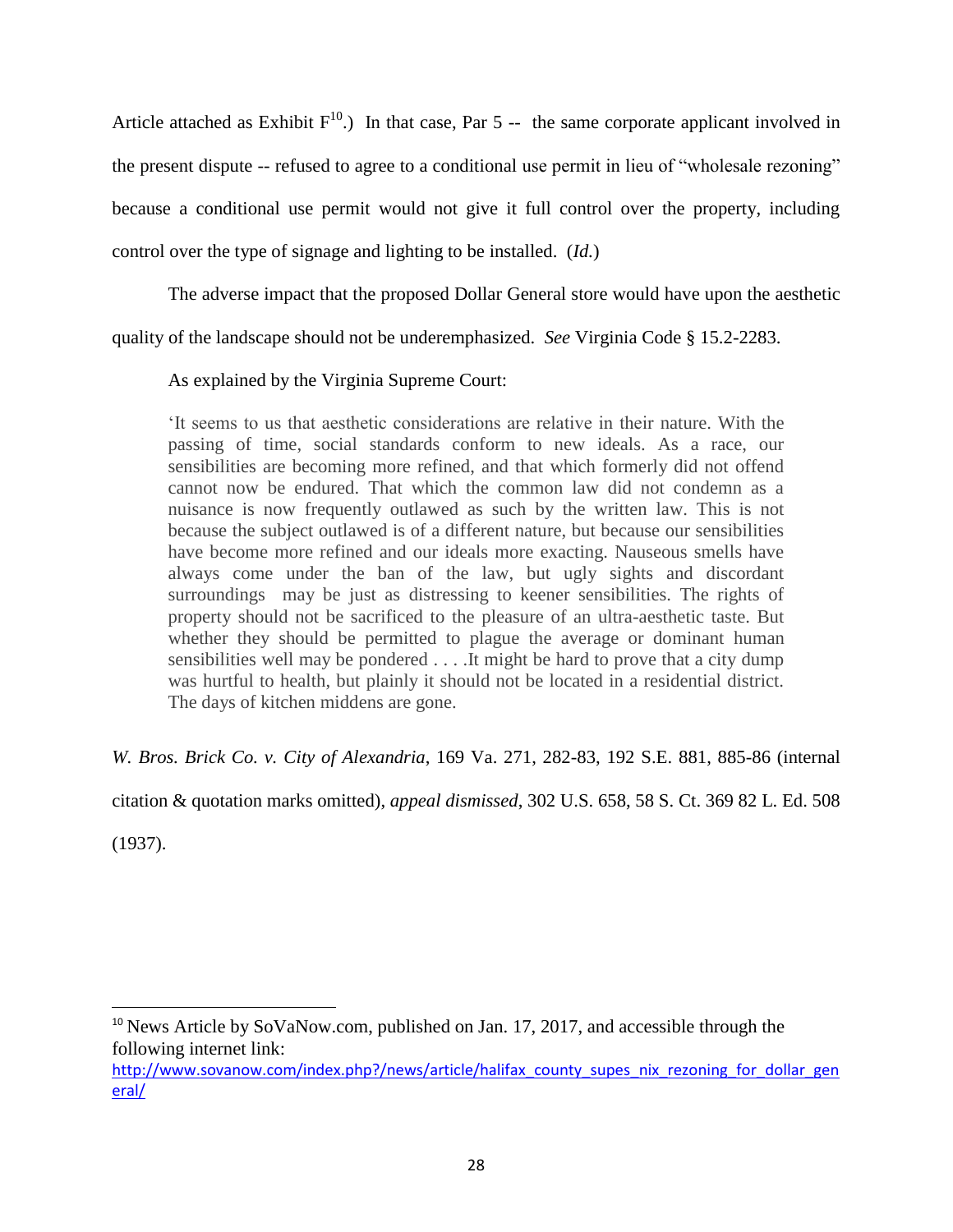#### <span id="page-29-0"></span>**d. Encroachment on historic areas and agricultural lands**

A rezoning must adequately protect against the destruction or encroachment of historic areas. Virginia Code § 15.2-2284; *Nat'l Tr. for Historic Pres. in U.S. v. Bd. of Supervisors of Orange Cty.*, 80 Va. Cir. 321, 2010 WL 7375614, at  $*7$  (Orange County 2010). The proposed location of the Dollar General store on Ebony Road (State Route 903), near the skewed Tintersection of Robinson Ferry Road (State Route 626) and Hendricks Mills Road (State Route 903), lies near the center of Ebony's historic district and is directly adjacent to the Church and Cemetery.

As one local resident has explained:

A number of historic structures can be seen from the T-intersection of Robinson Ferry Road and Hendriks [sic] Mill Rd. These buildings are major contributing resources to the historic character of the oldest section of Ebony. Two stately homes of two Virginia state senators grace hills on either side of the intersection. The first Ebony Post office opened in 1882 anchors a stretch of Robinson's Ferry Road which has been designated a scenic byway. The home of the first doctor in the neighborhood can be seen to the [north] . . . along a stretch of timber and farmland. This historic road passes the old post office, country store and polling place, Senator H.B. Moseley's home and then along a stretch of farm land that connects to the historic Prospect Cemetery with graves [of soldiers who fought in various wars that span more than 150 years.] Next to the cemetery is Prospect United Methodist Church, the current building erected in 1887, the original part of the building still standing with the latest extension added in 2012. It is this length of byway that is so representative of the history and character of Ebony. These sites have been preserved and maintained by groups and individuals who respect and love their history. And it is it his small section of Ebony that will be forever destroyed by the introduction of a commercial structure and parking.

(Sarah N. Moseley, Amicus Curiae Brief, at pp. 3-4.)

The Board failed to properly consider the negative impact that the proposed Dollar General store would have upon these historic properties. Dollar General is a modern-day, corporate giant, and the sheer size of the store and its parking lot would significantly, if not wholly, detract from the peaceful, rural setting and historic atmosphere of bygone times that the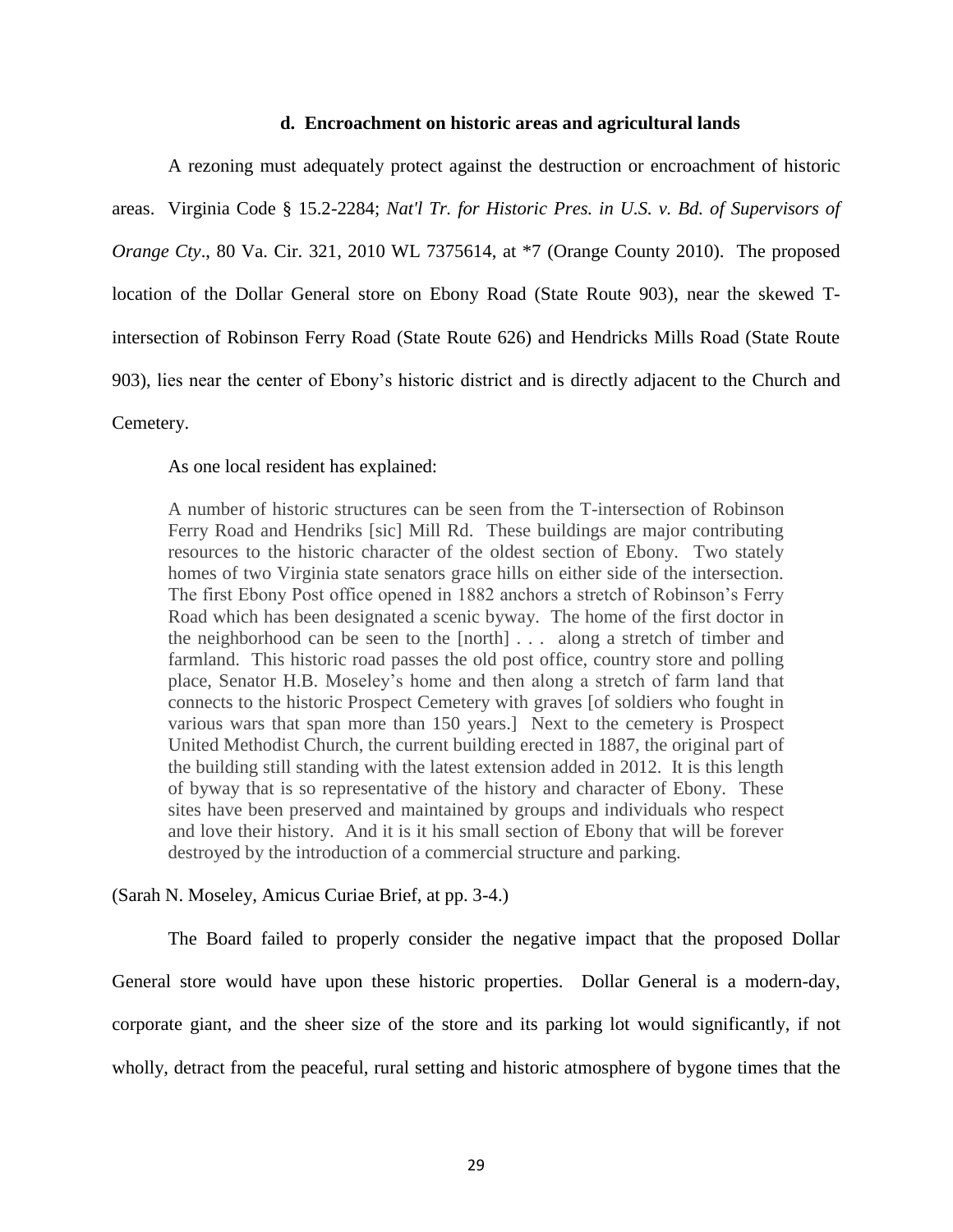adjoining and neighboring properties, including the Church and Cemetery, provide. (Petition, at  $\P\P$  5-26.)

#### <span id="page-30-0"></span>**e. Growth trends and future needs of the community**

In determining whether to grant Par 5's Rezoning Application, the Board was required to consider the growth trends and future needs of the Ebony community. *See* Virginia Code §§ 15.2-2283 and -2284; *Miller & Smith*, 242 Va. at 384, 410 S.E.2d at 650. However, the Board utterly failed to comply with this obligation. Instead, it overrode the express recommendation of Vice Chair and home supervisor, John Zubrod, that the Rezoning Application be denied and also ignored the overwhelming opposition to the proposed Dollar General store voiced by Ebony landowners and residents and voted to grant the rezoning.

As discussed in Argument Part I(B)(2), *infra,* the Comprehensive Plan depicts Ebony as retaining its Agricultural (A-1) setting through the year 2037. (Comprehensive Plan, at p. 90.) A fundamental policy of Virginia land use management is that the board of supervisors should direct development into designated Development Areas and should preserve Rural Areas for rural uses. (Albemarle County Community Development, Fundamentals of Virginia Land Use Law publication<sup>11</sup>, attached hereto as Exhibit G.) Accordingly, only small businesses akin to country general stores should be approved for operation in Ebony. Brunswick County Code, App'x B - Zoning, Articles 4, 4-1-18. The proposed Dollar General store does not fit within this classification.

 $\overline{\phantom{a}}$ 

 $11$ <sup>11</sup> This publication is accessible through the following internet link: [http://www.albemarle.org/upload/images/forms\\_center/departments/Community\\_Development/f](about:blank) [orms/Fundamentals-of-Virginia-Land-Use-Law.pdf](about:blank)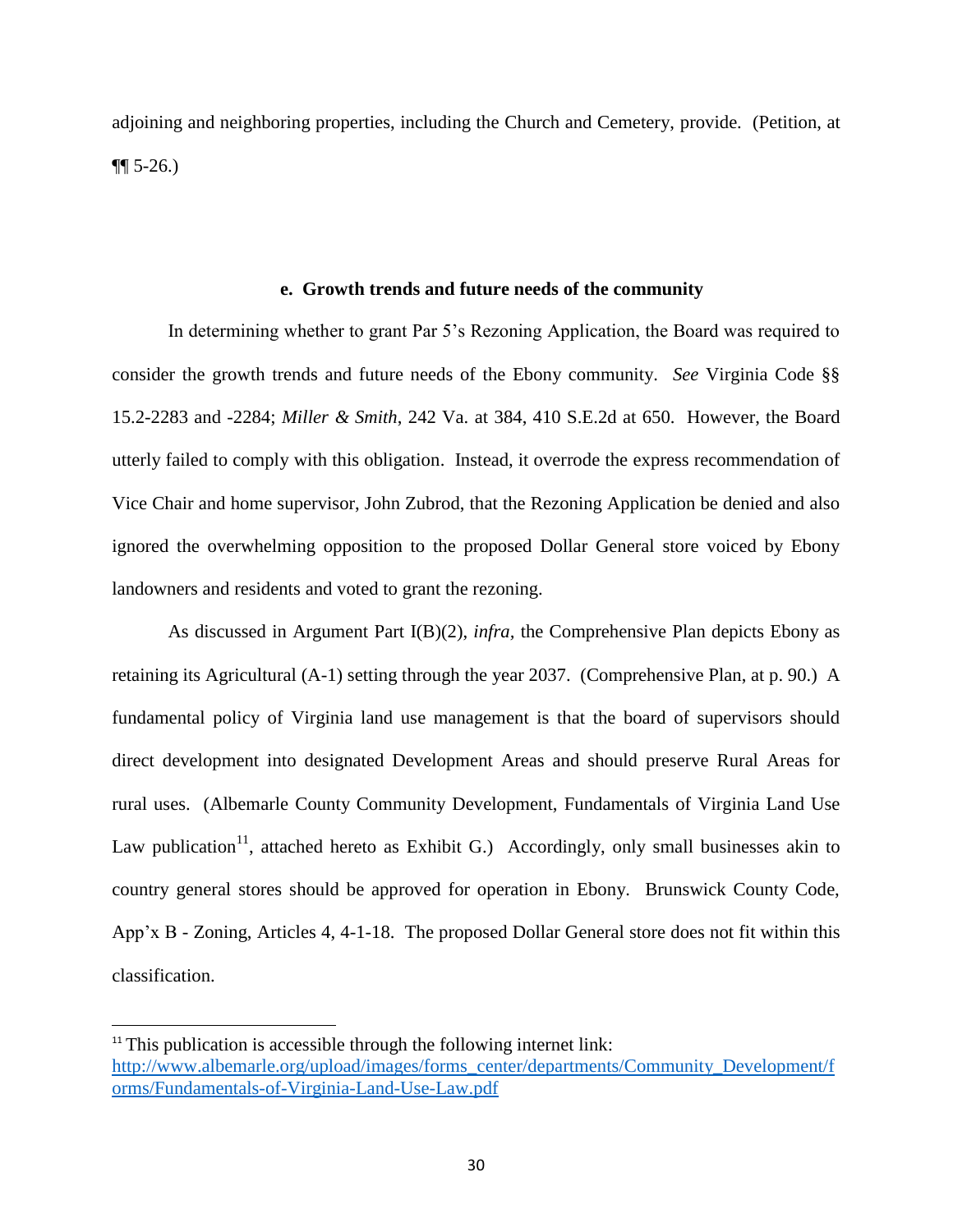The Comprehensive Plan further provides that any retail business that is approved as a community business within the meaning of the Plan's future land use designations is to be limited to 5,000 square feet or less.<sup>12</sup> (Comprehensive Plan, at p. 92.) The proposed Dollar General store is almost twice that maximum size. The sheer size and scope of the proposed store shows that Par 5's Rezoning Application is not in harmony with the growth trends and future needs of the Ebony community. (Petition, at ¶¶ 5-26.)

Moreover, as recognized in the Comprehensive Plan, Ebony serves as a magnet for tourism in southern Brunswick County precisely because it is a "scenic, rural region[] that offers outdoor recreation amenities and cultural assets[.]" (Comprehensive Plan, at p. 74.) Such tourism brings with it much-needed revenue for the County and its residents. This is a key aspect of the Comprehensive Plan that the Board wholly ignored when it approved Par 5's Rezoning Application.

As detailed above, two of Ebony's main roads have been designated as Virginia Byways. This invites tourism through the use of both automobiles and bicycles. Indeed, U.S. Route 1, which is in close proximity to one of these collector roads, is designated as a U.S. National Bicycle Route. (*Id.* at p. 41.) The Comprehensive Plan recognizes that this configuration serves to draw even more bicycling tourists to Ebony. (*Id.*)

In addition, the Comprehensive Plan states that the 2013 Virginia Outdoors Plan prepared by the Virginia Department of Conservation and Recreation recommends that southern Brunswick County, including Ebony, take additional steps to encourage bicycling throughout the area. (*Id.* at pp. 41-42.) Recommended measures include the conversion of additional old railways to bicycle trails and "[i]mproving safety for bicyclists along U.S. Bicycle Route 1 and

l

<sup>&</sup>lt;sup>12</sup> This suggested retail definition for a rural / agricultural district has never been added to the Zoning Ordinance. It would be a good example of a new conditional use permit.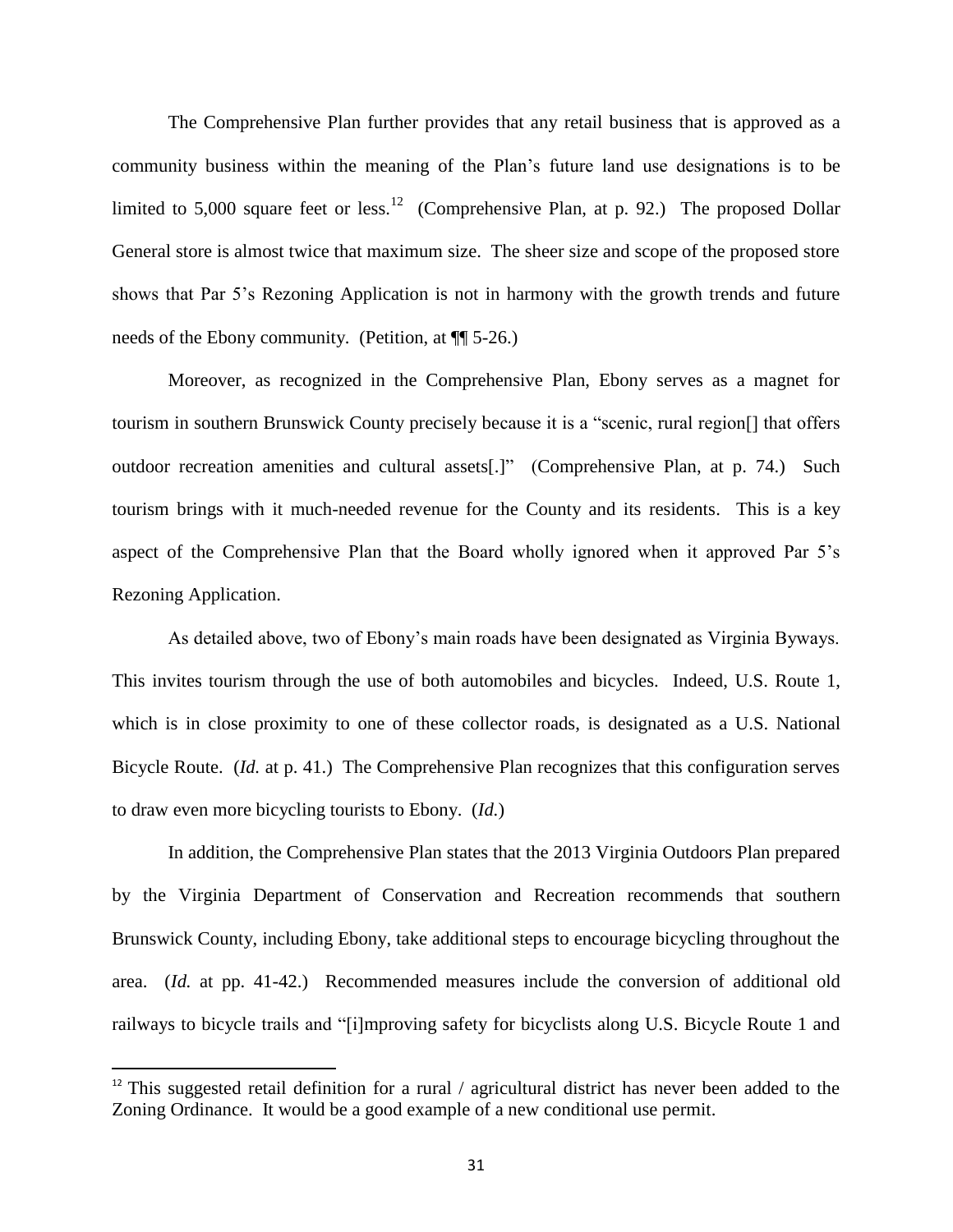replacing missing signs along the historic route." (*Id.*) The Comprehensive Plan recognizes the importance of such measures in the current and future promotion of Ebony as a great place for tourists to safely participate in healthy outdoor activities, such as bicycling. (*Id.*)

Southside Planning District Commission (PDC) website highlights the commitment and expectation of Brunswick County and it strategic commitment to tourism as a source fo economic development. A ribbon cutting for the Brunswick County Byways Visitor Center was held on June 28, 2018. With the assistance of the Southside Planning District Commission, the County of Brunswick received a \$458,375 grant from the Virginia Tobacco Commission and a \$638,479 National Scenic Byways grant from the Department of Transportation to plan and construct a comprehensive tourist welcome center with interpretive displays, maps, brochures and restrooms. The Southside PDC staff provided the County with grant administration services throughout construction and completion of the project.<sup>13</sup>

It defies logic and contradicts the major tenets of the Comprehensive Plan as well as the commitments to the Commonwealth for the Board to approve the placement of an unsightly Dollar General store in the midst of this rural setting that is so attractive to tourists. The proposed placement of the Dollar General store in the middle of Ebony would deter the automobile and bicycling tourism that Brunswick County is trying to attract, as enunciated in the Comprehensive Plan. (*Id.* at pp. 41-42, 74.) The store would also decrease the safety for bicyclists, in contravention of the recommendations set forth by the Virginia Department of Conservation and Recreation and recognized as important by the Comprehensive Plan. (*Id.* at p. 42.)

"Successful communities capitalize on their distinctive assets. . . . 'Tourism simply doesn't go to a [locality] that has lost its soul.'" (Exhibit G, Fundamentals of Virginia Land Use

 $\overline{\phantom{a}}$ 

<sup>&</sup>lt;sup>13</sup> Copied from <u><http://www.southsidepdc.org/index.php/projects/brunswick-county></u>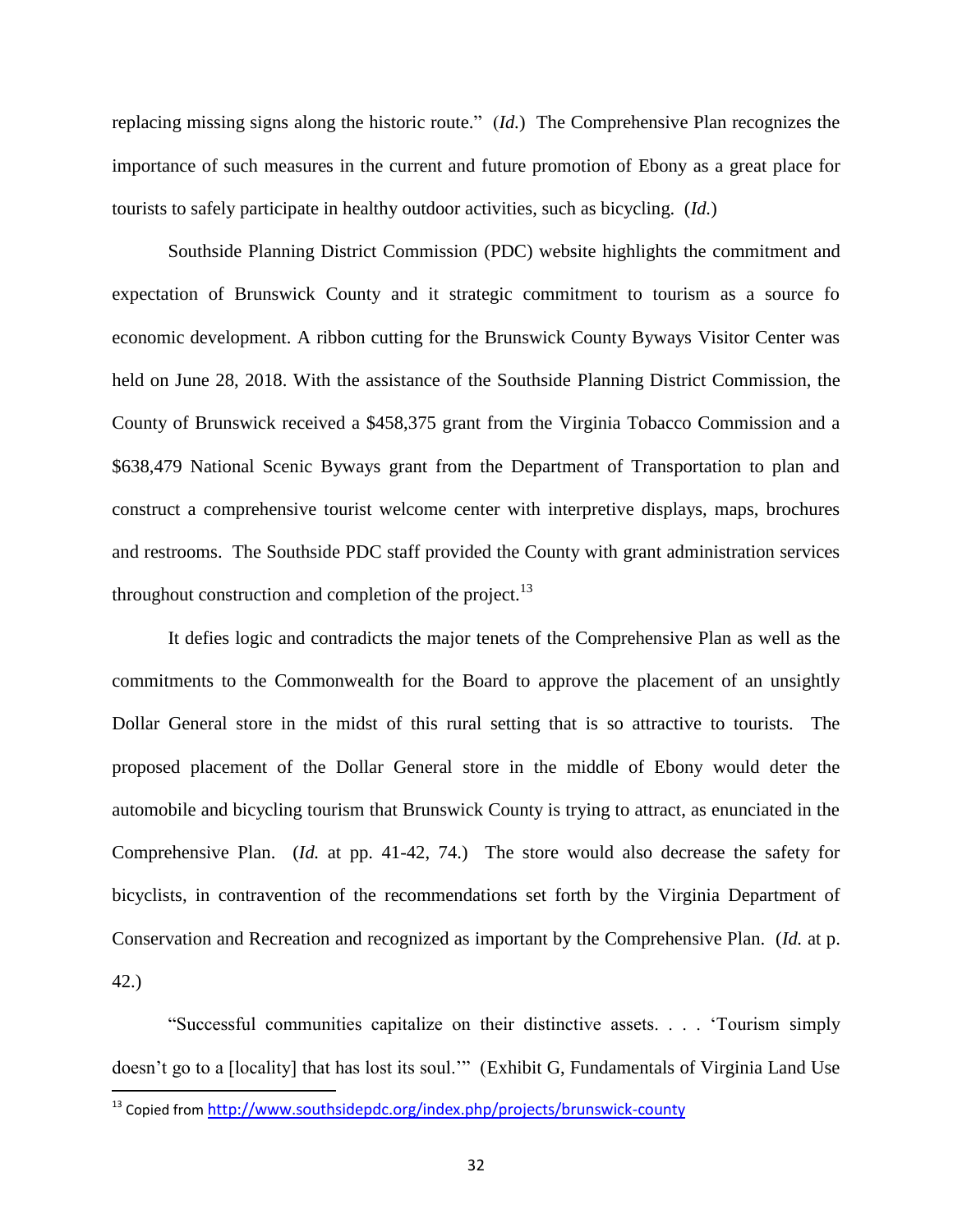Law.) As a massive, box-like, retail chain store, the proposed Dollar General would significantly detract from Ebony's idyllic rural setting and would thereby serve to deter tourism. In effect, it is Ebony's scenic and historical setting that makes Ebony a strategic source of economic revenue for Brunswick County. This valuable asset will be significantly and permanently harmed by the proposed Dollar General store.

This point is described by an Ebony landowner, nearby resident, and Senior Analyst for

# the EPA as follows:

The rezoning in Ebony will also hurt the community by devaluing or imposing a cost on our "Sense of Place." In benefit-cost analyses of government policies, "Sense of Place" is a term used to value the special meaning a place holds for particular people or animals or places. It defines a strong identity that is deeply felt by inhabitants and visitors. The tourism in Ebony from our visitors is important to this community. When describing how Sense of Place can affect a community, it is described as: "The more one city comes to look and feel just like every other city, the less reason there is to visit." In other words, the rezoning action in Ebony and the opening of yet another Dollar General in a pristine and historical agricultural community will lower the value visitors and citizens place on the Sense of Place (the feeling) of Ebony, Virginia.

# (Marie E. Conner, Amicus Curiae Brief, at p. 2.)

Importantly, economic development within a locality "is to be accomplished *along with and within the framework* of other goals and objectives of the Comprehensive Plan." (Exhibit G, Fundamentals of Virginia Land Use Law.) A Presentation prepared by Sands Anderson, the Board's own counsel, explains that a locality's growth should be concentrated "in selected areas," as designated by the Comprehensive Plan, so that land development is "coordinated and harmonious." (*See* Sands Anderson, Land Use Regulation from the Perspective of Four Professionals ("Sands Anderson Presentation"), attached hereto as Exhibit H.) *See also* Virginia Code § 15.2-2223(A).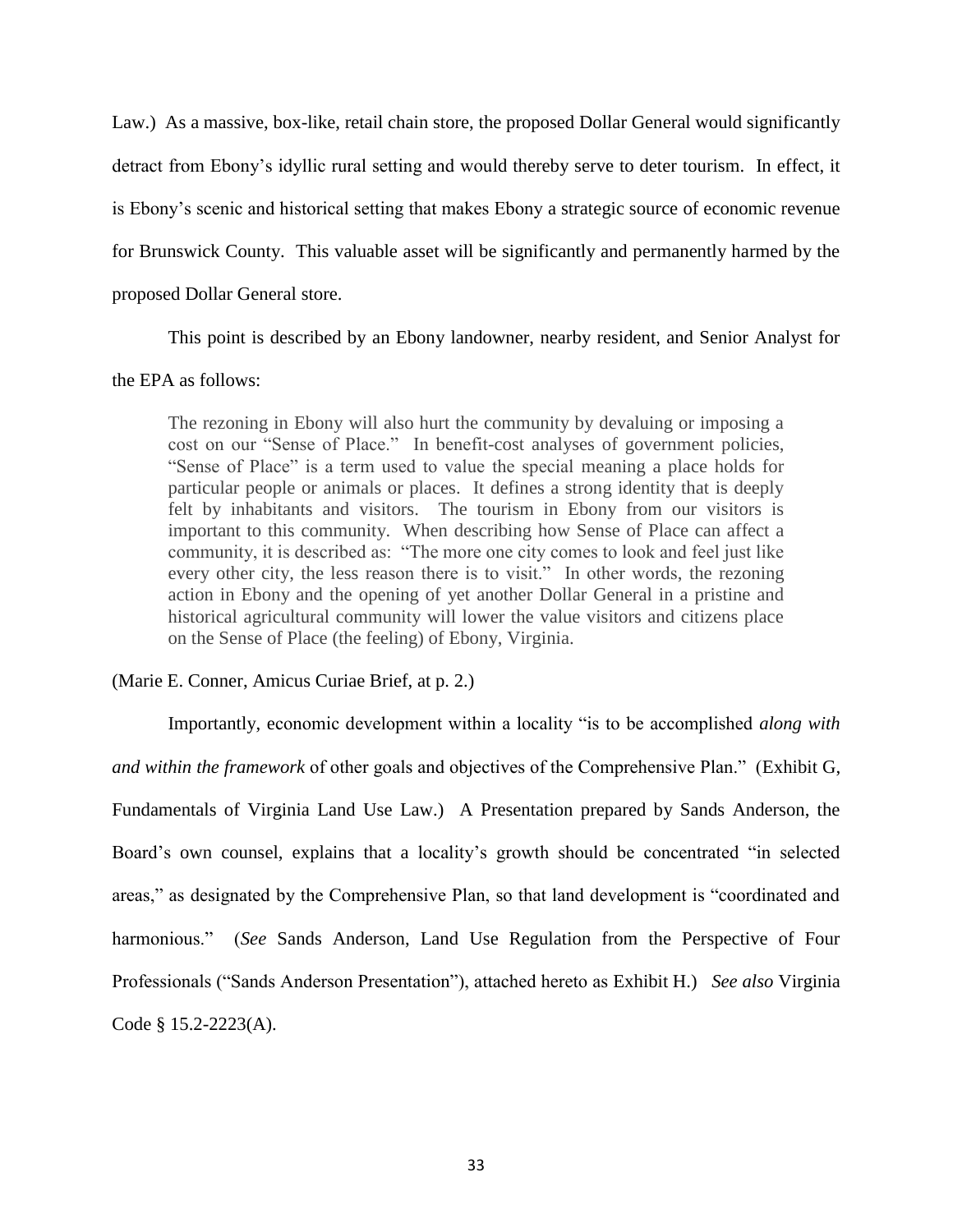The growth trends and future needs of the Ebony community dictate that, at most, small businesses akin to "country general stores" of 4,000 square feet or less should be permitted. *See*  Brunswick County Code, App'x B - Zoning, Articles 2-1, 4, 4-1-18. Such businesses could operate under the existing Agricultural (A-1) zoning with a conditional use permit. *Id.* at Articles 4, 4-1-18. Limiting the businesses permitted in Ebony in this manner would protect the integrity, character, and heritage of the rural Ebony community while at the same time promoting economic development in an appropriate way.

The massive Dollar General store with unsafe and high volume traffic generation proposed by Par 5's Rezoning Application is clearly inconsistent with the growth trends and future needs of Ebony. The Board's haphazard and mismatched placement of this chain retail box store in the center of the scenic and historical Ebony community represents an improper attempt at economic development that fails to accord with the framework of other goals and objectives of the County's Comprehensive Plan. Contrary to Sands Anderson's own advice, the rezoning calls for business development in an uncoordinated and inharmonious manner. (*See* Exhibit H, Sands Anderson Presentation.)

Accordingly, it must be concluded that the Board's grant of Par 5's Rezoning Application was unreasonable. Consequently, the Demurrer is unmeritorious and should be denied. *See Riverview Farm*, 259 Va. at 428-29, 528 S.E.2d at 104; *Miller & Smith*, 242 Va. at 384, 410 S.E.2d at 650; *Barrick*, 239 Va. at 632-33, 391 S.E.2d at 320.

### 3. **The Rezoning Is Inconsistent With the Comprehensive Plan**

<span id="page-34-0"></span>`"[N]o street or connection to an existing street, park or other public area, public building or public structure, public utility facility or public service corporation facility . . .whether

34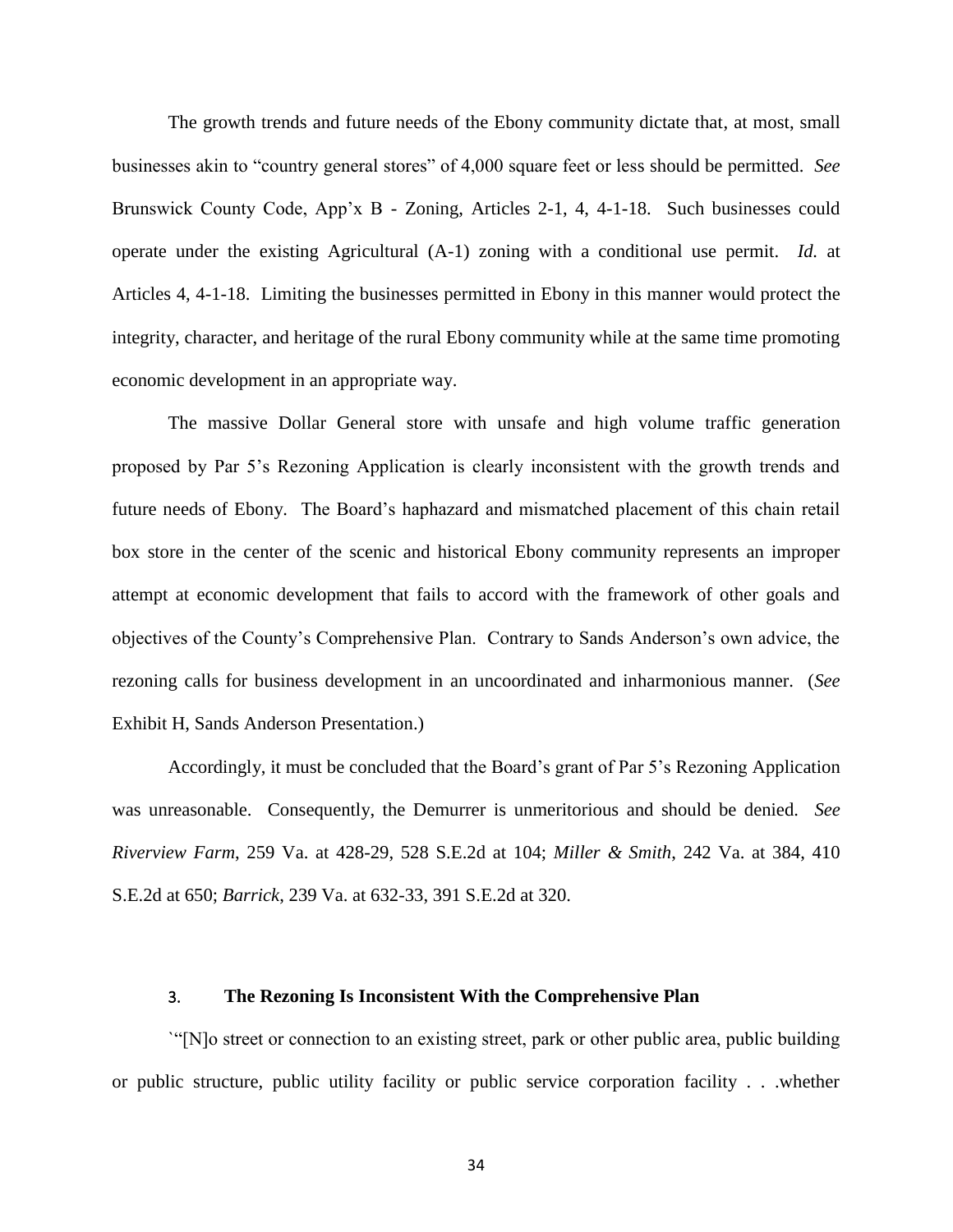publicly or privately owned, shall be constructed, established or authorized, unless and until the general location or approximate location, character, and extent thereof has been submitted to and approved by the [planning] commission **as being substantially in accord with the adopted comprehensive plan or part thereof.**" Virginia Code § 15.2-2232(A) (emphasis added). This means that unless a feature is already shown on the comprehensive plan, its general or "approximate location, character, and extent" must be "submitted to and approved by the [planning] commission as being **substantially in accord** with the adopted comprehensive plan" before being constructed." *Bd. of Supervisors of Loudoun Cty. v. Town of Purcellville*, 276 Va. 419, 440, 666 S.E.2d 512, 523 (2008) (emphasis added).

The comprehensive plan is intended to guide and accomplish "a coordinated, adjusted and harmonious development of the territory which will, in accordance with present and probable future needs and resources, best promote the health, safety, morals, order, convenience, prosperity and general welfare of the inhabitants." Virginia Code § 15.2-2223(A); *see also Town of Jonesville v. Powell Valley Vill. Ltd. P'ship*, 254 Va. 70, 75, 487 S.E.2d 207, 210 (1997). The comprehensive plan "identifies those areas planned for future growth and the anticipated land use associated with such growth." *Helmick Family Farm, LLC v. Comm'r of Highways ("Helmick II")*, 297 Va. 777, 793, 832 S.E.2d 1, 9 (2019).

Here, the Comprehensive Plan depicts Ebony as an Agricultural (A-1) area that is "expected to remain in agricultural and low-density rural residential through the year 2037. (Comprehensive Plan, at p. 90.) The Comprehensive Plan further provides that "[g]rowth areas for commerce and industry are in strategic areas along the primary road corridors." (*Id.*)

Ebony is not a strategic area designated for growth in commerce and industry. Instead, current and future land use maps show that Ebony is to remain classified as Agricultural (A-1)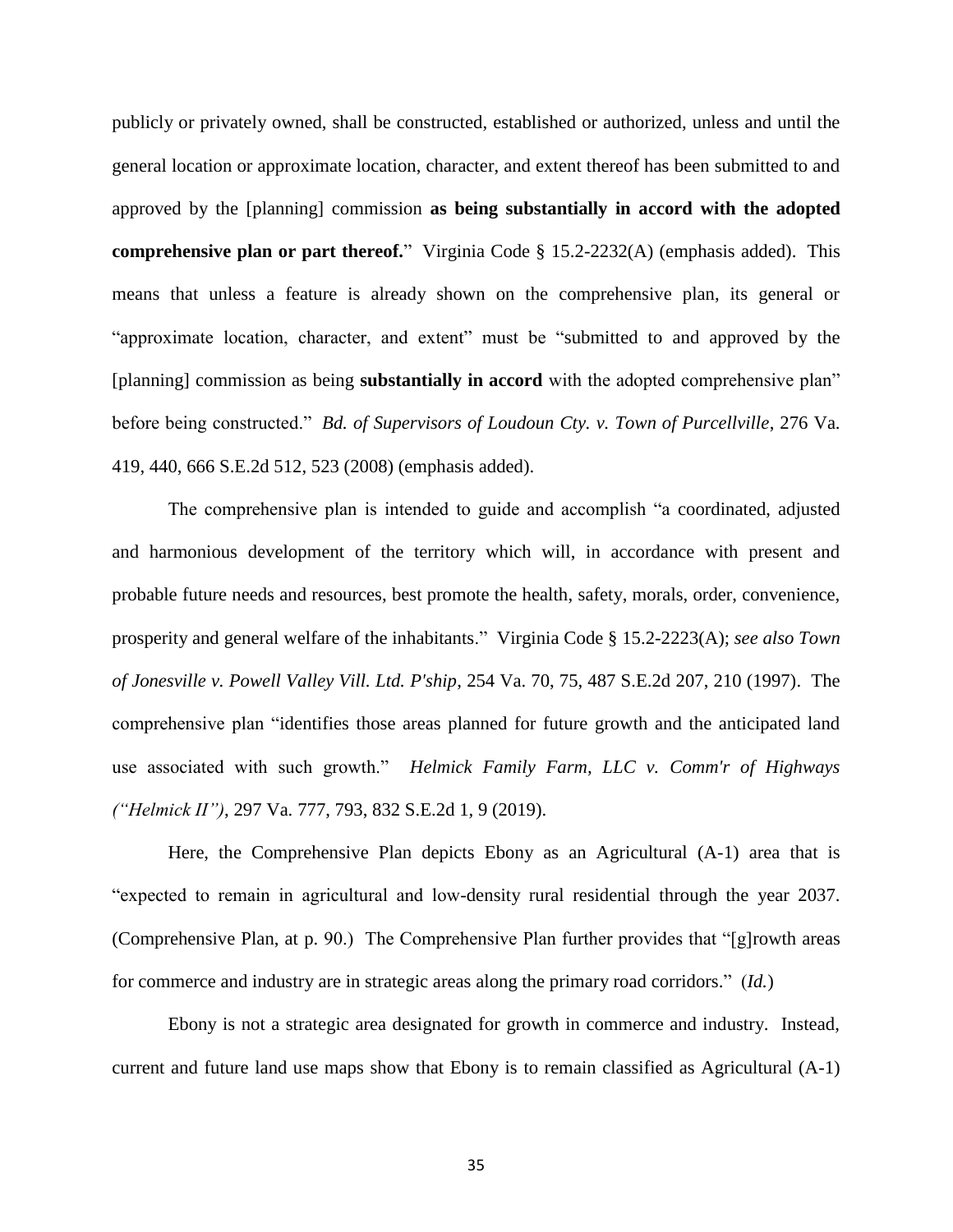lands through the year 2037, with no suggested commercialization or business dominance. (*Id.* at p. 91.) It is aligned with rural authenticity, historic preservation, scenic beauty, and tourism. Thus, the placement of a Dollar General store within the Ebony community, a purely Agricultural (A-1) section of Brunswick County, is inconsistent with the clear terms of the Comprehensive Plan.

This point is underscored by the Brunswick County future land uses described in the

Comprehensive Plan:

Agricultural, Forestry, Rural Residential - This land use category provides for large size lots and farms used for agriculture, forestry, and very low density residential development in rural areas without supporting public infrastructure. Typical land uses may include commercial and private farms, single-family homes, and **small crossroads commercial developments (by special permit) that serve the surrounding rural community (e.g., general store**, post office). Lot sizes are typically large, usually five acres or more, but smaller lots may exist.

. . . .

Community Business - This land use category provides for small business development in key crossroad locations to serve the surrounding community. The commercial use(s) may be in existing commercial buildings or in new buildings **of 5,000 square feet or less**. Typical land uses may include grocery store, convenience store, gas station, or medical office. Many of these crossroad locations are zoned for agriculture or rural residential uses.

(*Id.* at p. 92) (emphasis added).

In an attempt to justify the rezoning of the subject 2.04 acres, the Planning Commission and the Board improperly interpreted the Comprehensive Plan's definition of a "community business" in an unnatural and strained manner. In so doing, the Planning Commission and the Board wrongly stated that the use of the word "may" means that the 5,000 square foot size limitation is purely optional. The Virginia Supreme Court, however, has stated otherwise. "[T[he courts in endeavoring to arrive at the meaning of written language, whether used in a will, a contract, or a statute, will construe 'may' and 'shall' as permissive or mandatory in accordance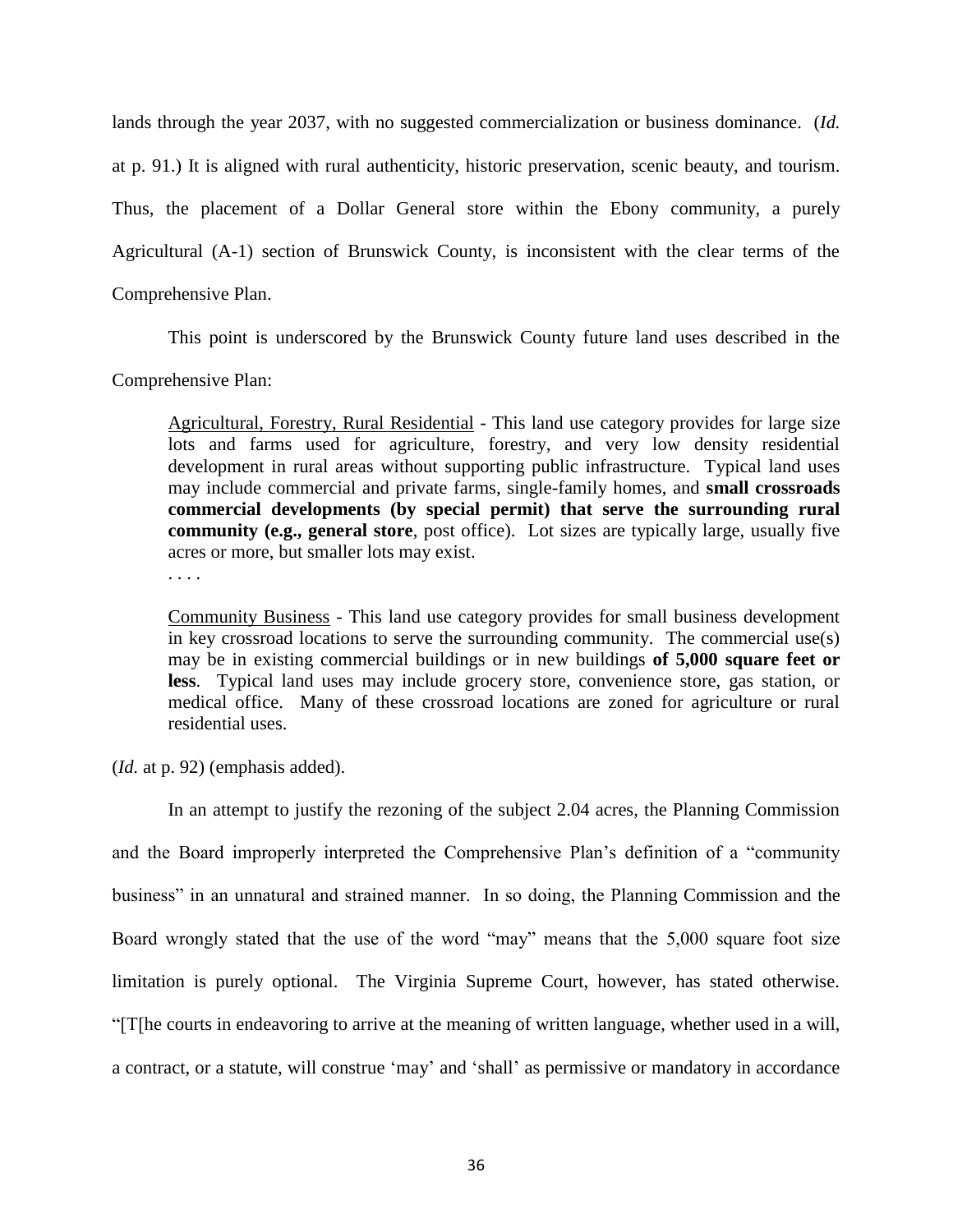with the subject-matter and context." *Pettus v. Hendricks*, 113 Va. 326, 330, 74 S.E. 191, 193 (1912); *see also Lewis v. City of Alexandria*, 287 Va. 474, 486, 756 S.E.2d 465, 473 (2014).

Moreover, under the canon of statutory construction known as "noscitur a sociis," "a word is known by the company it keeps. . . . [T]he meaning of a word takes color and expression from the purport of the entire phrase of which it is a part, and it must be read in harmony with its context." *Brown v. Commonwealth*, 68 Va. App. 746, 792, 813 S.E.2d 557, 579 (2018) (internal quotation marks omitted). In addition, "'[w]here a sentence contains several antecedents and several consequents,' courts should 'read them distributively and apply the words to the subjects which, by context, they seem most properly to relate.'" *Encino Motorcars, LLC v. Navarro*, 138 S. Ct. 1134, 1141, 200 L. Ed. 2d 433 (2018) (quoting 2A N. Singer & S. Singer, *Sutherland Statutes and Statutory Construction* § 47:26, p. 448 (rev. 7th ed. 2014)).

The interpretation of the word "may" that was advanced by the Planning Commission and the Board wrongly failed to utilize that word in a distributive fashion and apply it to the subject which, by context, it most properly related. *See id.* The word "may," as used in the Comprehensive Plan, clearly refers to the type of structure being used (*i.e.*, an existing building or new construction) and not to the 5,000 square foot maximum size limit for a community business. (Comprehensive Plan, at p. 92.)

In effect, plain language of the Comprehensive Plan provides that a retail store placed in an area for small business development is to be limited in size to 5,000 square feet or less. The phrase "may be in existing commercial buildings or in new buildings" utilizes "parallel terms describing the alternative" forms that a community business may take, to wit, an "existing commercial building" or a "new building." *Patterson v. Commonwealth*, 39 Va. App. 610, 618,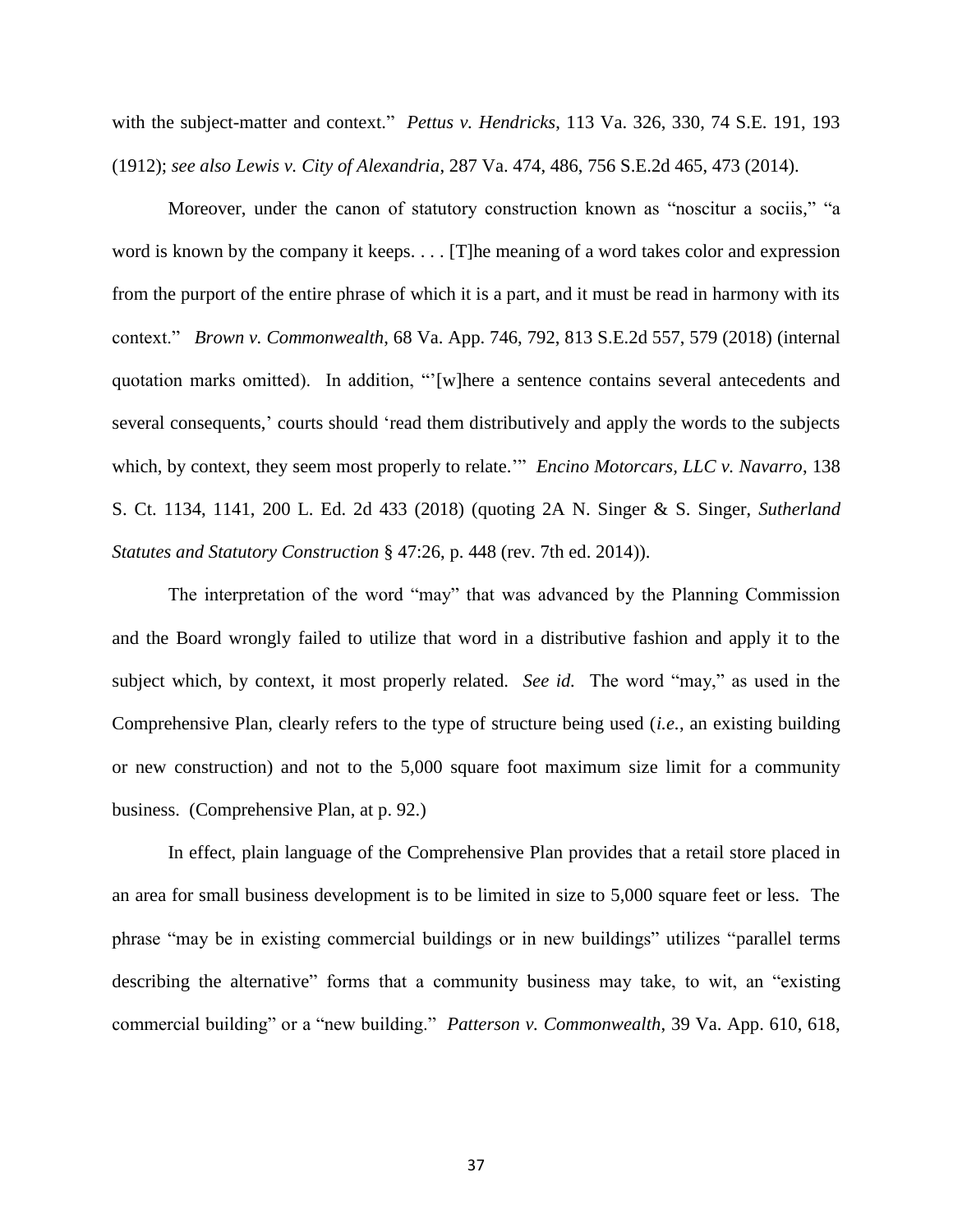575 S.E.2d 583, 587 (2003). Further, "[t]he word 'or'is a disjunctive that provides an alternative." *Dollar Tree Stores, Inc. v. Tefft*, 69 Va. App. 15, 25, 813 S.E.2d 908, 913 (2018).

"[P]roper grammatical effect will [generally] be given to the arrangement of words in a sentence of a statute[.]" *Harris v. Commonwealth*, 142 Va. 620, 624, 128 S.E. 578, 579 (1925). Grammatically, the 5,000 square foot size restriction in the Comprehensive Plan is intended to refer to community businesses housed in either existing buildings or newly constructed buildings. *See Patterson*, 39 Va. App. at 618, 575 S.E.2d at 587. This language should not be twisted so as to reach the unnatural meaning advanced by the Planning Commission and Board. *See Brown v. Commonwealth*, 68 Va. App. 746, 792-93, 813 S.E.2d 557, 579-80 (2018) ("The plain, obvious, and rational meaning of a statute is always preferred to any curious, narrow or strained construction") (internal quotation marks omitted).

Viewed as a whole, the subject matter and context of the paragraph describing a "community business" clearly demonstrates that the maximum size limit of 5,000 square feet was not intended to be purely optional, as the Planning Commission and the Board incorrectly found. The proposed Dollar General store does not qualify as a "community business" because it is almost twice the maximum permitted size for such a business. (*See* Comprehensive Plan, at p. 92; Exhibit A, Par 5's Rezoning Application; Exhibit B, Planning Commission Report.) Thus, the Board's approval of the rezoning is inconsistent with the provisions of the Comprehensive Plan.

 The Board's approval of Par 5's Rezoning Application also conflicts with Comprehensive Plan provisions that emphasize the importance of maintaining Ebony's rural and historical integrity. These provisions set forth policies for the years 2017 through 2037 that "shall guide County growth, public investment and land use decisions." (Comprehensive Plan, at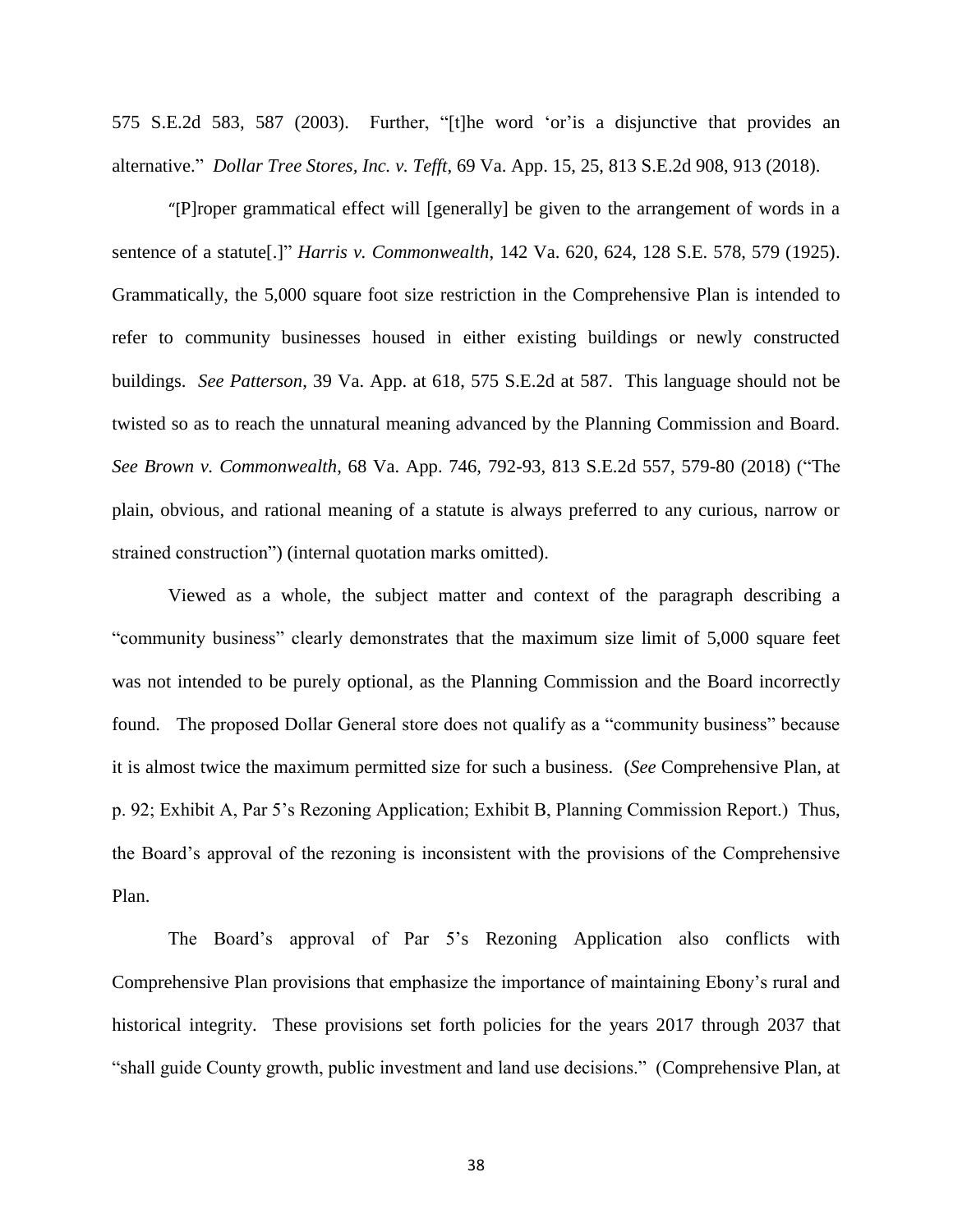p. 2.) The Board is to "[c]elebrate and protect the significant historic and cultural sites of Brunswick County" and "[p]reserve and protect the natural resources and scenic landscapes of Brunswick County." (*Id.* at p. 3.)

The Comprehensive Plan specifically states that "[t]ourism is a growing economic development industry in many communities, especially in scenic, rural regions that offer outdoor recreation amenities and cultural assets. . . . In the past decade, Brunswick County and the Southside Region have made great strides in investing and promoting tourism to attract visitors to the region." (*Id.* at p. 74.) Ebony is a part of the Southside Region. The Comprehensive Plan recognizes that "[f]rom a tourism perspective visitors want to experience the 'authentic' local culture of a destination, such as art, music, history, local crafts, traditions, local food, architecture, religion, and distinctive leisure activities. The cultural, heritage, and natural assets of Brunswick County make it very attractive for tourism." (*Id.* at p. 75.)

In addition, the Comprehensive Plan states that "the natural environment can be a primary draw for visitors looking for recreation and undeveloped, scenic landscapes." Toward this end, the Comprehensive Plan states that "[d]eveloping outdoor recreation attractions and marketing of the natural assets of Brunswick County are key economic strategies for both the County and the Commonwealth of Virginia." (*Id.*, at p. 42.) The tourism that these outdoor activities and natural resources attract in the Ebony region function as "an economic engine for Brunswick County." (*Id.* at 75.)

To promote tourism, it is essential that rural communities such as Ebony take advantage of their natural assets, which include peaceful country landscapes, farms, and historic buildings. (*See id.*) To showcase these natural assets, Ebony and other rural communities should take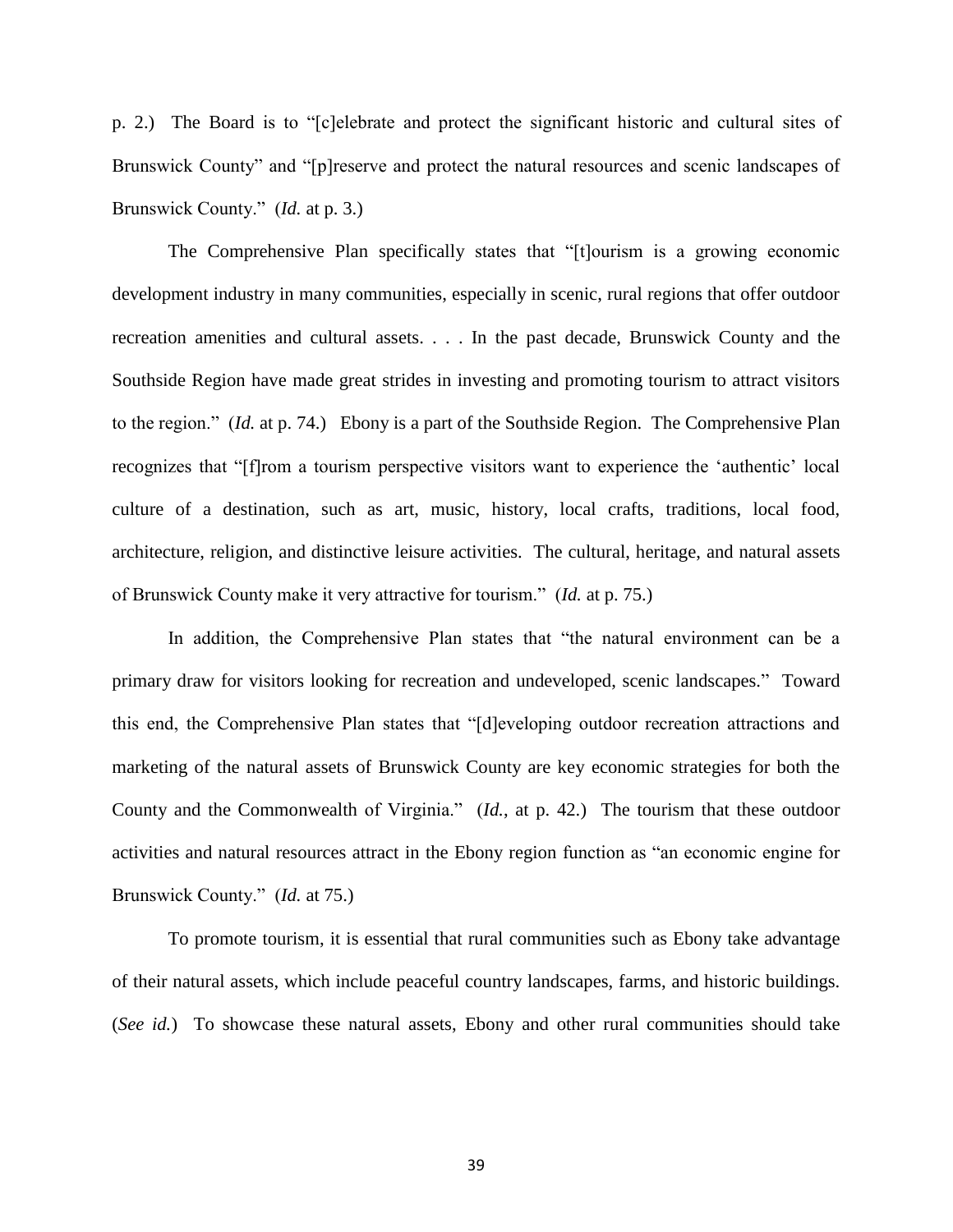measures such as "proactively addressing light pollution and limiting the intrusion of artificial light to protect the 'dark sky' ambience of the community." (*Id.* at p. 79.)

The very qualities that attract tourists to Ebony will be substantially compromised, if not destroyed, by the erection and operation of a Dollar General store that is completely disproportionate in size to neighboring residences and local stores. To accord with the Comprehensive Plan's directive to promote tourism by retaining Ebony's quaint rural charm and picturesque scenery, as well as to preserve the historic and cultural value of structures such as the preserved historic buildings and homesteads, and the adjacent Church and Cemetery, the Board was required to deny Par 5's Rezoning Application.

This point is underscored by the fact that Hendricks Mill Road (State Route 903) and Robinson Ferry Road (State Route 626), the roadways that converge at the proposed Dollar General site, are designated Virginia Byways. (Exhibit C, CTB Minutes, at p. 7.) Scenic byways in country settings such as Ebony are tourist magnets and, therefore, serve to bolster the local economy:

Some of the best examples of efforts to identify and build on natural amenities are scenic byways using surrounding natural beauty, and existing roadways to create touristic drawing power. The establishment of a scenic byway creates its own set of motivations to protect and enhance the natural features comprising the scenic values: be it open spaces, picturesque landscapes, or historic buildings. The cumulative effect is that the activities contribute to increased stewardship and sustainability in the area.

Neil D. Hamilton, *Rural Lands and Rural Livelihoods: Using Land and Natural Resources to Revitalize Rural America*, 13 Drake J. Agric. L. 179, 195 (2008) (footnote omitted).

As discussed throughout this Response, the fact that State Routes 626 and 903 are designated Virginia Byways invites recreational tourism by way of both automobiles and bicycles. State Route 903 is in close proximity to U.S. Route 1, which is a designated U.S. National Bicycle Route. (Comprehensive Plan, at p. 41.) The Comprehensive Plan recognizes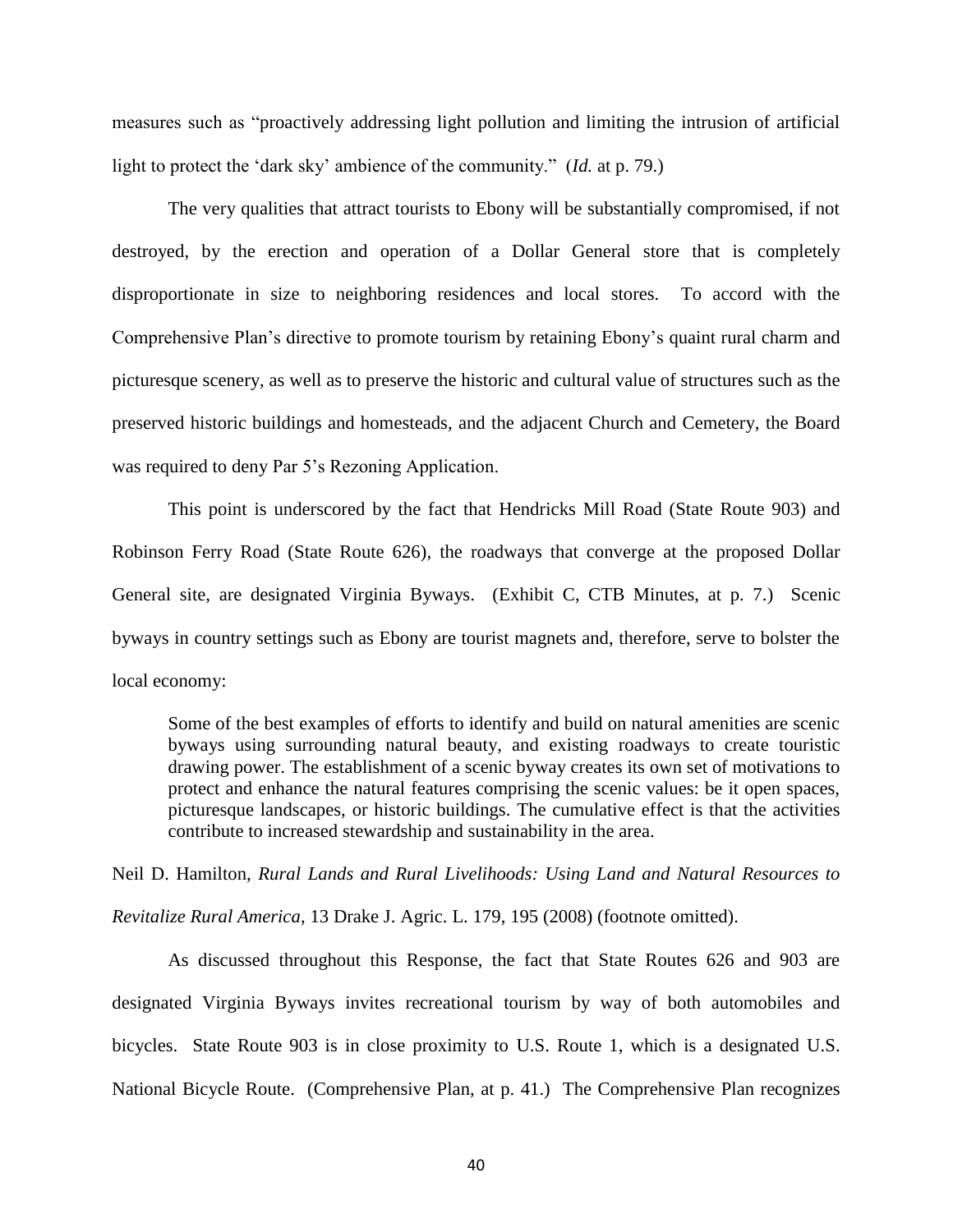that the attractiveness of Ebony's location serves to draw even more bicycling tourists to Ebony. (*Id.*)

In addition, the Comprehensive Plan states that the 2013 Virginia Outdoors Plan prepared by the Virginia Department of Conservation and Recreation recommends that southern Brunswick County, including Ebony, take additional steps to encourage bicycling throughout the area. (*Id.* at pp. 41-42.) Ebony and other southern Brunswick County communities should take necessary measures to convert additional old railways to bicycle trails and to "[i]mprov[e] safety for bicyclists along U.S. Bicycle Route 1[.]" (*Id.*) These measures will serve to further increase bicycling tourism and will thereby bolster the local economy. (*Id.*)

Similarly, the Comprehensive Plan calls for the Board to protect and enhance the natural features that promote recreational tourism by preserving the scenic value of picturesque rural areas such as Ebony. (*See id.* at pp. 42, 74, 75, 79.) In short, the Comprehensive Plan obligates the Board to take the steps necessary to protect and promote Ebony as an ideal location for tourists to safely participate in healthy outdoor activities, such as bicycling.

The Board wholly failed to comply with the foregoing obligations when it approved Par 5's Rezoning Application to allow the construction and operation of a Dollar General box store that will only serve to deter the tourism that the Comprehensive Plan attempts to promote. In addition, as discussed throughout this Response, the proposed Dollar General store would create significant traffic hazards. The proposed store would thereby significantly decrease the safety provided for bicyclists in Ebony -- a result that is directly contrary to the recommendations set forth by the Virginia Department of Conservation and Recreation and recognized as important by the Comprehensive Plan. (*See id.* at p. 42.)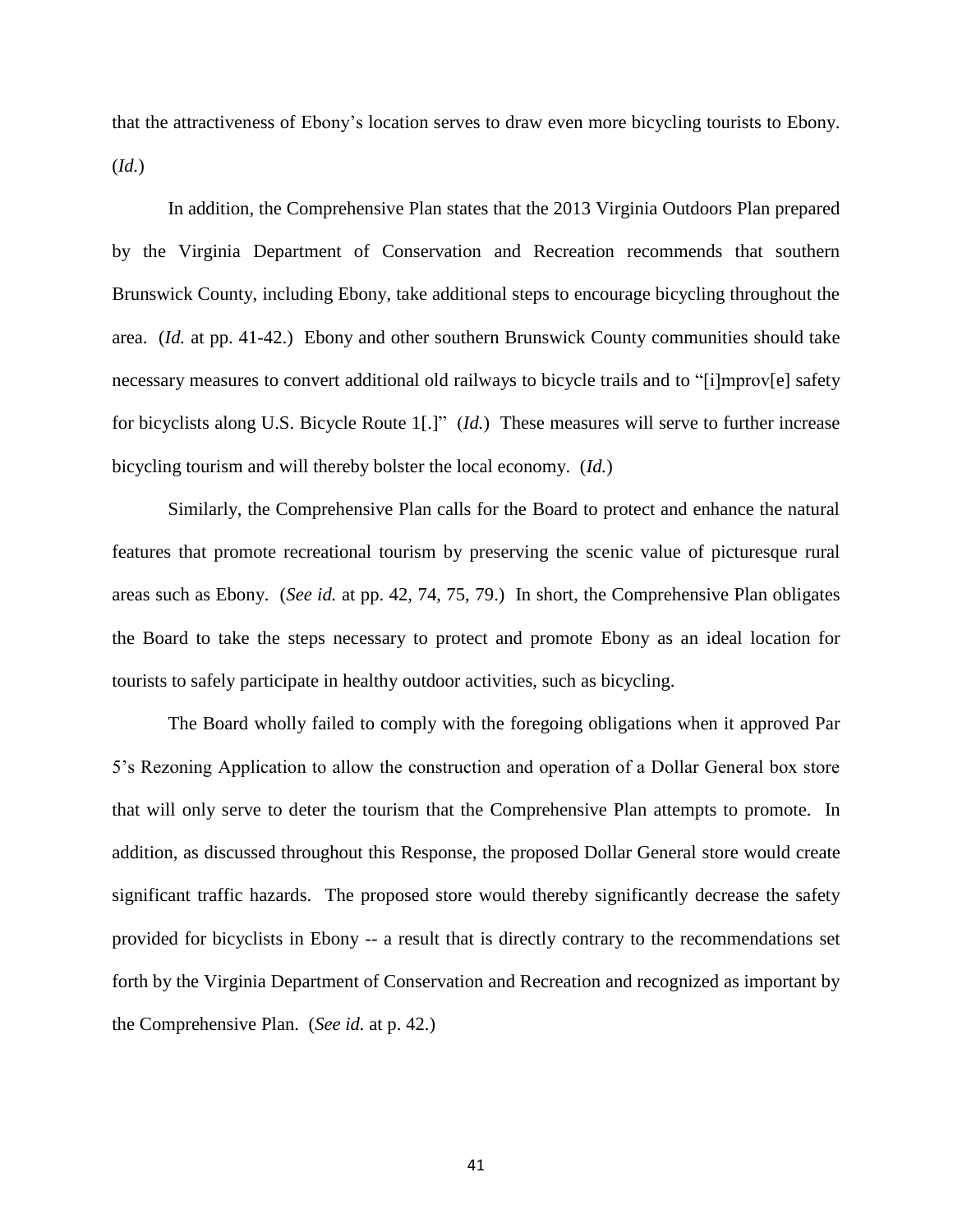In its Demurrer, Sands Anderson, as counsel for the Board, repeatedly states that the rezoning's inconsistency with portions of the Comprehensive Plan does not necessarily negate the Board's authority to approve of the rezoning. However, this argument is undercut by Sands Anderson's own written Presentation. In that Presentation, Counsel states that planning commission and board of supervisors should "Always Consider and Address [the] Comprehensive Plan" and that "[t]he first question in reviewing any zoning application should be '*Is the application supported by the County Comprehensive Plan*.'" (Exhibit H, Sands Anderson Presentation.) Counsel's Presentation further states that "[t]he best defense to a challenge of a rezoning decision is that [the board of supervisors'] decision was based upon the Comprehensive Plan and the record before [it]." (*Id.*)

As Counsel's own Presentation makes clear, a rezoning application should be denied if it is unsupported by and inconsistent with the county's comprehensive plan. (*See id.*) A board's sudden rezoning of a parcel of land for a use that contravenes the comprehensive plan's description of the surrounding lands is by nature arbitrary and capricious. *Bd. of Supervisors of Fairfax Cty. v. Snell Const. Corp*., 214 Va. 655, 658, 202 S.E.2d 889, 892 (1974). Such a decision also violates the mandatory provisions of Virginia Code §§ 15.2-2232(A) and 15.2- 2284. Yet that is exactly what occurred here. Focusing solely on economic development while not supporting and being consistent with other aspects of the Comprehensive Plan does not constitute substantial alignment with the Comprehensive Plan.

Accordingly, it must be concluded that the Petition shows on its face that the Board's decision to grant Par 5's Rezoning Application was unreasonable and, therefore, that the Petitioners have stated a viable claim against the Board. The Demurrer must, therefore, be denied. *Riverview Farm*, 259 Va. at 428-29, 528 S.E.2d at 104.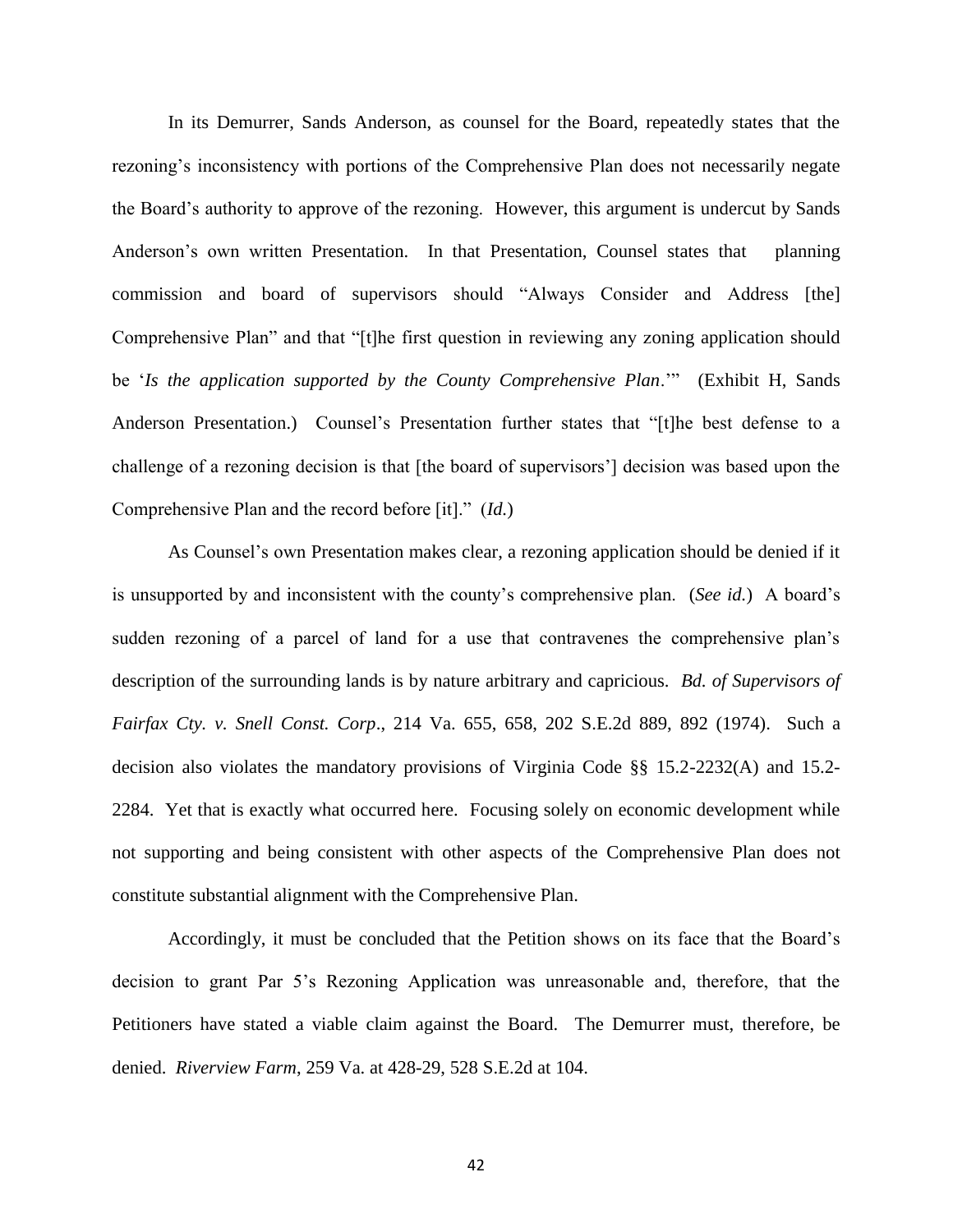# <span id="page-43-0"></span>**4. The Rezoning Is Inconsistent With the Brunswick County Zoning Ordinance**

Par 5's Rezoning Application as facially deficient because it contravened the Brunswick

County Zoning Ordinance. Consequently, the Board acted unreasonably when it failed to deny

the Application.

The Zoning Ordinance places Agricultural (A-1) lands and Business (B-1) lands in

different categories. The Agricultural (A-1) District is described as follows:

*Statement of intent.* **This district covers the unincorporated portions of the county primarily intended for agricultural and open space uses such as farms, forests, parks, and lakes**. The district is established for the specific purpose of preserving the facilitating, existing and future farming operations, conservation of water and other natural resources, reducing soil erosion, protecting watersheds, and reducing hazards of flood and fire. At the same time, the district is intended to provide for rural residential development and to protect this environment where it occurs. **Business development necessary to support agricultural or open space use is allowed with conditional use permits to ensure the preservation of quality development**. **Uses not consistence [sic] with the existing character of this district are not permitted**.

Brunswick County Code, App'x B - Zoning, Article 4 (emphasis added).

The express provisions of Article 4 state that business development within an

Agricultural (A-1) District is to be conducted only through the use of a conditional use permit.

*Id.* A conditional use permit is defined as:

A permit issued by the board of supervisors for a use allowed as a conditional use in a designated district after evaluation of the impact and compatibility of such use; said permit shall stipulate such conditions and restrictions, including any such conditions contained herein, as will insure the use being compatible with the neighborhood in which it is to be located; or, where that cannot be accomplished, shall deny the use as not in accord with adopted plans and policies or as being incompatible with existing uses or development permitted by right in the area.

*Id.* at Art. 2-1.

In effect, a conditional use permit is a permit that "allows a use in a zoning district that is generally consistent with uses allowed by right, but has impacts that warrant case-by-case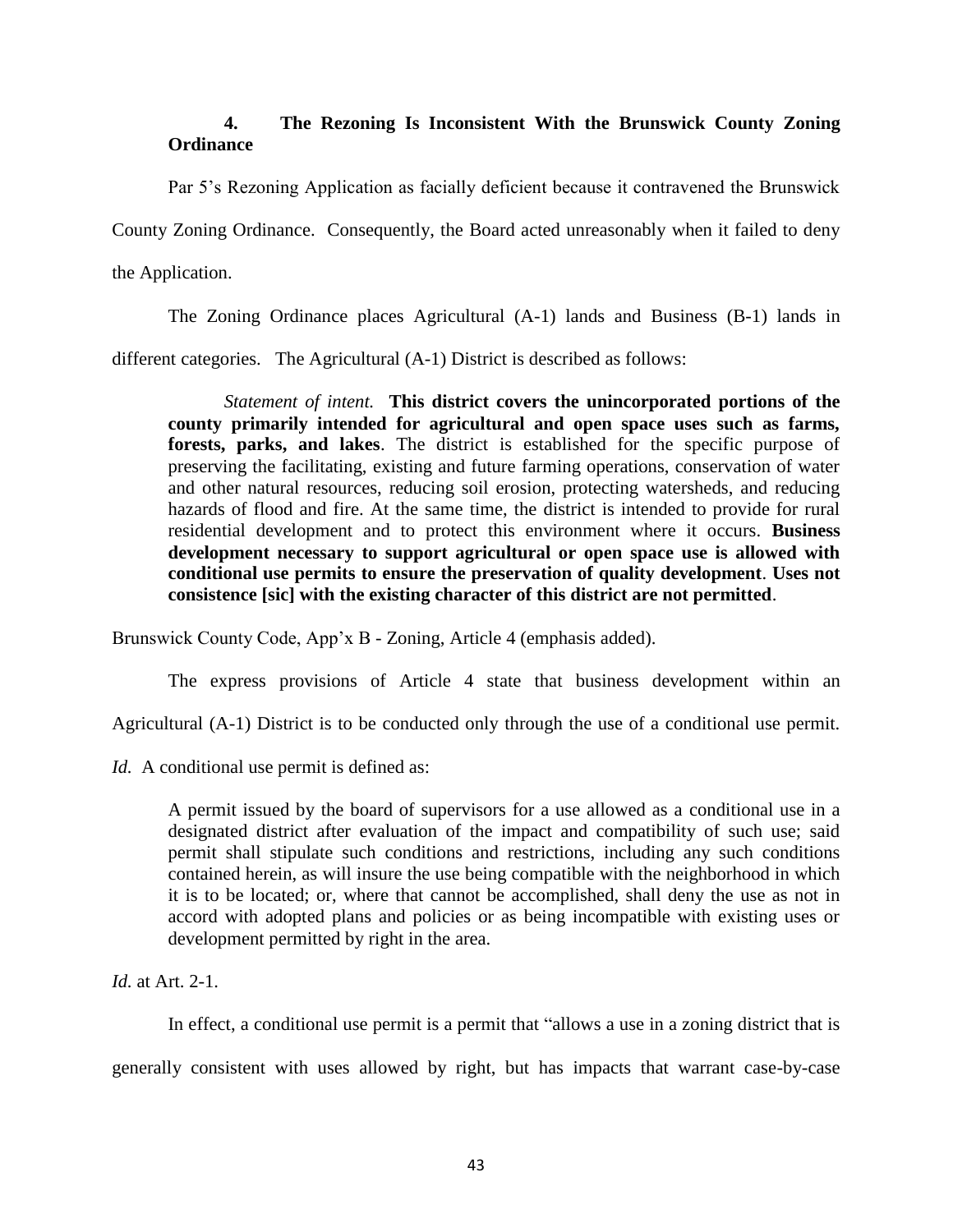review." (Exhibit G, Fundamentals of Virginia Land Use Law.) Because the use that is conditionally allowed must be compatible with the neighborhood in which it is located, a locality's grant of a conditional use permit in an appropriate situation furthers the Virginia public policy that "permissible land use should be reasonably predictable[.]" *Cole*, 218 Va. at 834, 241 S.E.2d at 770.

Here, the Zoning Ordinance provides that the approved structures and uses of buildings and lands within the Agricultural (A-1) District include single family homes, farms, schools, churches, cemeteries, home occupations, and "[c]ountry general stores, with a conditional use permit."<sup>14</sup> Brunswick County Code, App'x B - Zoning, at Articles 4, 4-1-18. A "country general store" is defined as a "single store, the ground floor area of which is 4,000 square feet or less and which offers for sale, primarily, most of the following articles: bread, milk, cheese, candy, papers and magazines, and general hardware articles." *Id.* at Article 2-1.

A country general store provides needed goods and services to local residents and tourists alike, within a rural setting that is consistent with Agricultural (A-1) lands. The country general store provides local flair and adds color to the rural community in a manner that enhances the locality's uniqueness and thereby both improves residents' quality of life and also promotes tourism. (*See* Comprehensive Plan, at p. 75) (stating that "[f]rom a tourism perspective visitors want to experience the 'authentic' local culture of a destination").

 $\overline{a}$ 

 $14$  If the Board intends to allow additional uses for real property zoned as Agricultural (A-1), then it must follow the proper procedure to modify the Zoning Ordinance so as to create new or additional types of conditional use permits. The Board cannot bypass the required Ordinance modification procedure by simply ignoring the express language of the Zoning Ordinance and approving the wholesale rezoning of Agricultural property in violation of the requirements of Articles 4 and 4-1-18.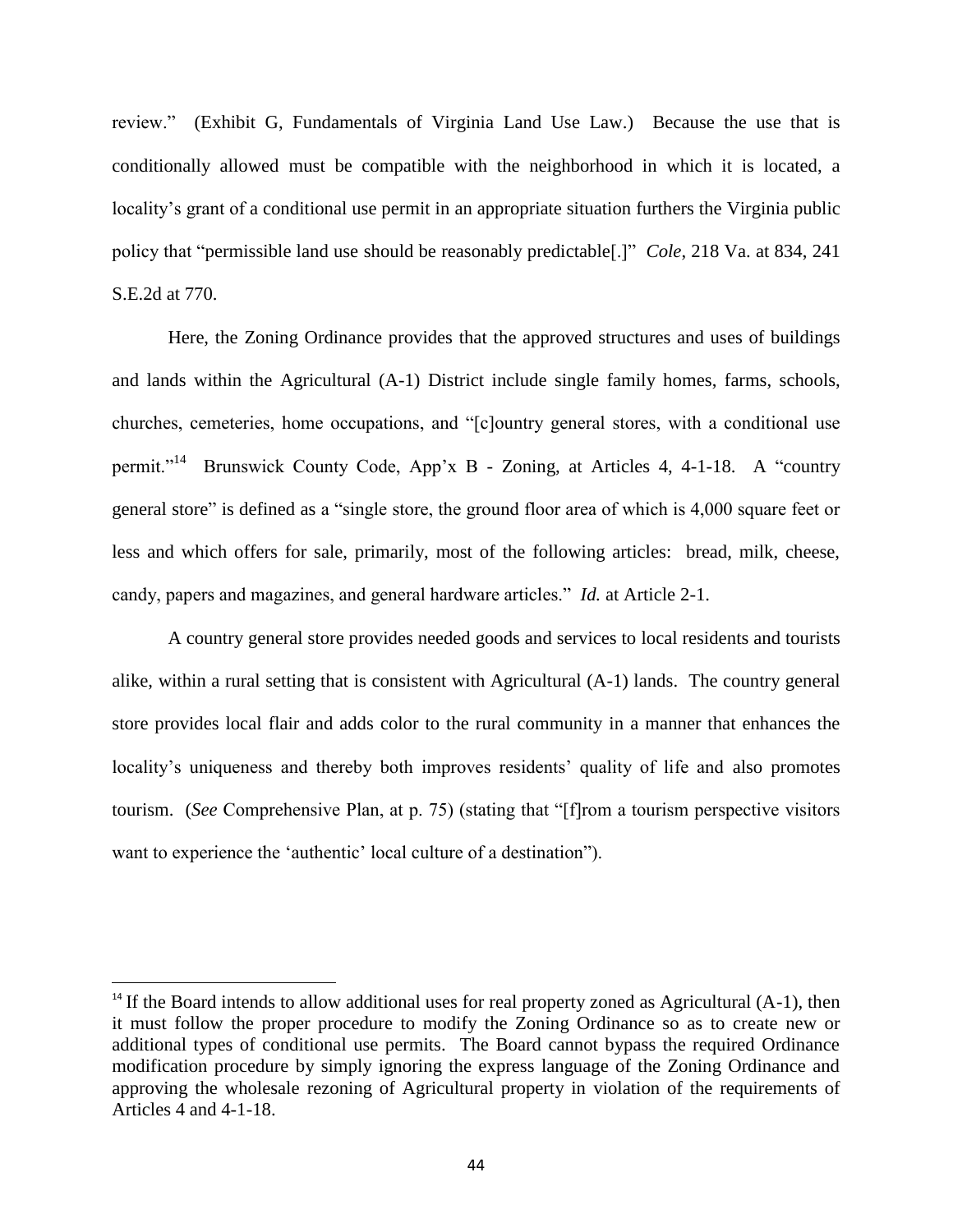In contrast, a Business (B-1) District is described as:

*Statement of intent.* This district is established to provide areas dedicated primarily for retail business, professional services, and other activities generally associated with business transactions . . . . **The intent of this district is to promote centralization of services around incorporated areas of the county** to which the public requires frequent access. **Uses not consistent with the existing character of this district are not permitted**.

Brunswick County Code, App'x B - Zoning, at Art. 9 (emphasis added).

The permissible uses of property zoned as Business (B-1) include "[r]etail stores and shops." *Id.* at Article 9-1-1. The Zoning Ordinance defines retail stores and businesses as "[b]uildings for display and sale of merchandise at retail, but specifically exclusive of coal, wood, and lumberyards." *Id.* at Article 2-1. Generic or chain retail stores such as Dollar General appear to fall into this category.

Ebony is not in an incorporated area of Brunswick County. Further, the subject 2.04 acres is currently zoned as Agricultural (A-1) land. Consequently, the express terms of the Zoning Ordinance required Par 5 to apply for a conditional use permit for business development uses. *Id.* at Article 4. With a conditional use permit, Par 5 could operate a "country general store." *Id.* at Article 4, 4-1-18.

Instead of applying for a conditional use permit as required by Article 4, Par 5 applied for a complete rezoning of a 2.04 acre slice of the landowners' 8-plus acres from Agricultural (A-1) to Business (B-1). (*See* Exhibit A, Par 5's Rezoning Application.) This procedure was not authorized by the Zoning Ordinance; therefore, the Board was required to deny Par 5's Rezoning Application . 15 *See* Brunswick County Code, App'x B - Zoning Articles 2-1, 4, 4-1-18.

As established by the Virginia Supreme Court, a structure cannot be erected at a location that is prohibited by a zoning ordinance. *Hurt v. Caldwell*, 222 Va. 91, 97, 279 S.E.2d 138, 142

 $\overline{a}$ 

<sup>15</sup> *See* n. 6, *supra*.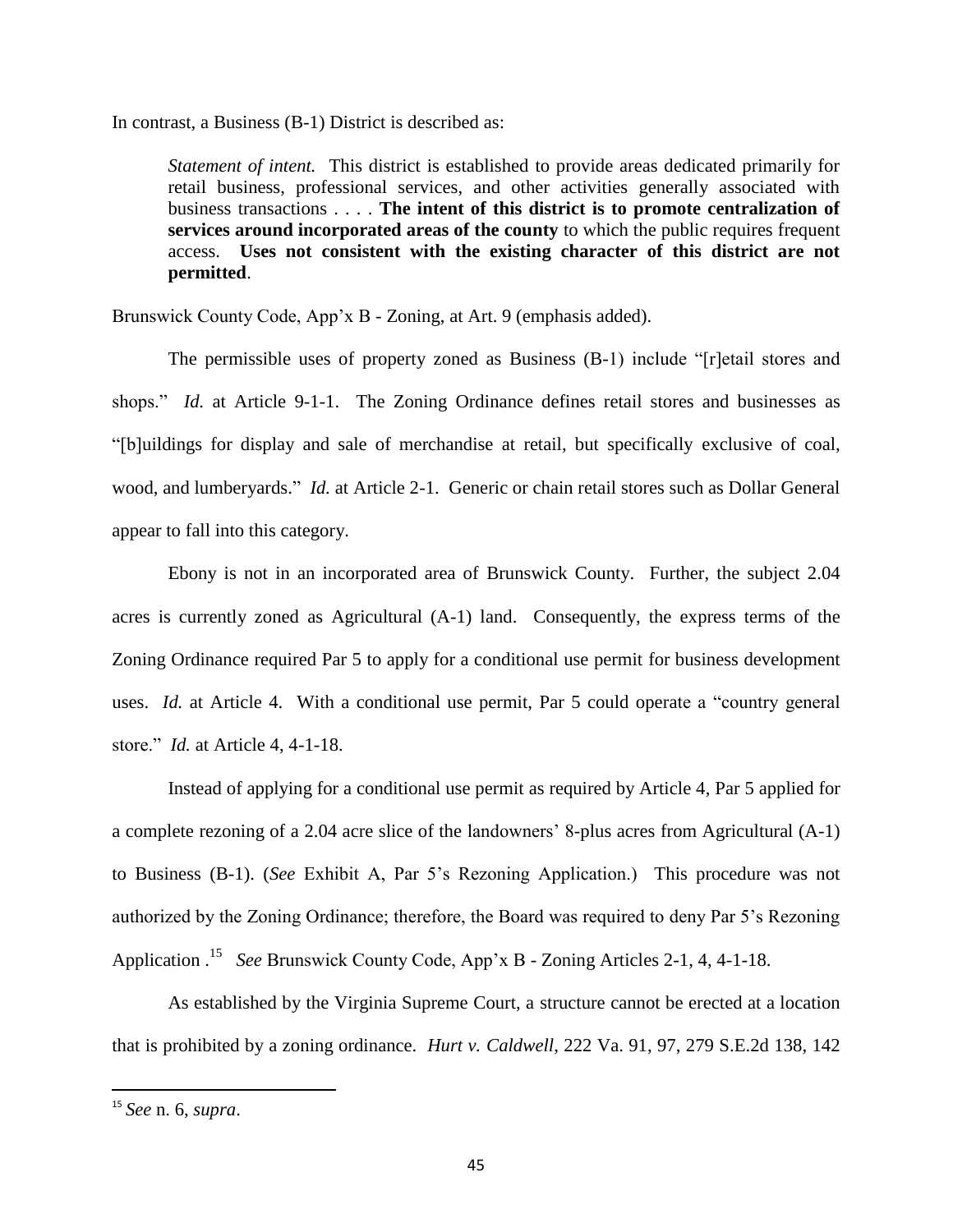(1981). If the local authorities fail to follow the requisite steps to rezone a property for a use approved by the rezoning classification, then any building permit that is subsequently issued to erect the structure for a use that is not authorized by the original zoning ordinance is void and of no effect. *Id.* A local official cannot authorize a violation of a zoning ordinance. *Segaloff v. City of Newport News*, 209 Va. 259, 262, 163 S.E.2d 135, 137 (1968).

In *Foster v. Geller*, 248 Va. 563, 449 S.E.2d 802 (1994), the local zoning ordinance stated that a special use permit was required for the development of substandard land. However, the planning director authorized construction on the lot without following the special permit procedure. The Virginia Supreme Court ruled that the statutorily mandated process "could not be circumvented simply by adhering to conditions prescribed by the [planning] director. The practical result of the director's decision was to alter the provisions of the Ordinance by imposing a new effective date for the special use permit requirement. Neither the BZA nor the director, however, possesses the power to amend or repeal portions of zoning ordinances." *Foster*, 248 Va. at 568, 449 S.E.2d at 806.

"We must construe the law as it is written. An erroneous construction by those charged with its administration cannot be permitted to override the clear mandates of a statute." *Id.* (internal quotation marks omitted); *see Conyers v. Martial Arts World of Richmond, Inc*., 273 Va. 96, 104, 639 S.E.2d 174, 178 (2007) ("When the language of a statute is unambiguous, we are bound by the plain meaning of that language"). No presumption of correctness applies to a "zoning administrator's action is to approve a use forbidden by the zoning ordinance." *Crestar Bank v. Martin*, 238 Va. 232, 236, 383 S.E.2d 714, 716 (1989). Rather, the administrator's action must be stricken as void. *Id.*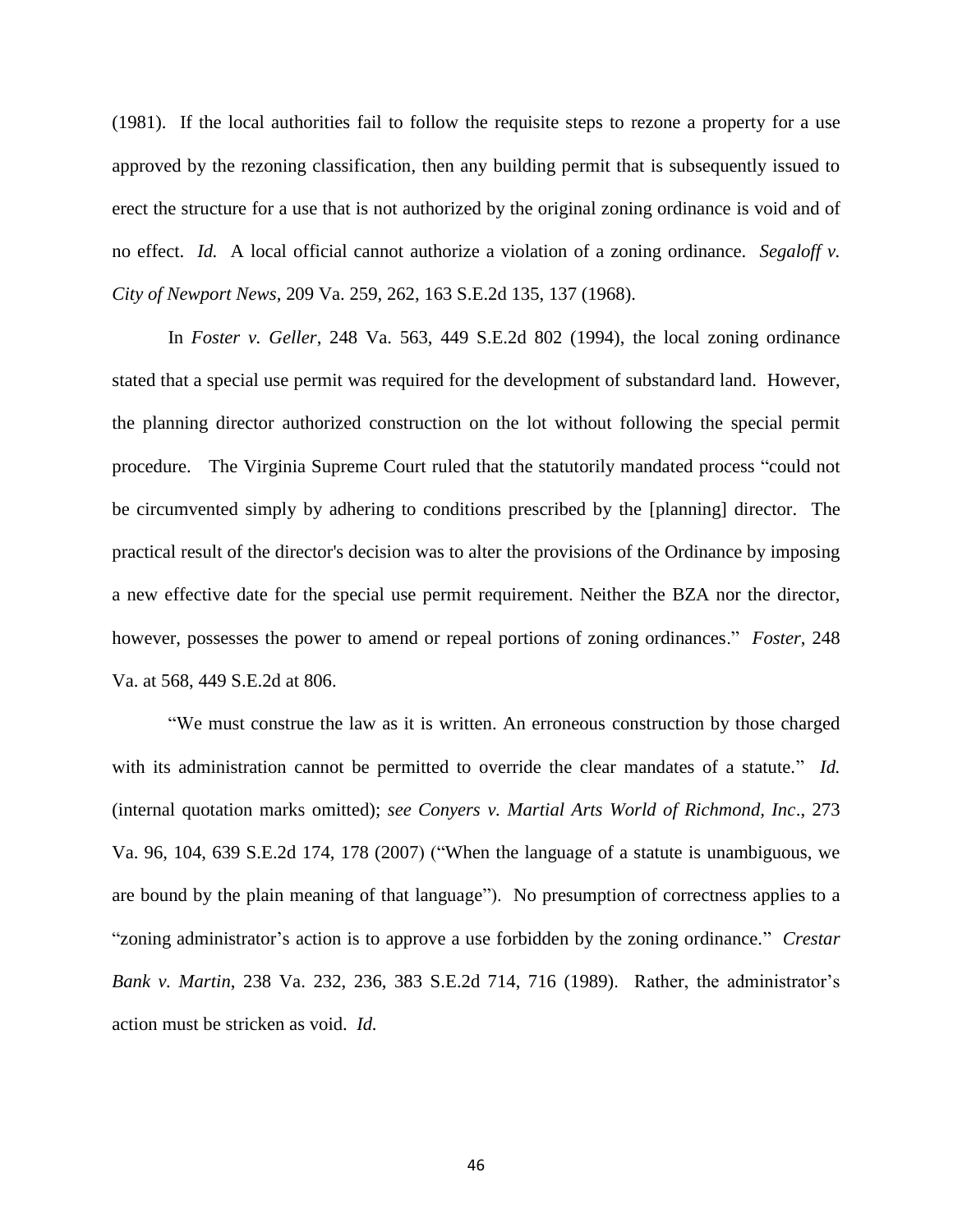These fundamental principles are fully applicable to the present case. The proposed Dollar General does not qualify as a "country general store" that could permissibly operate under Agricultural (A-1) zoning, with a conditional use permit. *See* Brunswick County Code, App'x B - Zoning, at Articles 2-1, 4, 4-1-18, 9, 9-1-1. The Zoning Ordinance defines a "country general store" as a business that is 4,000 square feet or less and offers for sale, "primarily, most of the following articles: bread, milk, cheese, candy, papers and magazines, and general hardware articles." *Id.* at Article 2-1. The proposed Dollar General is over twice the permissible size and would sell miscellaneous, generic, low-priced items that do not include fresh produce. (*See* Exhibit A, Par 5's Rezoning Application; Exhibit B, Planning Commission Report; Exhibit F, *Dollar Store Impacts*).

Par 5's proposed use of the subject property is a non-permitted use under the Zoning Ordinance. *See* Brunswick County Code, App'x B - Zoning, Article 4. Because the proposed large-scale, retail operation is incompatible with existing uses and developments, the Zoning Ordinance mandated that the Board deny the Rezoning Application. *See id.* at Articles 2-1, 4, 4- 1-18. Because the Board lacked the legal authority under the plain terms of the Zoning Ordinance to approve the Rezoning Application, the Board's approval of the Application was ultra vires and is null and void. *See Foster*, 248 Va. at 568, 449 S.E.2d at 806; *Crestar Bank*, 238 Va. at 236, 383 S.E.2d at 716; *Hurt*, 222 Va. at 97, 279 S.E.2d at 142.

This conclusion is underscored by the express language of the Zoning Ordinance. The Zoning Ordinance provides that before a building or structure may be erected within Brunswick County, a zoning permit must be issued. Brunswick County Code, App'x B - Zoning, at Article 1-1-1. The Ordinance further provides that a public employee or official may issue a zoning permit "only when they are in harmony with the provisions of this ordinance. Any such permit, if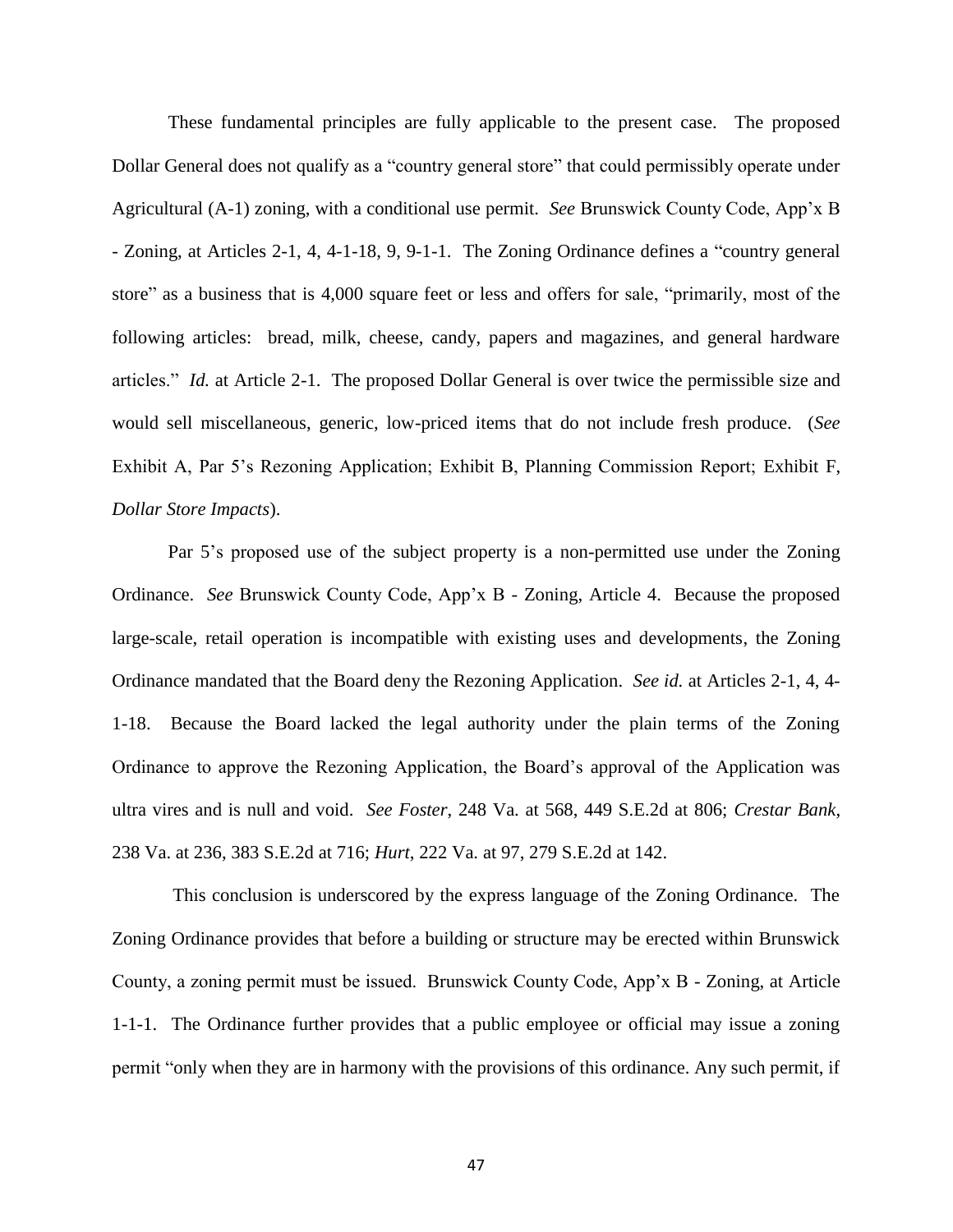issued in conflict with the provisions of this ordinance, shall be null and void." *Id.* at Article 31-1. If the Board intends to allow additional uses of land zoned as Agricultural (A-1), then it must go through the proper procedure to modify the Zoning Ordinance. Such a modification could expand upon or create new types of conditional use permits that protect the integrity of the community. In no event, however, may the Board simply ignore the mandatory language of the existing Zoning Ordinance, as it wrongly did when it approved Par 5's Rezoning Application. *See* Brunswick County Code, App'x B - Zoning, Article 4 ("Uses not consistence [sic] with the existing character of this [Agricultural] district are not permitted"); Article 4-1-18 (stating that uses permitted in an Agricultural (A-1) district include "[c]ountry general stores, with a conditional use permit").

Finally, the Board admits that no formal subdivision of the 8.36-acre tract that contains the 2.04-acre parcel to be rezoned has occurred. (Plea in Bar, at ¶ 3.) However, the land records in the Brunswick County Clerk's Office show that the parent parcel has been divided into parcels of less than ten acres at least 24 times.

The Brunswick County Code, App'x A - Subdivisions ("Subdivision Ordinance") §§ 2- 32 and 4-4 require that a subdivision application be made to formally subdivide a parcel whenever said parcel is divided into three or more lots or parcels, either concurrently or cumulatively. Here, no subdivision application has been tendered. Hence, Par 5's Rezoning Application failed to comply with the mandatory terms of the Subdivision Ordinance. Consequently, the Board was required to deny the Rezoning Application. *See* Brunswick County Code, App'x A - Subdivisions § 4-4 ("stating that "[n]o person shall subdivide any tract of land that is located within the county except in conformity with the provisions of this ordinance").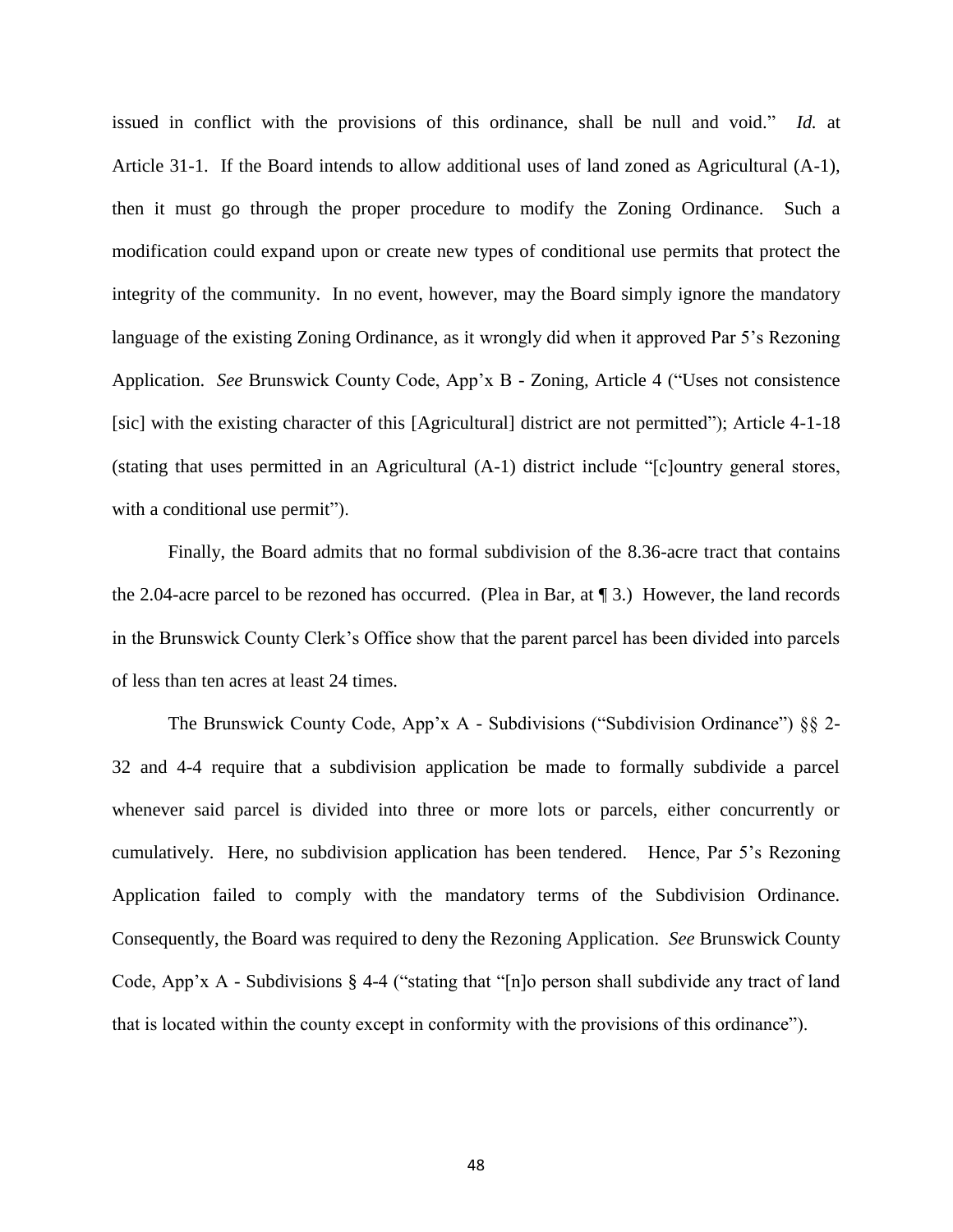For all of the foregoing reasons, it is evident that the Board acted unreasonably in granting Par 5's Rezoning Application. As a result, the Board is not entitled to the outright dismissal of the Petition. *See Riverview Farm*, 259 Va. at 428-29, 528 S.E.2d at 104.

#### <span id="page-49-0"></span>**5. The Rezoning Is Incompatible With Surrounding Land Uses**

If a proposed rezoning is incompatible with surrounding land uses, the rezoning application should be denied. Virginia Code § 15.2-2284. A board of supervisors acts unreasonably if it instead grants the rezoning application. *Riverview Farm*, 259 Va. at 428-29, 528 S.E.2d at 104; *Miller & Smith*, 242 Va. at 384, 410 S.E.2d at 650; *Barrick*, 239 Va. at 632- 33, 391 S.E.2d at 320.

Similarly, in considering whether a future rezoning of property is likely, the court should consider the "physical characteristics of the subject and of nearby properties[.]" *Helmick II*, 297 Va. at 793, 832 S.E.2d at 9. The likelihood of future rezoning may also depend on "growth patterns, change of use patterns and character of neighborhood[.]" *Id*.

Except for contained road improvements over time to better accommodate traffic increase and safety, Ebony has remained basically unchanged by time, and residents hold to the same agricultural traditions and enjoyment of country living as their predecessors. (Petition, at ¶¶ 3- 26.) Because the character and use of the neighborhood has remained essentially unchanged, the Board's decision to abruptly rezone two-plus acres for the purpose of allowing a massive Dollar General store to be erected in the middle of this peaceful country setting is nonsensical. The proposed rezoning is utterly inconsistent with surrounding land use.

Further, one of the Board's primary duties is to enact and enforce zoning regulations that "preserve the existing character of an area by excluding prejudicial uses[.]" *Carper*, 200 Va. at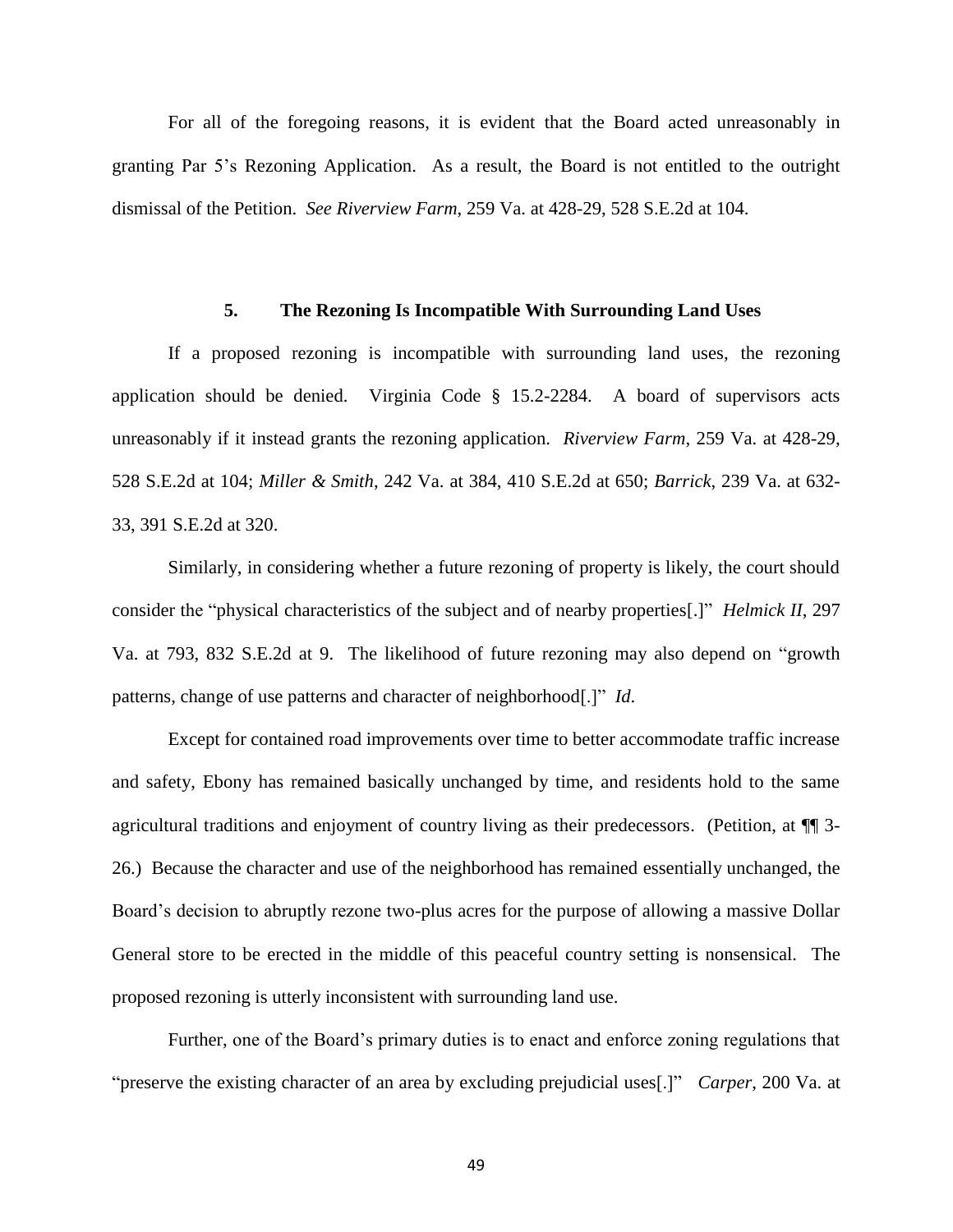660, 107 S.E.2d at 395; *see also DeGroff Enterprises*, 214 Va. at 238, 198 S.E.2d at 602. A prejudicial use is one that contravenes the statutory considerations set forth in Virginia Code § 15.2-2283. *Bd. of Sup'rs of Fairfax Cty. v. Williams*, 216 Va. 49, 51, 216 S.E.2d 33, 36 (1975) (interpreting prior statute).

As detailed above, the proposed Dollar General store contravenes several of the statutory considerations set forth in Virginia Code § 15.2-2283 and, therefore, constitutes a prejudicial use. *See id.* The Board acted unreasonably when it approved Par 5's Rezoning Application for the purpose of allowing a prejudicial use of the property. *See DeGroff Enterprises*, 214 Va. at 238, 198 S.E.2d at 602; *Carper*, 200 Va. at 660, 107 S.E.2d at 395. Accordingly, it must be concluded that the Petition states a claim on which relief can be granted and, therefore, the Demurrer must be denied. *See Riverview Farm*, 259 Va. at 428-29, 528 S.E.2d at 104.

In an attempt to avoid this conclusion, the Demurrer relies on the Business (B-1) zoning of the Ebony General Store as justification for the rezoning of the subject property. Petitioners submit that the Ebony General Store is a far different type of operation than the proposed Dollar General store.

In 2001, the Board conditionally rezoned the Ebony General Store location to a Business (B-1) property in order to allow the current store to hold a weekly flea market. This conditional rezoning includes proffer language that allows the current store operation with the ability to host weekly flea markets.<sup>16</sup> In contrast, no conditions whatsoever are attached to the proposed Business (B-1) rezoning of the proposed Dollar General site. The potential uses of the property

 $\overline{\phantom{a}}$ 

<sup>&</sup>lt;sup>16</sup> Although this store is a restricted Business (B-1) property, Brunswick County's Zoning Map does not show this distinction, and it is the same color (red) as an unrestricted Business (B-1).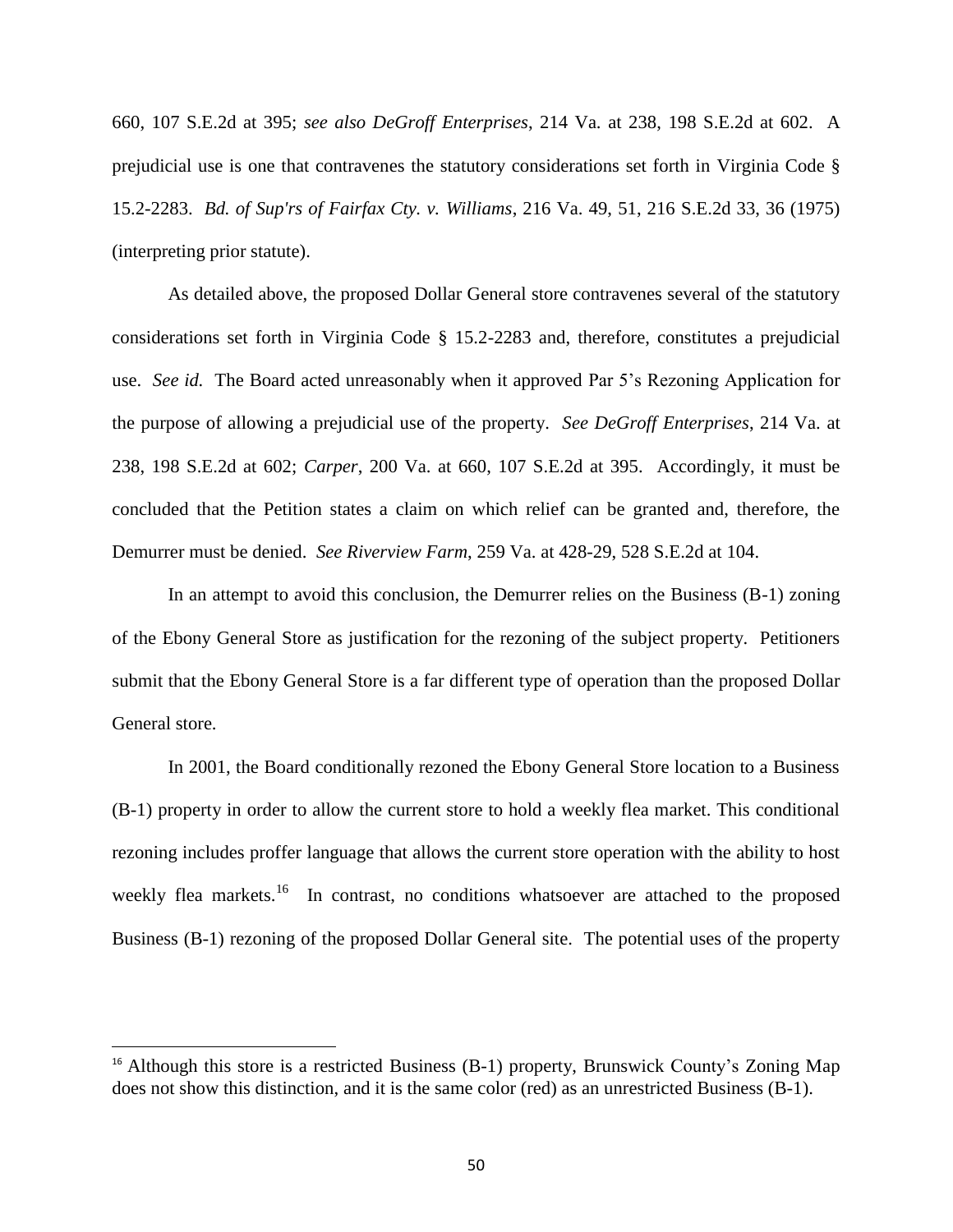subject to Par 5's Rezoning Application are open-ended unless otherwise restricted in a manner that is bound to the land that would survive Par 5's ownership if Par 5 were to sell.

Further, the Ebony General Store is the type of "country general store" that could legitimately operate in an Agricultural (A-1) District with a conditional use permit. Brunswick County Code, App'x B - Zoning, Articles 2-1, 4, 4-1-18. Indeed, it appears that the Board's conditional Business (B-1) zoning of the property is the functional equivalent of an Agricultural (A-1) zoning with a conditional use permit. *See id.* If the Board had followed the correct rezoning procedures set forth in the Zoning Ordinance, it would have rezoned the Ebony General Store location as an Agricultural (A-1) property with a conditional use permit instead of as a conditional or limited Business (B-1). *See id.* at Articles 4, 4-1-18, 9, 9-1-1.

Ironically, although the Demurrer repeatedly alleges that Petitioners improperly reference past incorrect rezoning decisions by the Board, it relies on those very decisions as justification for the Board's grant of Par 5's Rezoning Application. However, the Board's reliance on the Business (B-1) zoning of the Ebony General Store is misplaced, as that property should not have been rezoned as a Business (B-1) property in the first place. *See id.* The Board exceeded its authority by failing to adhere to the express requirements of the Zoning Ordinance and improperly rezoning the Ebony General Store property as a conditional Business (B-1). *See Conyers*, 273 Va. at 104, 639 S.E.2d at 178. This action was ultra vires and should be deemed null and void. *See* Brunswick County Code, App'x B - Zoning, at Article 31-1.

If the Board wishes to allow additional uses of real property currently zoned as Agricultural (A-1), then it must go through the proper and established procedure to modify the Zoning Ordinance. The Board cannot legitimately shortcut or avoid this requirement by bypassing and ignoring the mandatory language of the Zoning Ordinance presently in place, as it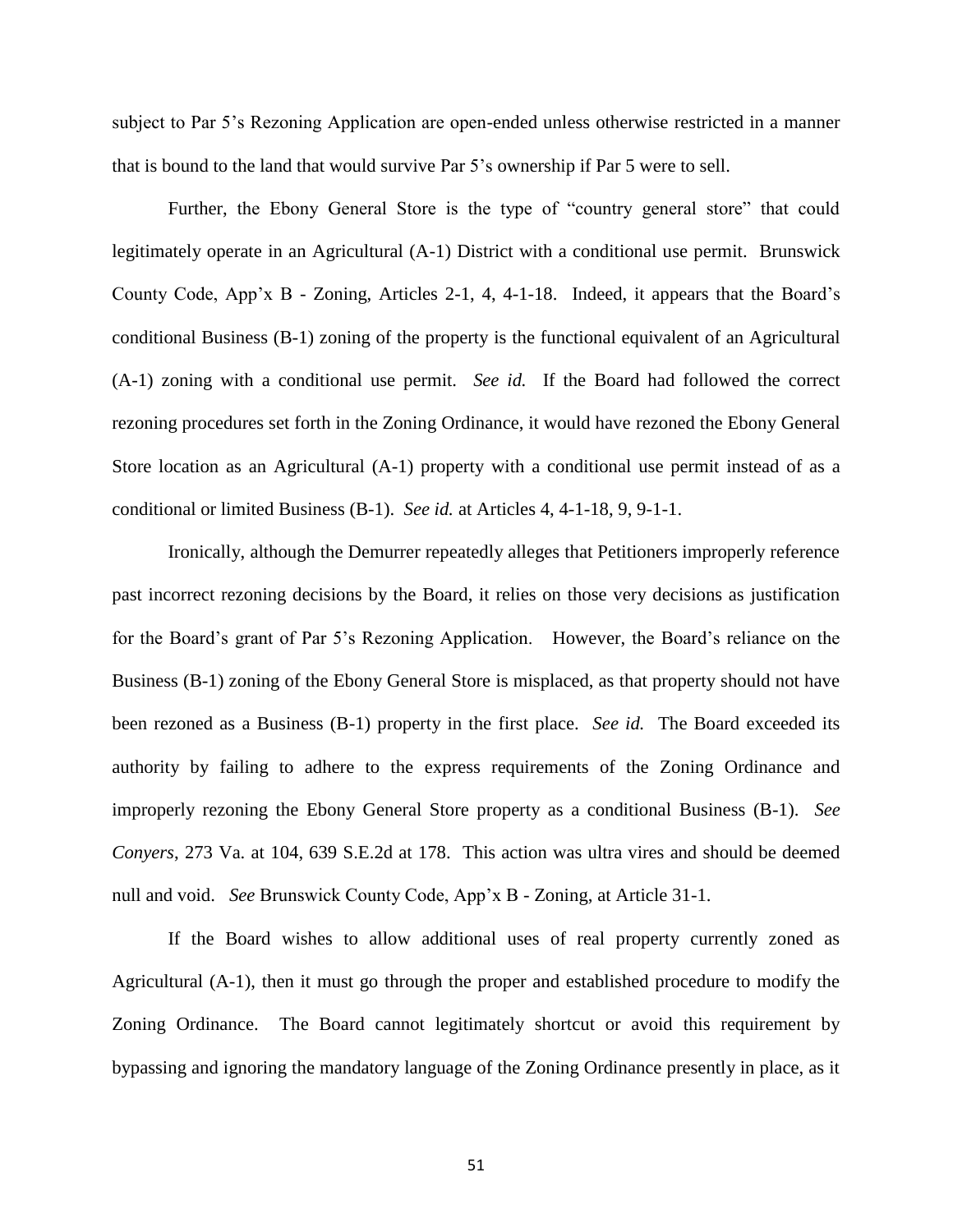did when it approved Par 5's Rezoning Application. *See id.*, at Article 4 ("Uses not consistence [sic] with the existing character of this [Agricultural] district are not permitted"); Article 4-1-18 (stating that uses permitted in an Agricultural (A-1) district include "[c]ountry general stores, with a conditional use permit").

The Board's reliance on other local rezonings is similarly unavailing. In 2003, Hartley anticipated using a portion of her acreage that lay on the west side of Robinson Ferry Road to support a component of a retail boat business she and her husband developed that was based on Lake Gaston in Warren County, North Carolina. The Brunswick County property was intended location for inside boat storage and maintenance. She was advised to rezone the property to Business (B-1), which she did. The request was approved. The intended use for the boat business never materialized and the property still sits as an open-ended Business (B-1). The only change to the property has been upkeep and preservation of the vintage residence on the property. There has been no business development on the property although the zoning changed. Based on what Hartley has learned through this case, in March 2020, Hartley requested that the Planning Commission clean up the zoning to be consistent with the rest of the tract as so desired, the requirements of the Zoning Ordinance, and the provisions of the Comprehensive Plan, by rezoning the acreage back to Agricultural (A-1). The Planning Commission denied this request but failed to provide a legal justification for this denial. Indeed, no such legal justification seems to exist. *See id.* at Articles 4, 4-1-18, 9, 9-1-1.

In 2006, another Ebony landowner submitted a rezoning application that requested the Board rezone a portion of his acreage from Agricultural (A-1) to Business (B-1) so that he could operate an antique store and garden shop. The Board conditionally approved the Business (B-1)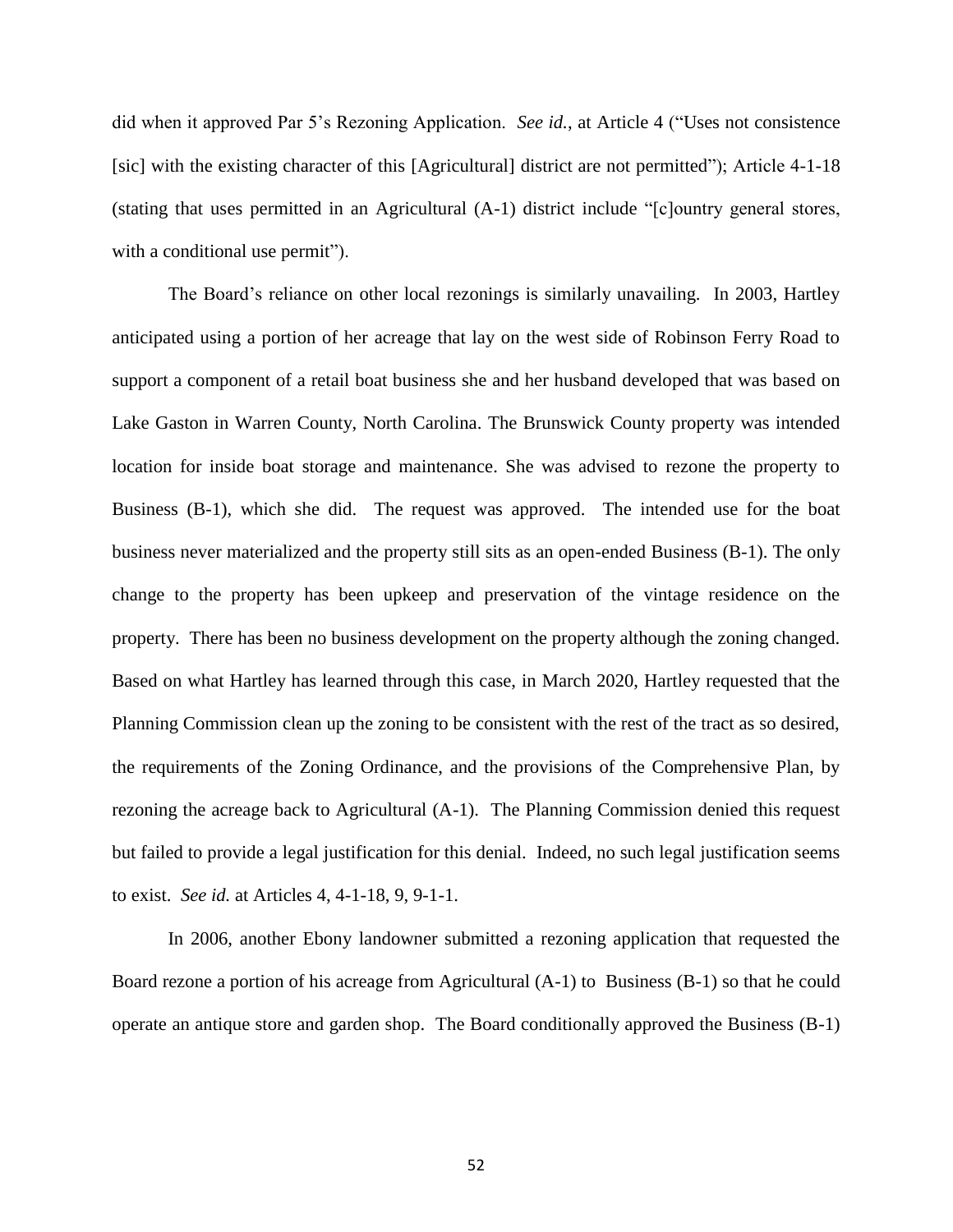rezoning with proffer language.<sup>17</sup> As was the case with the Ebony General Store, the Board's conditional grant of Business (B-1) zoning was not authorized by the Zoning Ordinance. The proper procedure would have been for the Board to continue to zone the property as Agricultural (A-1) but to grant a conditional use permit that would have allowed the landowner to operate a small antique and garden shop akin to a "country general store." *Id.* at Articles 2-1, 4, 4-1-18.

In any event, the question as to whether the zoning of existing local businesses supports the Board's decision to rezone the subject 2.04 acres from Agricultural (A-1) to Business (B-1) involves questions of material fact that cannot be definitively weighed and resolved by the Court upon the Board's Demurrer. *See Concerned Taxpayers*, 249 Va. at 327-28, 455 S.E.2d at 716. Instead, the case must be allowed to move forward so that both parties may obtain and present evidence in support of their respective positions to the Court.<sup>18</sup> See id.

### <span id="page-53-0"></span>II. THE BOARD HAS FAILED TO SHOW THAT ITS PLEA IN BAR SHOULD BE SUSTAINED

"A plea in bar is a defensive pleading that reduces the litigation to a single issue of fact which if proven creates a bar to the suit and the moving party carries the burden of proof on that issue." *Weichert Co. of Virginia v. First Commercial Bank*, 246 Va. 108, 109 at n. \*, 431 S.E.2d 308, 309 at n. \* (1993). For a plea in bar to be granted and a petition dismissed, the defendant

l

<sup>&</sup>lt;sup>17</sup> Although this store is a restricted Business (B-1) property, Brunswick County's Zoning Map does not show this distinction, and it is the same color (red) as an unrestricted Business (B-1).

<sup>&</sup>lt;sup>18</sup> As explained in the body of this Response, in March 2020, Hartley submitted an application to the local Planning Commission to request that a portion of her adjacent tract, which was initially inappropriately rezoned from Agricultural (A-1) to Business (B-1), be correctly rezoned as Agricultural (A-1) to be consistent with the rest of the tract. In the event that this application is denied, Hartley intends to exhaust her administrative remedies and, if necessary, file a separate petition against the Board. If that should occur, given the Board's history of noncompliant zoning decisions, Hartley's counsel will request that Hartley's action be consolidated with the present case.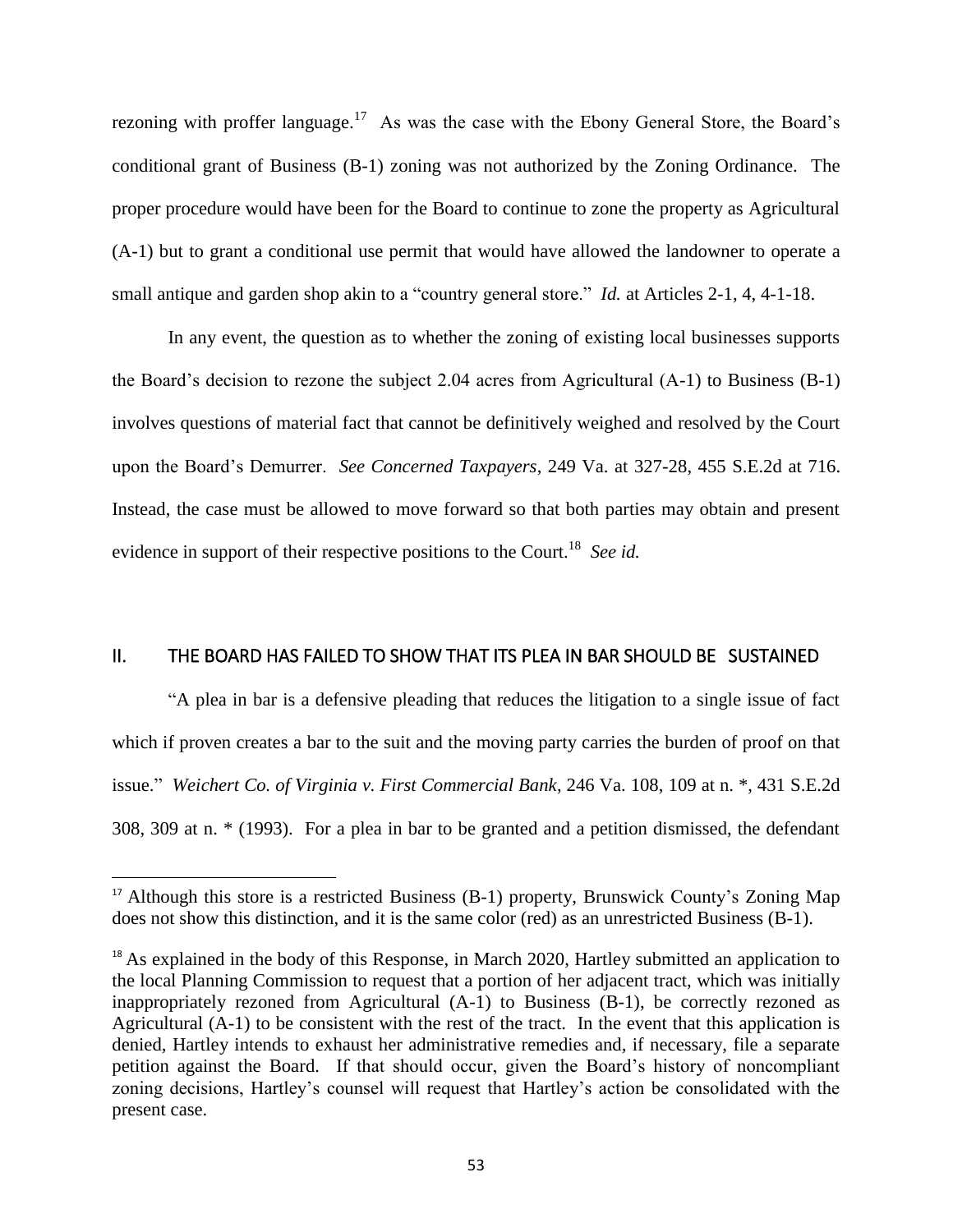must establish "a distinct issue of fact which, if proven, creates a bar to the plaintiff's right of recovery. *Tomlin*, 251 Va. at 480, 468 S.E.2d at 884.

In the present case, the Plea in Bar admits that Petitioners have the right to challenge the Board's decision on Par 5's Rezoning Application by filing the instant lawsuit. (Plea in Bar, at  $\P$ 1.) Hence, by Counsel's own admission, the discrete issues raised in the Plea in Bar are insufficient to create a single issue of fact which, if proven, would create a bar to Petitioners' right of recovery. Consequently, the Plea in Bar is not well taken and must be denied. *See Weichert Co.*, 246 Va. at 109 at n. \*, 431 S.E.2d at 309 at n. \*; *Tomlin*, 251 Va. at 480, 468 S.E.2d at 884.

Moreover, the discrete issues concerning the Board's past incorrect rezoning practices, its violation of the Subdivision Act, and its failure to adhere to the Zoning Ordinance, are not standalone causes of action, as the Plea in Bar incorrectly suggests. Rather, those matters bear on the unreasonableness of the Board's decision to grant Par 5's Rezoning Application. Because none of the issues provides a complete defense or bar to Petitioners' right of recovery, the Plea in Bar must be denied. *See Weichert Co.*, 246 Va. at 109 at n. \*, 431 S.E.2d at 309 at n. \*; *Tomlin*, 251 Va. at 480, 468 S.E.2d at 884.

# <span id="page-54-0"></span>III. IF THE COURT SHOULD FIND THAT THE PETITION IS DEFICIENTLY PLEADED, PETITIONERS SHOULD BE GRANTED LEAVE TO AMEND BY WAY OF THE BOARD'S REQUEST FOR A BILL OF PARTICULARS

In cases where a complaint or petition is inadequately drafted but contains sufficient allegations "so that defendant cannot mistake the true nature of the claim, the trial court should overrule the demurrer; if a defendant desires more definite information, or a more specific statement of the grounds of the claim, the defendant should request the court to order the plaintiff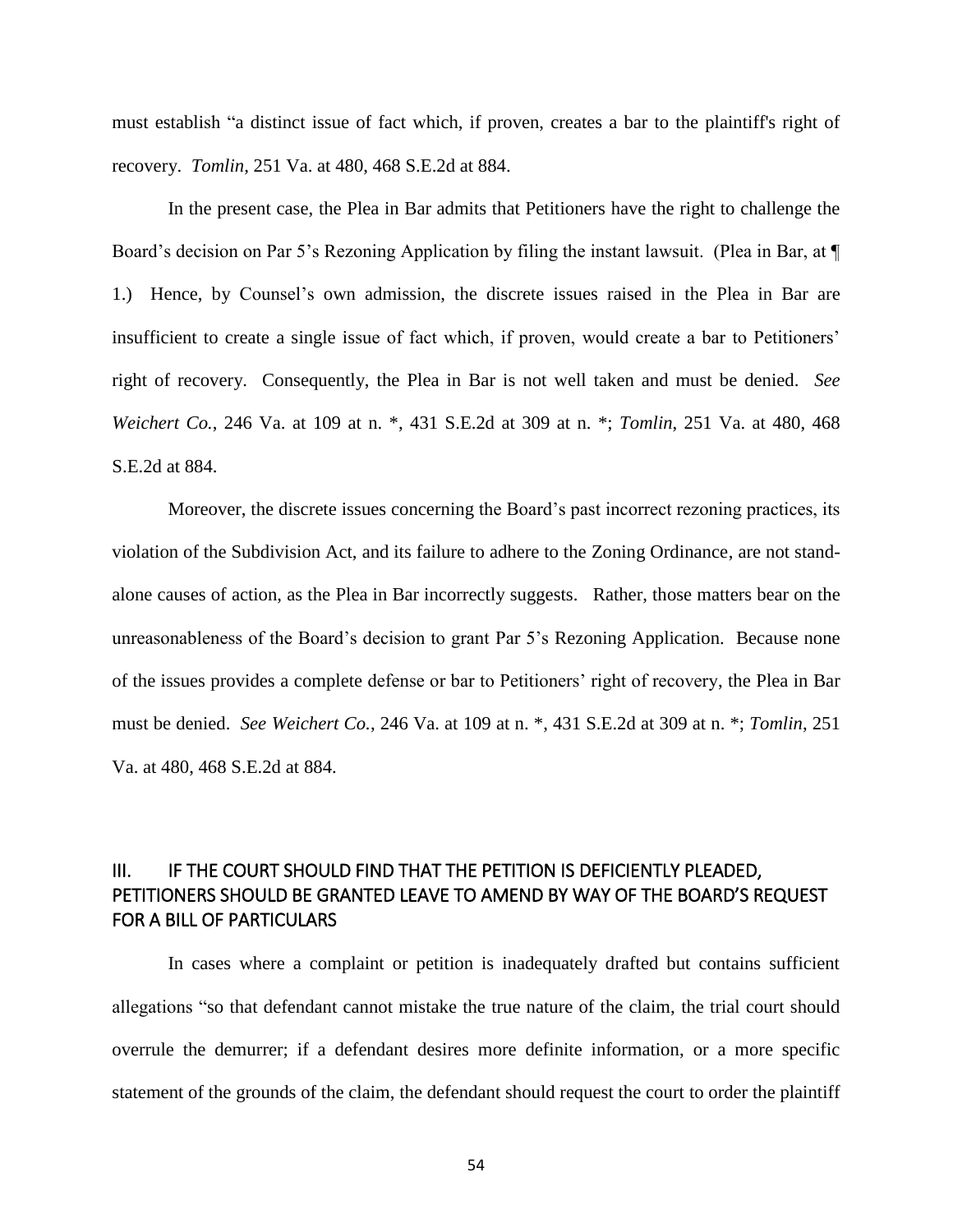to file a bill of particulars." *CaterCorp, Inc. v. Catering Concepts, Inc*., 246 Va. 22, 22, 431 S.E.2d 277, 279 (1993)."

Based on the language of the Demurrer presented here, it is evident that the Board and its Counsel are fully aware that the Petition challenges the Board's decision to grant Par 5's Rezoning Application. Thus, in the event that the Court should find that the Petition is inadequately pleaded, the Demurrer should still be denied and Petitioners granted leave to amend by way of the granting of the request for a Bill of Particulars. *See id.*

### **CONCLUSION**

<span id="page-55-0"></span>For the foregoing reasons, the Demurrer or, in the Alternative, Plea in Bar should be denied. In the event that the Court should find that the Petition is inadequately pleaded, the request for a Bill of Particulars should be granted so as to allow Petitioners an opportunity to amend their Petition.

Respectfully submitted,

John M. Janson, Esquire VSB #91236 830 West High Street South Hill, VA 23970 Telephone: (434) 953-8794 Email: [johnmjanson@gmail.com](about:blank)

\_\_\_\_\_\_\_\_\_\_\_\_\_\_\_\_\_\_\_\_\_\_\_

*Counsel for Petitioners*